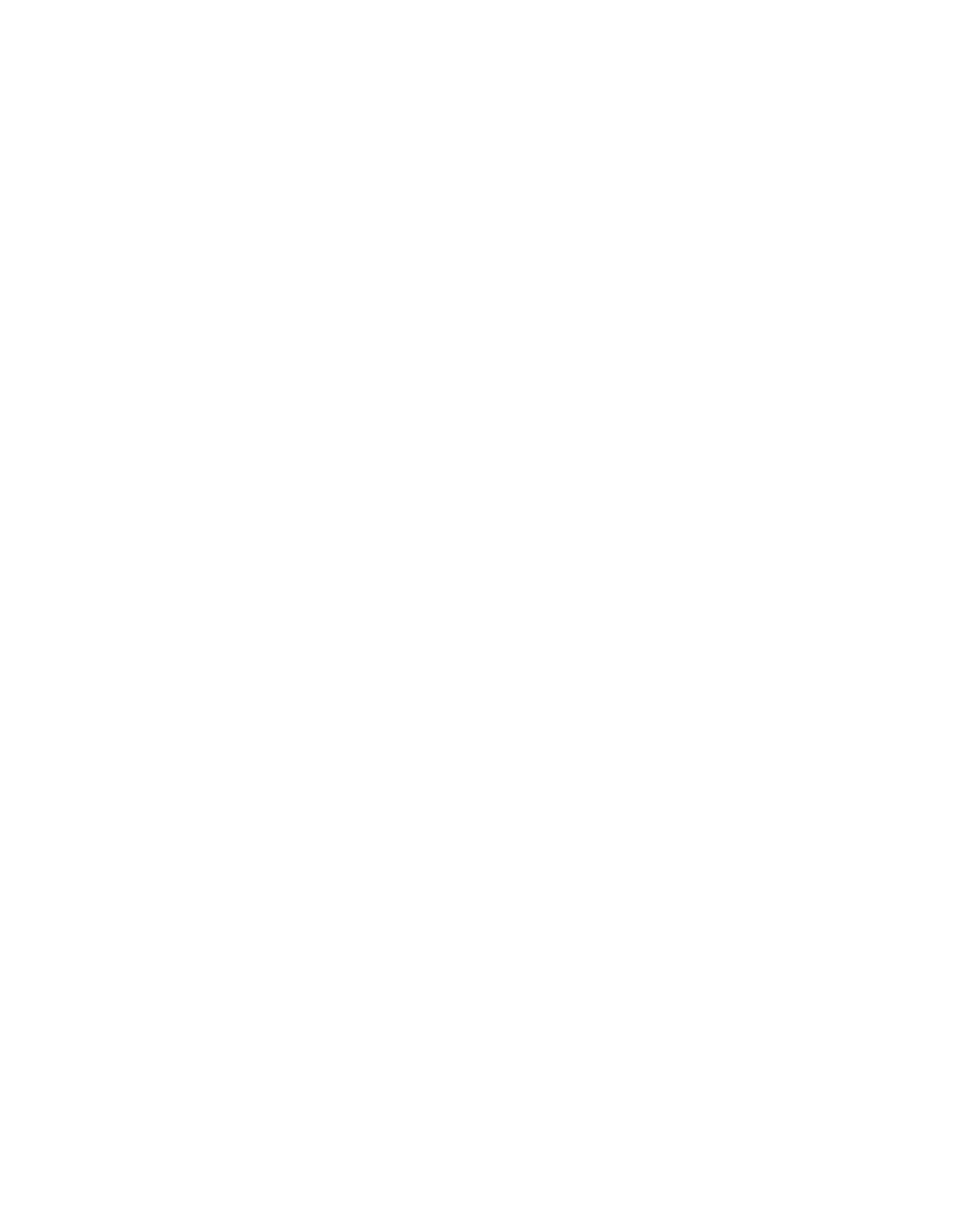## **Public Utility Board**

LAURA FOX Chair

DAVID NELSON Vice-Chair

WOODROW JONES **Secretary** 

> BRYAN FLINT Member

MARK PATTERSON Member

> WILLIAM A. GAINES Director of Utilities/CEO

DALE KING Rail Superintendent

Andrew Cherullo Finance Director

DEPARTMENT OF PUBLIC UTILITIES CITY OF TACOMA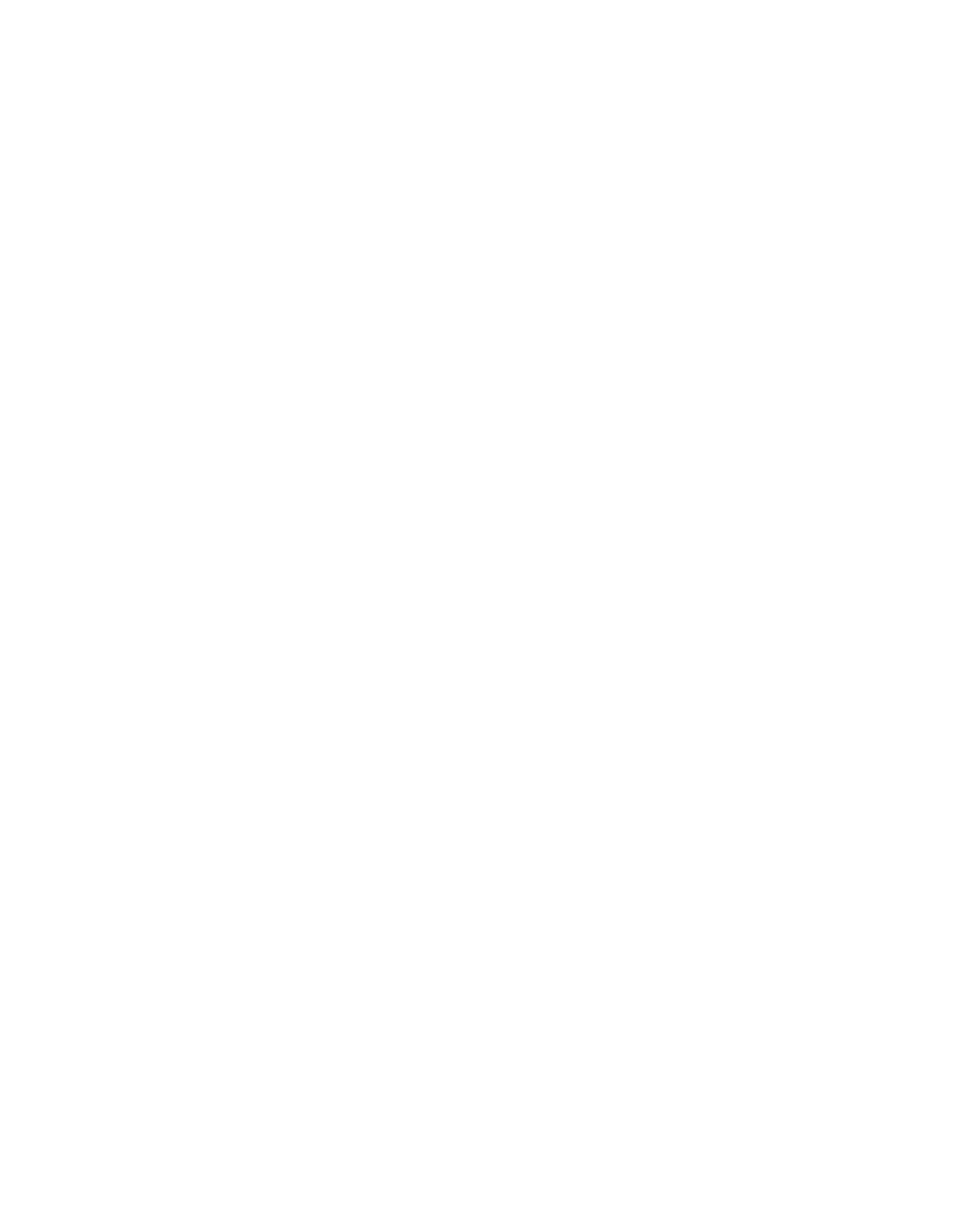#### CITY OF TACOMA, WASHINGTON DEPARTMENT OF PUBLIC UTILITIES

## TACOMA RAIL

#### TABLE OF CONTENTS

#### **FINANCIAL DATA**

|                                                  | $3 - 4$   |
|--------------------------------------------------|-----------|
|                                                  |           |
|                                                  |           |
| STATEMENTS OF REVENUES, EXPENSES AND             | 17        |
|                                                  |           |
|                                                  | $20 - 30$ |
| <b>STATISTICAL DATA</b>                          |           |
|                                                  | $32 - 33$ |
|                                                  | $34 - 35$ |
|                                                  | $36 - 37$ |
| COMPARISON OF CARS SWITCHED & OPERATING REVENUES | 38        |
|                                                  | 39        |
| TAXES AND EMPLOYEE WELFARE CONTRIBUTIONS         | 40        |
|                                                  |           |
|                                                  |           |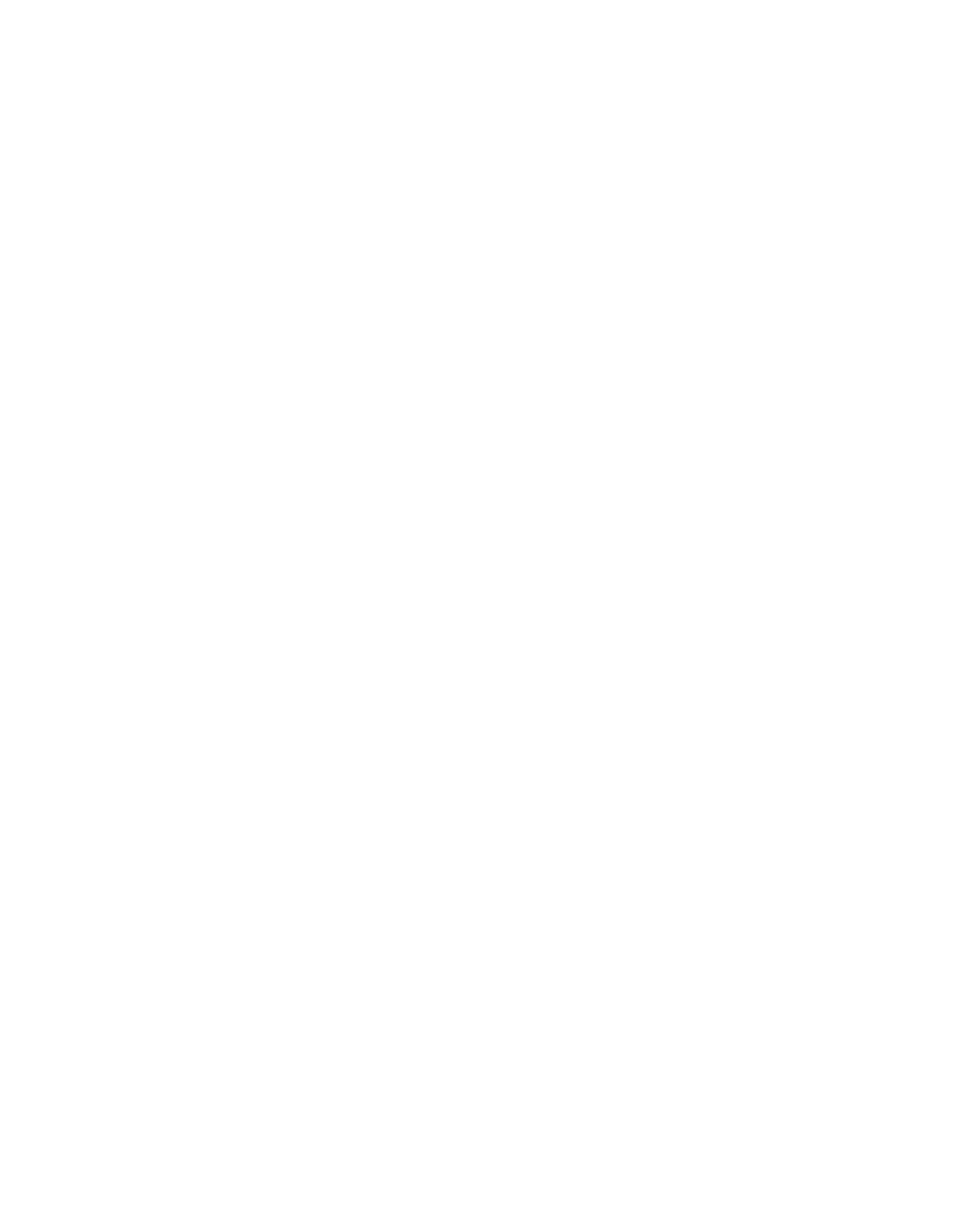## **FINANCIAL DATA**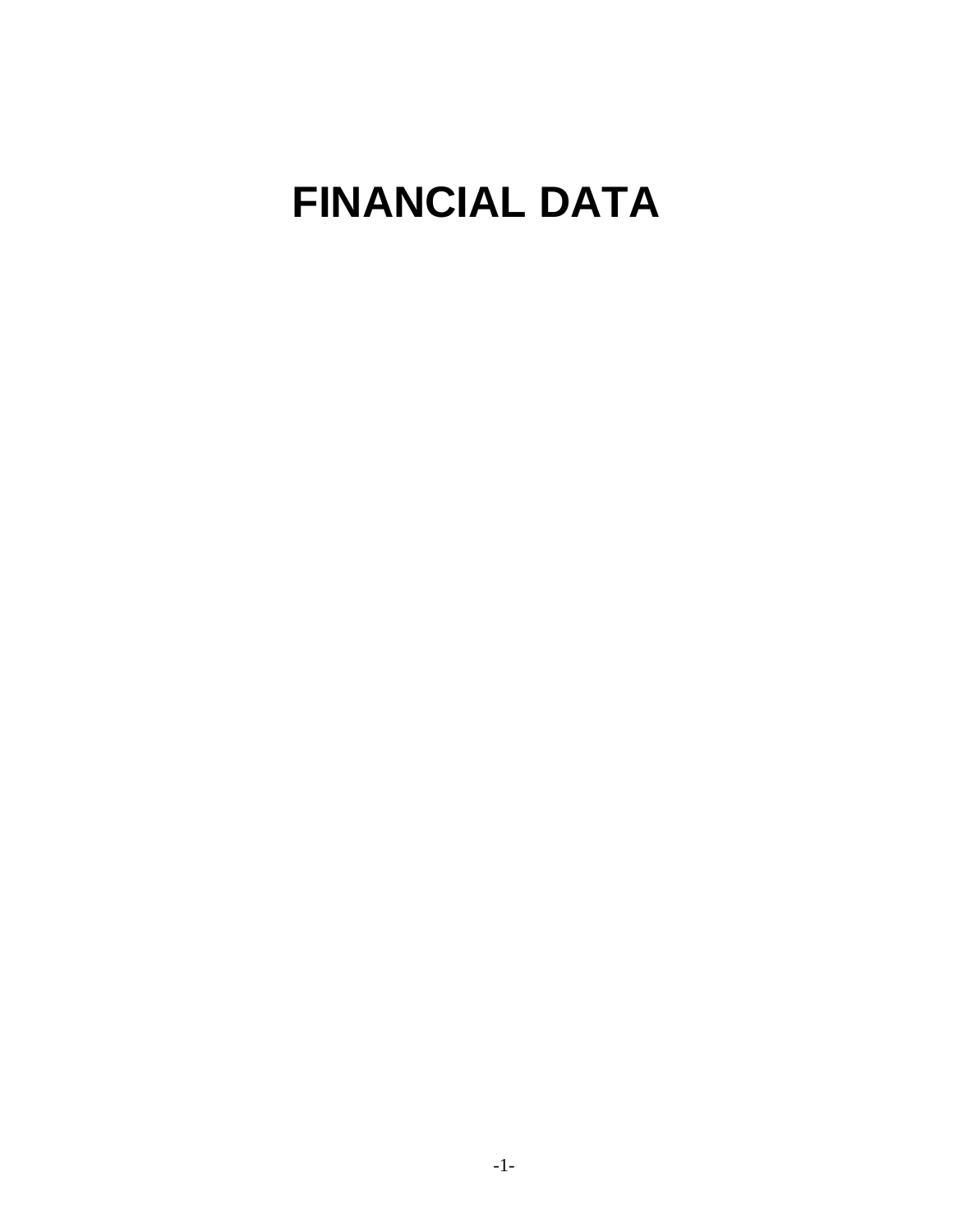*This page has been left blank intentionally.*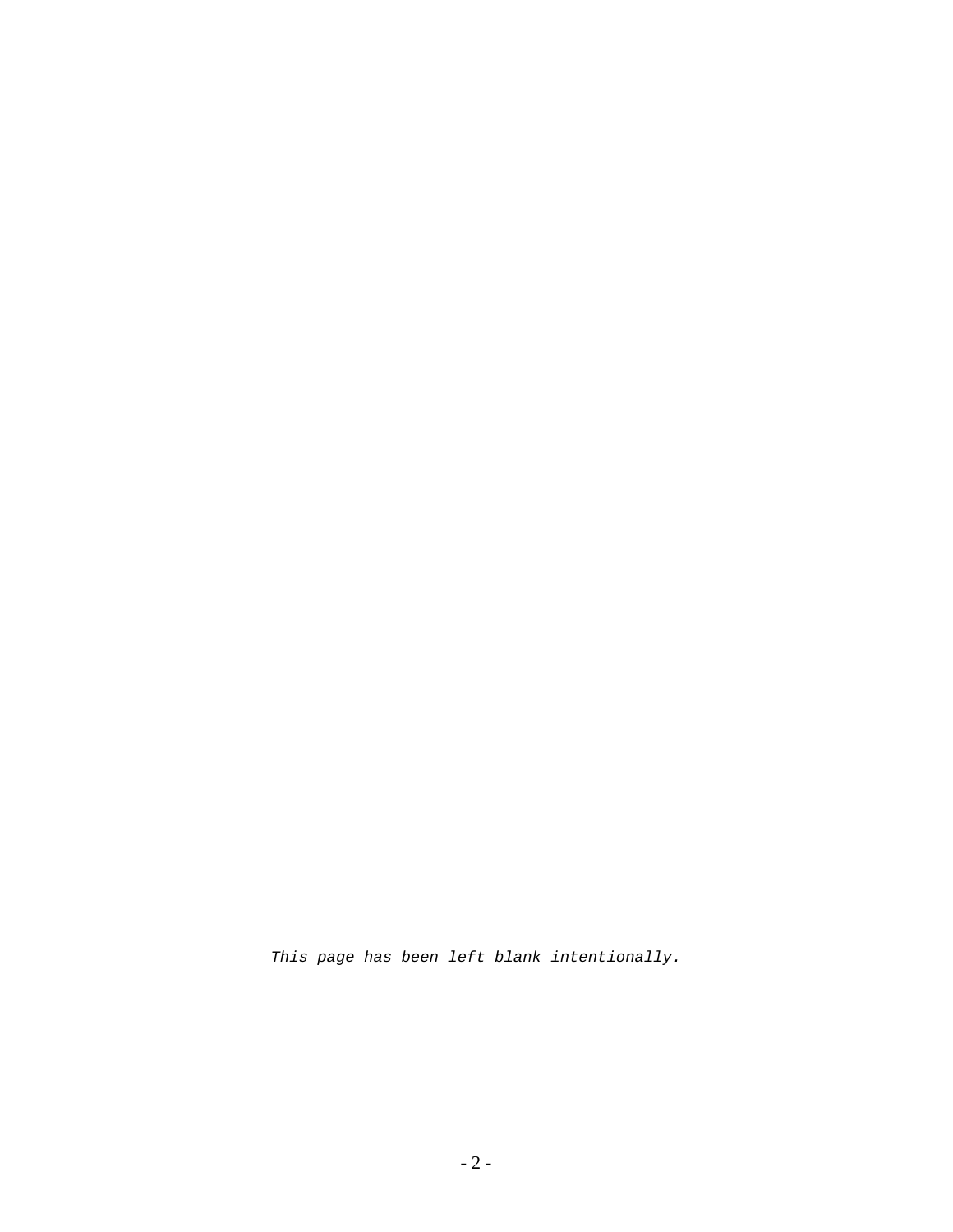

#### **REPORT OF INDEPENDENT AUDITORS**

The *Chair and Members of the Public Utility Board* City of Tacoma, Washington Department of Public Utilities, Rail Division Tacoma, Washington

#### **Report on Financial Statements**

We have audited the accompanying financial statements of City of Tacoma, Washington Department of Public Utilities, Rail Division (the Division), which comprise the Statements of Net Position as of December 31, 2012 and 2011, and the related statements of revenue, expenses and changes in net position, and cash flows for the years then ended, and the related notes to the financial statements.

#### *Management's Responsibility for the Financial Statements*

Management is responsible for the preparation and fair presentation of these financial statements in accordance with accounting principles generally accepted in the United States of America; this includes the design, implementation, and maintenance of internal control relevant to the preparation and fair presentation of financial statements that are free from material misstatement, whether due to fraud or error. 

#### *Auditor's Responsibility*

Our responsibility is to express an opinion on these financial statements based on our audit. We conducted our audit in accordance with auditing standards generally accepted in the United States of America. Those standards require that we plan and perform the audit to obtain reasonable assurance about whether the financial statements are free from material misstatement.

An audit involves performing procedures to obtain audit evidence about the amounts and disclosures in the financial statements. The procedures selected depend on the auditor's judgment, including the assessment of the risks of material misstatement of the financial statements, whether due to fraud or error. In making those risk assessments, the auditor considers internal control relevant to the entity's preparation and fair presentation of the financial statements in order to design audit procedures that are appropriate in the circumstances, but not for the purpose of expressing an opinion on the effectiveness of the entity's internal control. Accordingly, we express no such opinion. An audit also includes evaluating the appropriateness of accounting policies used and the reasonableness of significant accounting estimates made by management, as well as evaluating the overall presentation of the financial statements.

We believe that the audit evidence obtained is sufficient and appropriate to provide a basis for our audit opinion. 

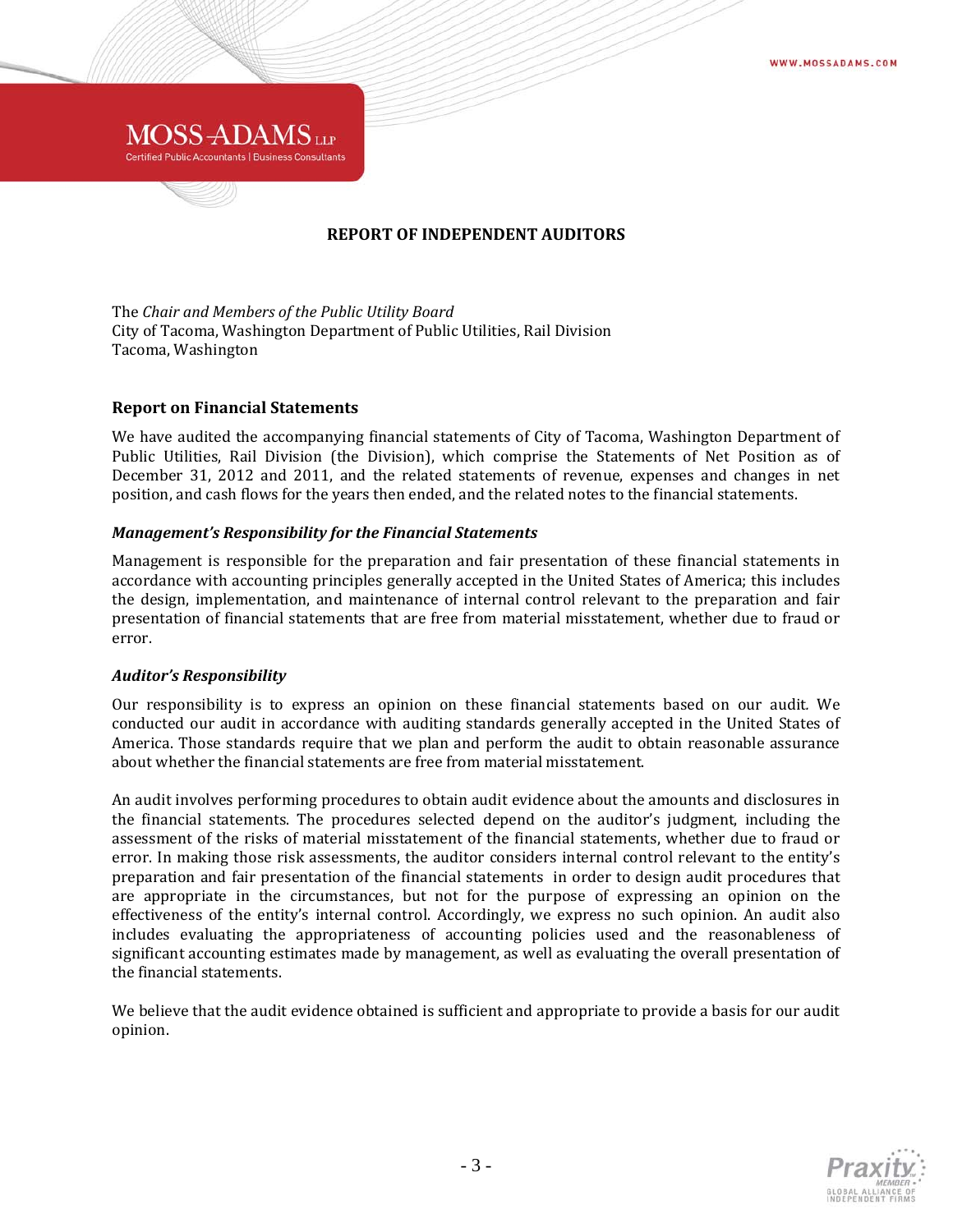#### *Opinion*

In our opinion, the financial statements referred to above present fairly, in all material respects, the financial position of Division as of December 31, 2012 and 2011, and the results of its operations and its cash flows for the years then ended in accordance with accounting principles generally accepted in the United States of America. 

#### *Other Matter*

Accounting principles generally accepted in the United States of America require that the accompanying management's discussion and analysis on pages 5 through 11 be presented to supplement the basic financial statements. Such information, although not a part of the basic financial statements, is required by the Governmental Accounting Standards Board, who considers it to be an essential part of financial reporting for placing the basic financial statements in an appropriate operational, economic, or historical context. We have applied certain limited procedures to the required supplementary information in accordance with auditing standards generally accepted in the United States of America, which consisted of inquiries of management about the methods of preparing the information and comparing the information for consistency with management's responses to our inquiries, the basic financial statements, and other knowledge we obtained during our audit of the basic financial statements. We do not express an opinion or provide any assurance on the information because the limited procedures do not provide us with sufficient evidence to express an opinion or provide any assurance. 

Our audits were conducted for the purpose of forming an opinion on the basic financial statements taken as a whole. The supplemental schedules presented on pages 34 through 48 are not a required part of the basic financial statements, but are supplemental information presented for the purposes of additional analysis. Such information has not been subjected to the auditing procedures applied in the audit of the basic financial statements, and, accordingly, we express no opinion on it.

Mess Adams LLP

Portland, Oregon April 3, 2013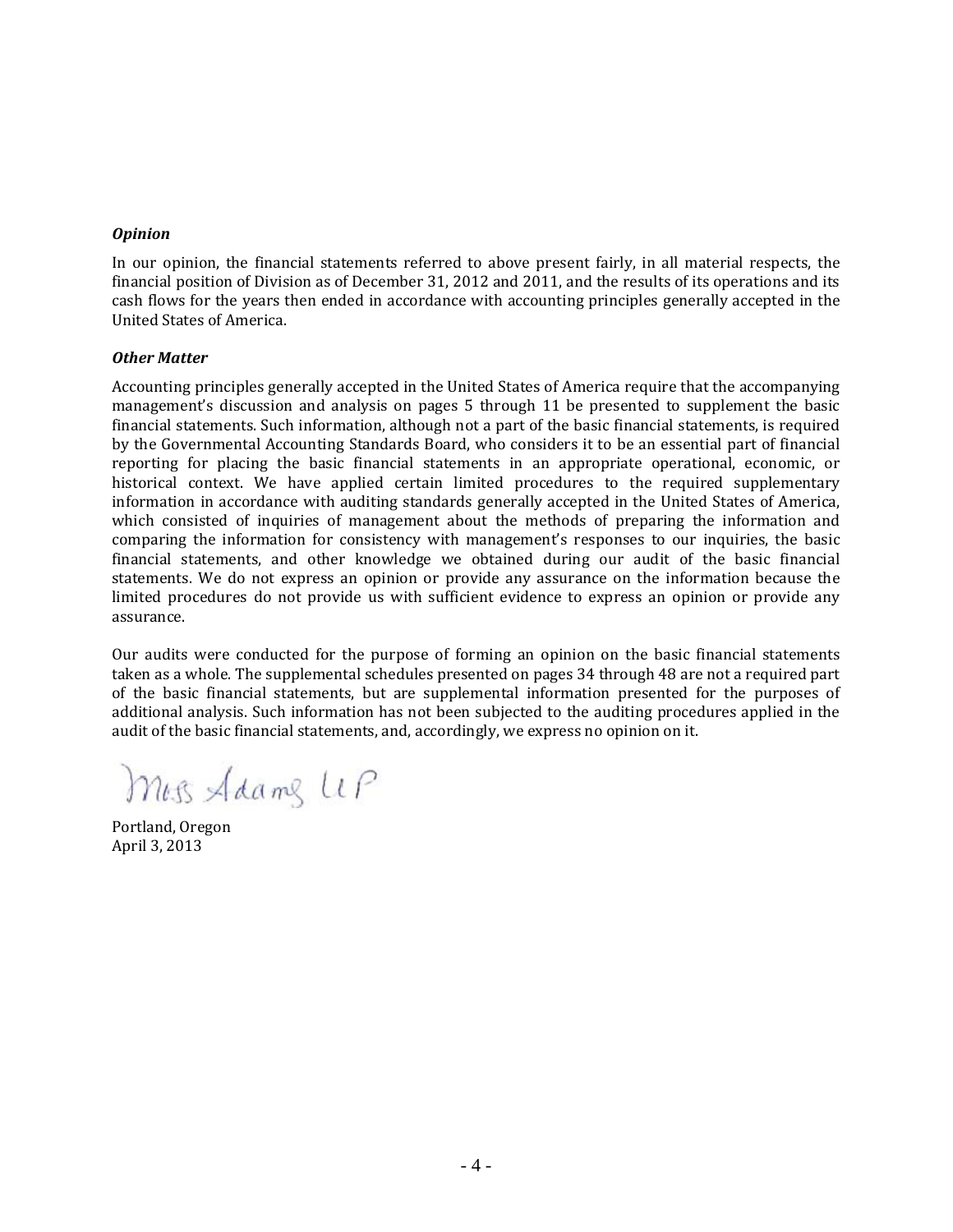#### **MANAGEMENT DISCUSSION AND ANALYSIS**

The following discussion and analysis of Tacoma Rail's (the Division) financial performance provides an overview of the financial activities for the years ended December 31, 2012 and 2011. This discussion and analysis should be read in conjunction with Tacoma Rail's financial statements and accompanying notes, which follow this section.

The Finance Department of the City of Tacoma and management of Tacoma Rail are responsible for preparing the accompanying financial statements and for their integrity. The statements are prepared in accordance with generally accepted accounting principles applied on a consistent basis and include amounts that are based on management's best estimates and judgments.

The basic financial statements, presented on a comparative basis for the years ended December 31, 2012 and 2011, include Statements of Net Position, Statements of Revenues, Expenses and Changes in Net Position, and Statements of Cash Flows. The Statements of Net Position present information on all of the Fund's assets and liabilities, with the difference between the two reported as net position. The Statements of Revenues, Expenses and Changes in Net Position report all of the revenues and expenses during the time periods indicated. The Statements of Cash Flows provide information on cash receipts and disbursements during the year and report changes in cash resulting from operating, capital related financing, non-capital financing and investing activities.

The notes to the financial statements provide additional disclosures that are essential to a full understanding of the data provided in the financial statements. They are an integral part of Tacoma Rail's presentation of financial position, results of operation, and changes in cash flow.

#### **Financial Highlights**

Tacoma Rail continued to meet its primary goal of providing efficient, cost-effective rail service to the Port of Tacoma and Tacoma's industrial areas. Doing so meant remaining flexible and making adjustments to respond to changes in the local, national and world economies as they pertain to the rail industry.

The operating results for Tacoma Rail in 2012 indicate slow improvement in the industry as a whole and active management of the Division in response to a difficult operating environment.

#### **Overview of the Financial Statements**

Tacoma Rail is reporting a change in net postion of \$2.2 million in 2012, compared to \$4.5 million in 2011, a decrease of \$2.3 million. The decrease in net income was due to an increase of \$3.6 million in operating revenues, an increase of \$3.1 million in operating expenses, an increase of \$0.3 million in non-operating revenues, a decrease of \$2.9 million in contributions, and an increase of \$0.3 million in transfers out.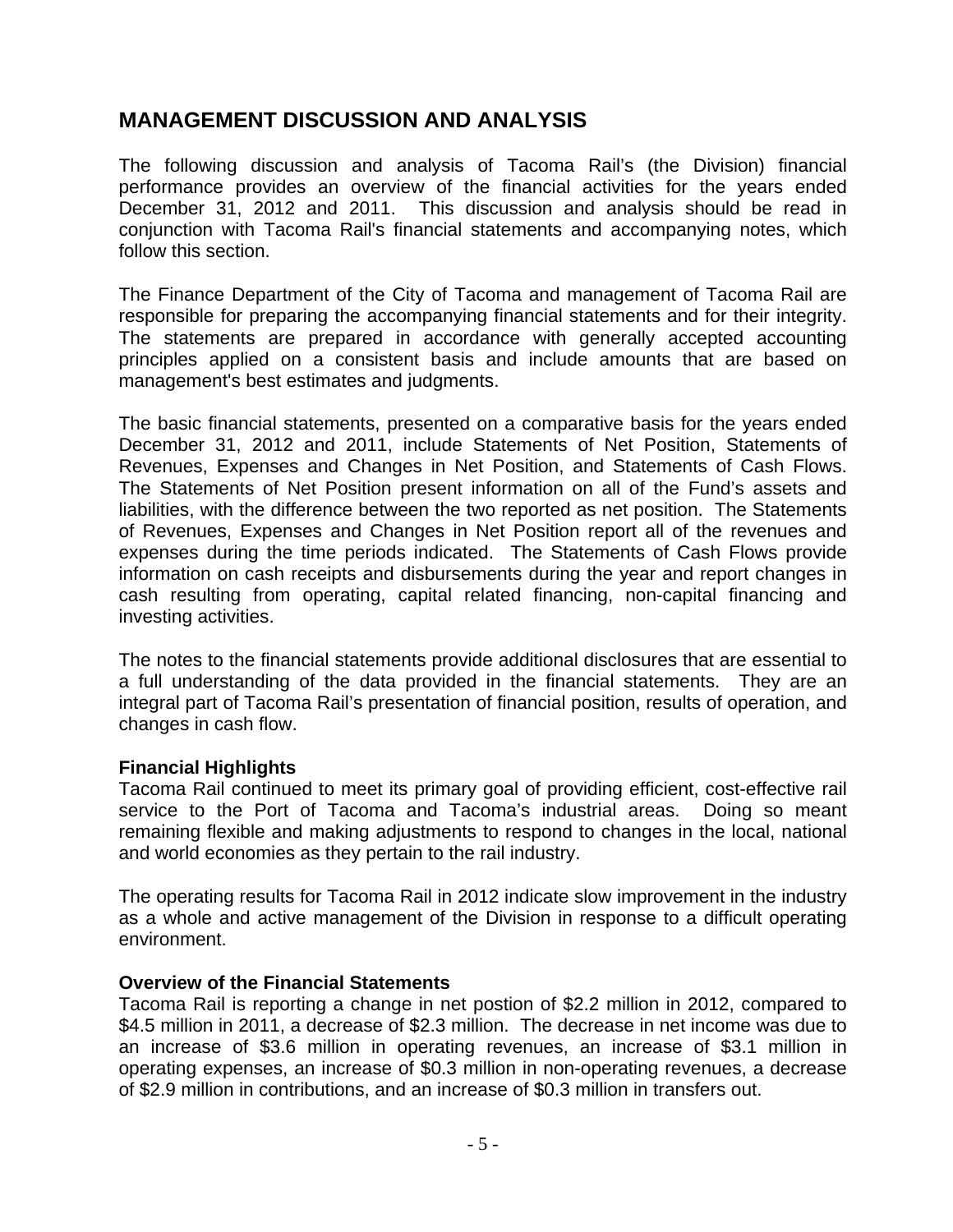In 2011, Tacoma Rail realized a change in net position of \$4.5 million compared to \$0.8 million in 2010, an increase of \$3.8 million. The increase in net income was due to an increase of \$3.9 million in operating revenues, an increase of \$2.2 million in operating expenses, a decrease of \$0.1 million in non-operating revenues, an increase of \$2.5 million in contributions, and an increase of \$0.3 million in transfers out.

The following table highlights Tacoma Rail's past three years' operating results.

#### **12/11 11/10 Increase Increase Description 2012 2011 2010 (Decrease) (Decrease)** Operating Revenues  $$ 23,044 $ 19,404 $ 15,480 $ 3,640 $ 3,924$ Operating Expenses 20,191 17,099 14,911 3,092 2,188 Operating Income (Loss) 2,853 2,305 569 548 1,736 Net Non-Operating Revenues 1,046 711 848 335 (137) Contributions 255 3,171 648 (2,916) 2,523 Transfers Out (1,952) (1,645) (1,311) (307) (334) Change in Net Position **3** 2,202 \$ 4,542 \$ 754 \$ (2,340) \$ 3,788 **OPERATING RESULTS (in thousands)**

Net position may serve over time as a useful indicator of a company's financial position. The following analysis highlights net position for the last three years.

#### **STATEMENTS OF NET POSITION (in thousands)**

| <b>Description</b>                                                                               | 2012                     | 2011                     | 2010                        |     | 12/11<br><b>Increase</b><br>(Decrease) |     | 11/10<br><b>Increase</b><br>(Decrease) |
|--------------------------------------------------------------------------------------------------|--------------------------|--------------------------|-----------------------------|-----|----------------------------------------|-----|----------------------------------------|
| Capital Assets (Net)                                                                             | \$16.259                 | \$13,959                 | 9.447<br>\$.                | \$. | 2,300                                  | \$. | 4,512                                  |
| <b>Current and Other Assets</b>                                                                  | 11,799                   | 9.272                    | 9,093                       |     | 2,527                                  |     | 179                                    |
| <b>Total Assets</b>                                                                              | \$28,058                 | \$23,231                 | \$<br>18,540                | S.  | 4,827                                  | \$  | 4,691                                  |
| Net Investments in Capital Assets<br><b>Restricted Net Position</b><br>Unrestricted Net Position | \$13.405<br>397<br>6,552 | \$11,412<br>400<br>6,340 | \$<br>6,812<br>401<br>6,396 | \$. | 1,993<br>(3)<br>212                    | \$  | 4,600<br>(1)<br>(56)                   |
| <b>Total Net Position</b>                                                                        | 20,354                   | 18,152                   | 13,609                      |     | 2,202                                  |     | 4,543                                  |
| Long-Term Debt, net of current maturities                                                        | 2,167                    | 2,002                    | 2,102                       |     | 165                                    |     | (100)                                  |
| <b>Current and Long Term Liabilities</b>                                                         | 5,537                    | 3,077                    | 2,829                       |     | 2,460                                  |     | 248                                    |
| <b>Total Liabilities</b>                                                                         | 7,704                    | 5,079                    | 4,931                       |     | 2,625                                  |     | 148                                    |
| <b>Total Net Position &amp; Liabilities</b>                                                      | \$28,058                 | \$23,231                 | 18,540<br>\$                |     | 4,827                                  | \$  | 4,691                                  |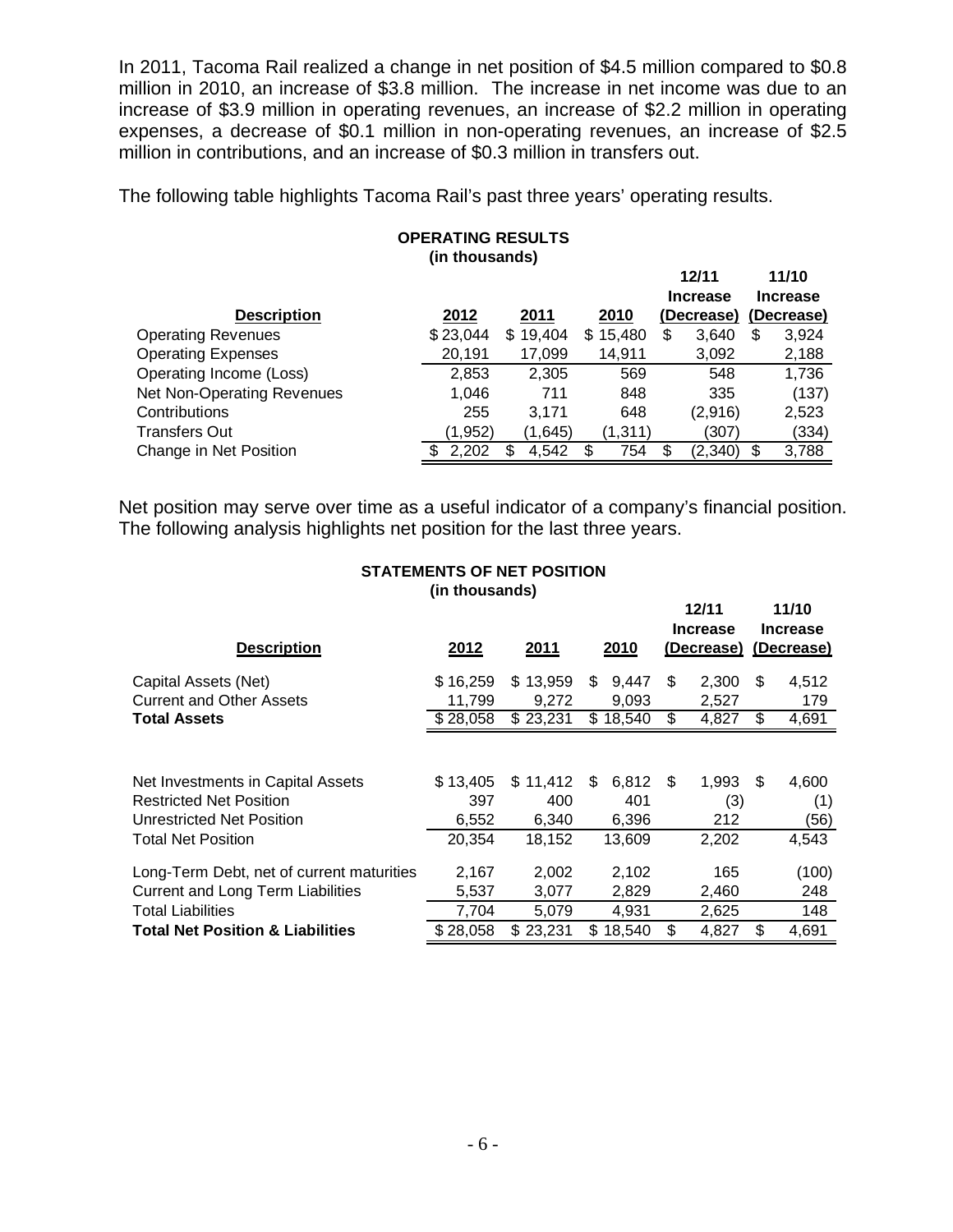#### **Revenues**

#### **2012 Compared to 2011**

In 2012, Tacoma Rail operating revenues of \$23.0 million were \$3.6 million higher than the \$19.4 million in 2011. Overall switching revenues increased \$3.5 million (20.5%), from 2011. Tacoma Rail's intermodal line hauls volume significantly increased with the arrival of new shipping lines with Grand Alliance at the Port of Tacoma in July 2012. The following table summarizes the switching revenues by activity type for the last two years.

|                              |        | <b>Rail Cars</b> |        |         |              | <b>Switching Revenues</b><br>(in thousands) |       |         |
|------------------------------|--------|------------------|--------|---------|--------------|---------------------------------------------|-------|---------|
| <b>Activity Types</b>        | 2012   | 2011             | Var    | $%$ Chg | 2012         | 2011                                        | Var   | $%$ Chg |
| Intermodal Line Hauls        | 59.407 | 36,539           | 22.868 | 62.6%   | \$<br>10,163 | 7.157                                       | 3,006 | 42.0%   |
| <b>Commercial Line Hauls</b> | 28,292 | 28.343           | (51)   | (0.2%)  | 8.940        | 8.583                                       | 357   | 4.2%    |
| Capital Div. Line Hauls      | 1.855  | 1,558            | 297    | 19.1%   | 810          | 655                                         | 155   | 23.7%   |
| Miscellaneous Switches       | 2,563  | 2.513            | 50     | 2.0%    | 880          | 855                                         | 25    | 2.9%    |
| <b>Total Line Hauls</b>      | 92,117 | 68,953           | 23.164 | 33.6%   | \$<br>20.793 | 7.250                                       | 3.543 | 20.5%   |

As of February 1, 2011, Tacoma Rail stopped billing on empty intermodal cars and increased billing rates on loaded intermodal cars to compensate for the loss of the empty intermodal revenue. In addition, rates on loaded intermodal containers increased January 1, 2011. Tacoma Rail reinstated the charge on empty intermodal cars and decreased the intermodal rate on January 1, 2012 to respond to the large increase in number and ratio of empty intermodal moves. The following table summarizes the impact of these new fee structures.

|                              | <b>Platforms/Containers</b> |         |        |         | <b>Switching Revenues</b><br>(in thousands) |       |       |         |
|------------------------------|-----------------------------|---------|--------|---------|---------------------------------------------|-------|-------|---------|
|                              | 2012                        | 2011    | Var    | $%$ Chg | 2012                                        | 2011  | Var   | $%$ Chg |
| Intermodal Empty Platforms   | 43.781                      | 3.221   | 40.560 | 1259.2% | \$<br>2.058                                 | 80    | Ⅰ.978 | 2472.5% |
| Intermodal Loaded Platforms  | 162.297                     | 117.656 | 44.641 | 37.9%   | 7.629                                       | 6.640 | 989   | 14.9%   |
| Intermodal Loaded Containers | 16.425                      | 15.070  | 1.355  | 9.0%    | 476                                         | 437   | 39    | 8.9%    |
| Total Intermodal Line Hauls  | 222.503                     | 135.947 | 86.556 | 63.7%   | 10,163                                      | 7.157 | 3.006 | 42.0%   |

In the tables above, Intermodal Line Hauls and Intermodal Empty Platforms for 2011 only include January 2011 billed portion related to the empty intermodal line hauls.

Demurrage and other operating revenues also increased \$97,000. Lower commercial traffic decreased railcar dwell time and caused demurrage revenue to decrease by \$168,000. Locomotive servicing revenue and other revenue, however, increased \$265,000.

#### **OPERATING REVENUES (in millions)**



**■Line Hauls ■Demurrage ■Misc Switchs**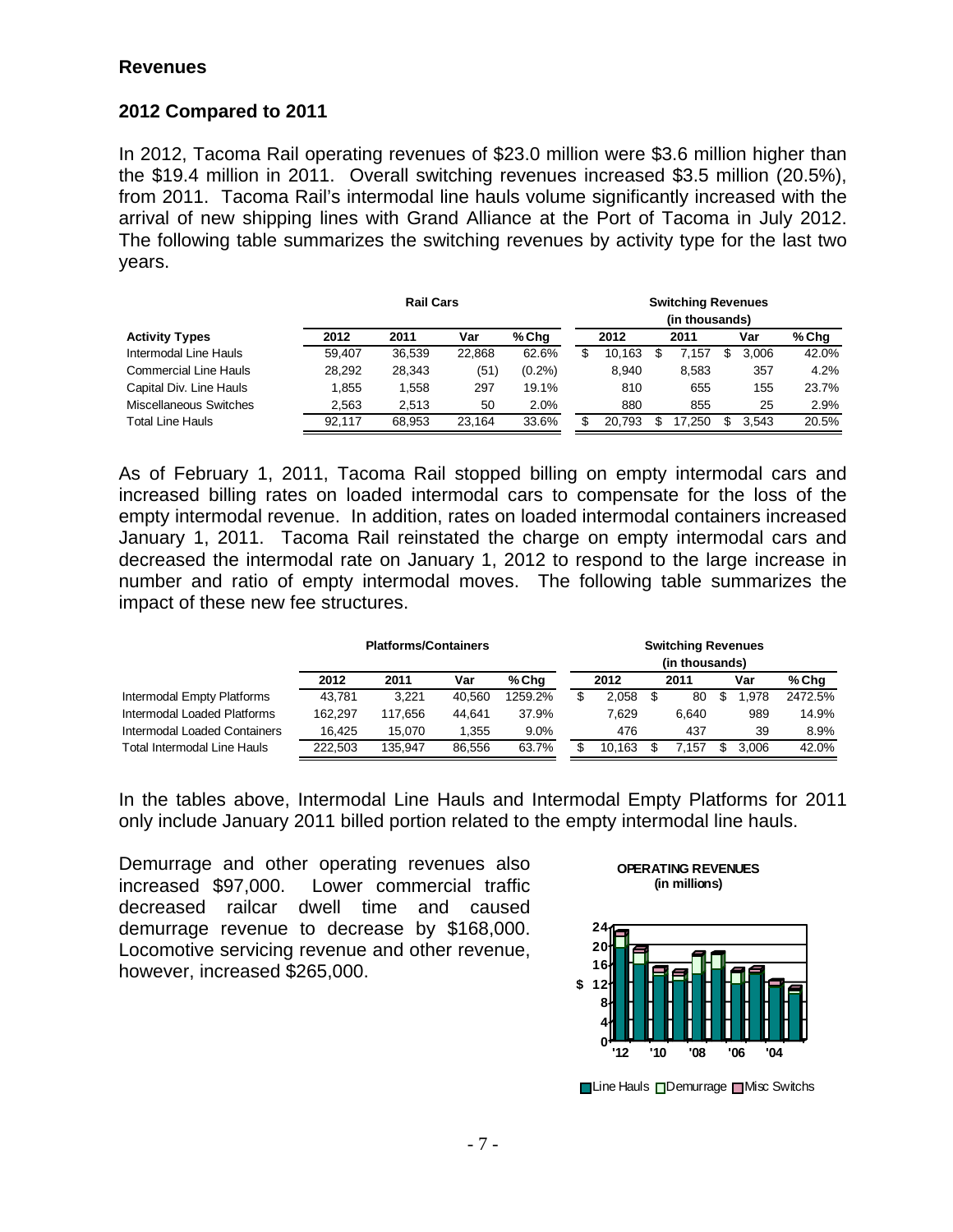#### **2011 Compared to 2010**

In 2011, Tacoma Rail operating revenues of \$19.4 million were \$3.9 million higher than the \$15.5 million in 2010. This was the result of a \$2.7 million increase in switching revenues and a \$1.3 million increase in demurrage and other operating revenues.

The increase in demurrage and other operating revenues was mainly attributable to a boost of \$0.5 million in demurrage revenues and an increase of \$0.4 million in locomotive servicing revenue. The increase in demurrage revenue was attributable to higher commercial volumes resulting in higher dwell time at Tacoma Rail's yard. The fuel surcharge was reinstated in the high fuel cost environment which brought in \$0.3 million of additional revenues. Other revenue increased by \$0.1 million.

#### **Switching Activities**

Switching activities increased in 2012 by 23,164 cars (33.6%) to 92,117, from 68,953 in 2011. The most significant increase in switching activity can be seen in intermodal line-hauls which were up by 22,868 cars (62.6%) due to an increase in intermodal rail traffic and change in rate structure. The average number of cars switched over the last ten years is 85,676.

During 2011, total switching activities decreased by 4,222 cars (5.8%) from 2010.

The decrease in intermodal rail traffic was the dominant factor. Intermodal line-hauls were down by 10,281 cars (22.0%) in 2011. The table below shows the changes in switching volumes between 2010 and 2012.

**0**

**'12 '11 '10 '09 '08 '07 '06 '05 '04 '03**

 $\Box$  Line  $\Box$  Miscellaneous

**SWITCHING ACTIVITIES (in thousands)**

**30**

**60**

**# Cars**

**90**

**120**

**SWITCHING ACTIVITIES**

|                            |        |        |        | 12/11           | 11/10           |
|----------------------------|--------|--------|--------|-----------------|-----------------|
|                            |        |        |        | <b>Increase</b> | <b>Increase</b> |
| <b>Description</b>         | 2012   | 2011   | 2010   | (Decrease)      | (Decrease)      |
| Line Hauls                 | 89.554 | 66.440 | 70.574 | 23.114          | (4, 134)        |
| Miscellaneous Switches     | 2.563  | 2.513  | 2.601  | 50              | (88)            |
| <b>Total Cars Switched</b> | 92.117 | 68.953 | 73.175 | 23,164          | (4,222)         |

### **Expenses**

#### **2012 Compared to 2011**

Operating expenses increased \$3.1 million (18.1%) in 2012 due to an increase of \$1.0 million in salaries and wages and increase of \$2.1 million in supplies and expenses. Salaries and wages were higher in 2012 due to 7 additional FTE's in response to increased traffic volume and the annual wage increase per labor contracts.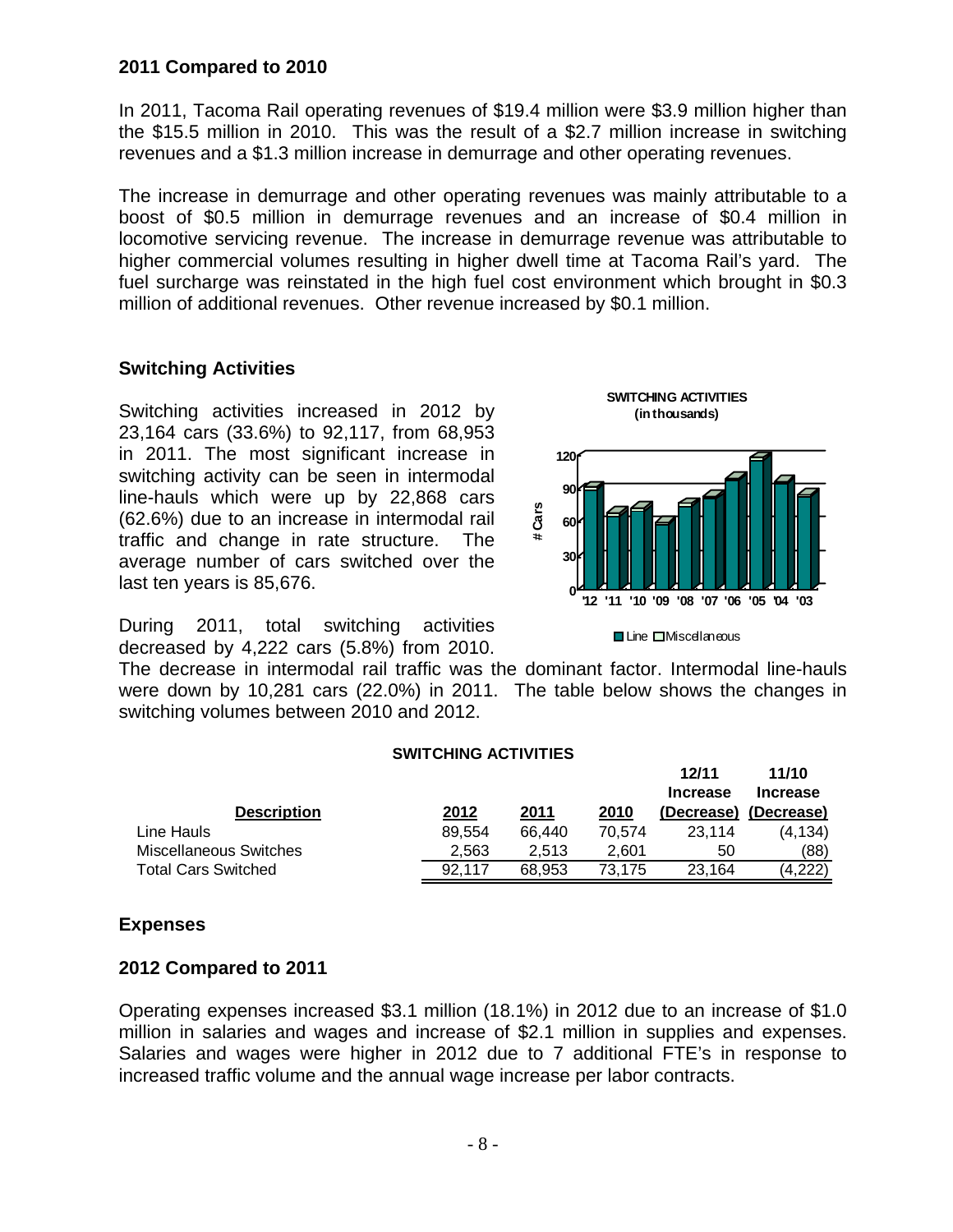The increase in supplies and expenses was mainly attributable to establishment of a volume incentive allowance arrangement of \$1.2 million in 2012 with the Port of Tacoma as a result of new customers. Capitalized A&G decreased \$0.4 million due to less spending on capital projects compared to 2011. State taxes also increase \$0.1 million as a result of higher revenues. Depreciation increased \$0.2 million due to an increase in depreciable assets of \$4.3 million compared to 2011. Higher traffic volume, track maintenance and compliance with Federal Railroad Administration regulations also contributed to the increase in supplies and expenses of approximately \$0.2 million.

#### **2011 Compared to 2010**

In 2011, Tacoma Rail operating expenses increased \$2.2 million largely due to an increase of \$0.4 million in salaries and wages and increases of \$1.8 million in supplies and expenses. Salaries and wages were higher in 2011 due to increased traffic volume and the annual wage increase per labor contracts. The increase in supplies and expenses in part were attributable to higher fuel costs. Fuel was up \$0.7 million in 2011 due to increased usage and rising prices. Tacoma Rail purchased 123,000 gallons, or 33.9%, more diesel fuel than in 2010 as a result of the increase in





commercial line hauls and locomotive servicing activities. The average fuel price climbed 23.6% from \$2.61 per gallon in 2010 to \$3.23 per gallon in 2011.

In addition, total expense related to materials and supplies increased by \$0.6 million compared to 2010 primarily due to writing off obsolete items from track inventory in 2011. Repair and maintenance costs on Sound Refining Incorporated's track also increased \$0.2 million which was reimbursed in 2011 by the Washington State Department of Transportation and the customer.

#### **Capital Assets**

Total Capital Asset additions of \$4.3 million were recorded during 2012. This increase was reflected primarily in road property plant which increased by \$2.4 million mainly due to replacing rail and ties at various locations to improve up-keep and operational safety conditions. Subsequently, \$0.6 million of replaced rail and ties at those locations were retired from service. A new locomotive servicing facility was completed in 2012 which increased buildings by \$1.7 million. Office and fixture increased \$0.2 million mainly due to the narrow-banding of radios to remain in compliance with Federal regulations governing rail operations. Several pieces of machinery equipment in the amount of \$0.2 million were retired from plant.

During 2011, total Capital Asset additions of \$5.2 million were recorded. This increase was reflected primarily in machinery equipment which increased by \$4.8 million due to repowering three switcher locomotives to meet EPA Tier 2 emission standards.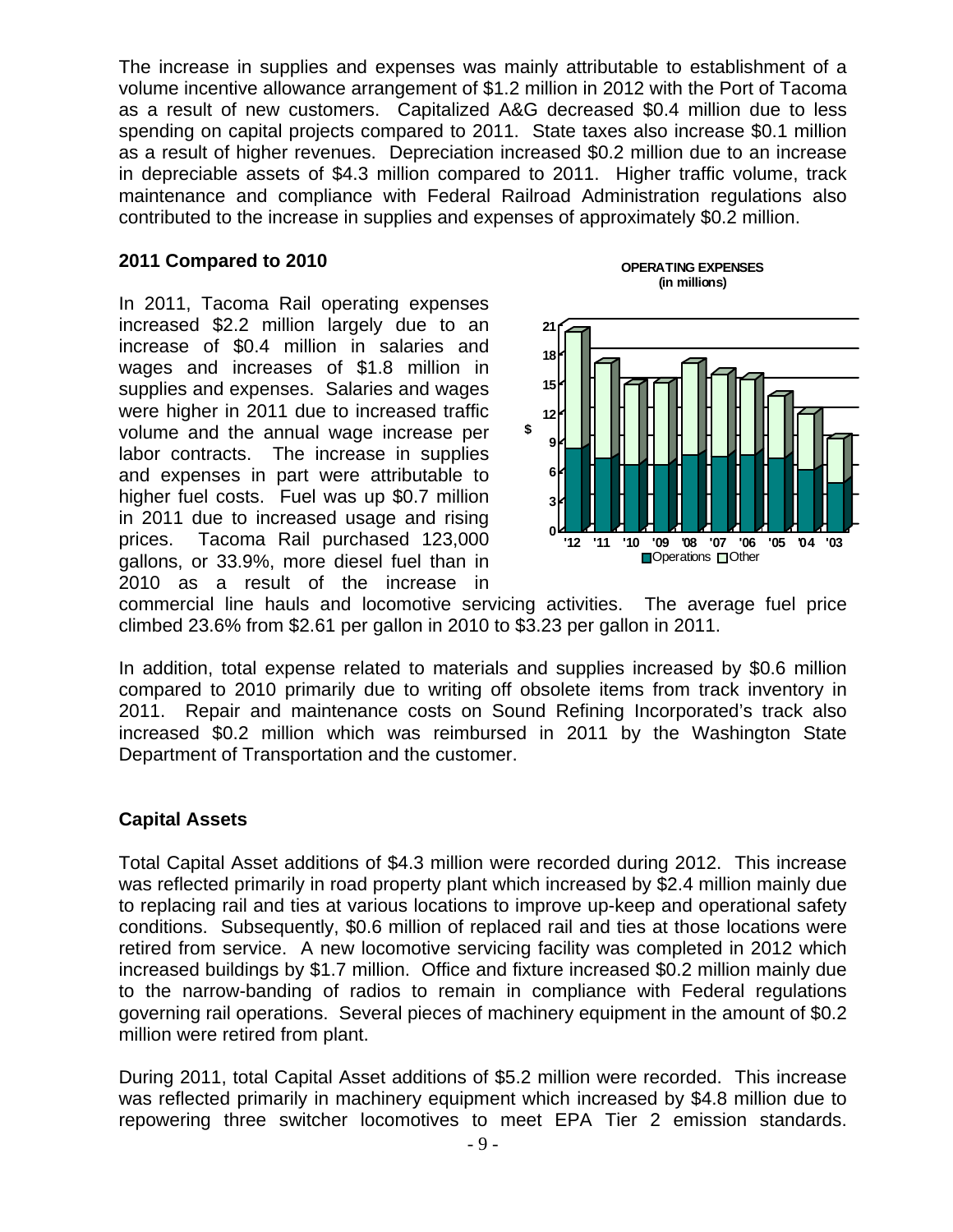Subsequently, two locomotives were retired from service which reduced equipment & other properties by \$572,000. Tacoma Rail increased road and equipment property in service by \$325,000 for railroad track improvements.

The following table summarizes Tacoma Rail's capital assets, net of accumulated depreciation, for the last three years.

| CAPITAL ASSETS, NET OF ACCUMULATED DEPRECIATION |
|-------------------------------------------------|
| (in thousands)                                  |

|                                       |      |        |   |          |   | 12/11 |   |                 |    | 11/10           |
|---------------------------------------|------|--------|---|----------|---|-------|---|-----------------|----|-----------------|
|                                       |      |        |   |          |   |       |   | <b>Increase</b> |    | <b>Increase</b> |
| <b>Description</b>                    | 2012 |        |   | 2011     |   | 2010  |   | (Decrease)      |    | (Decrease)      |
| Land                                  | \$   | 160    | S | 160      | S | 160   | S | $\sim$          | \$ |                 |
| Road Property Plant                   |      | 6,566  |   | 4,451    |   | 4,472 |   | 2,115           |    | (21)            |
| <b>Building</b>                       |      | 1,757  |   | 184      |   | 237   |   | 1,573           |    | (53)            |
| <b>Machinery Equipment</b>            |      | 7,567  |   | 7,997    |   | 3,829 |   | (430)           |    | 4,168           |
| <b>Office and Fixture</b>             |      | 206    |   | 43       |   | 4     |   | 163             |    | 39              |
| <b>Construction Work In Progress</b>  |      | 3      |   | 1,124    |   | 745   |   | (1, 121)        |    | 379             |
| <b>Total Net Plant and Properties</b> |      | 16,259 |   | \$13,959 | S | 9,447 |   | 2,300           | S  | 4,512           |

Additional information on Tacoma Rail's capital assets can be found in Note 3 to the Financial Statements.

#### **Debt Administration**

In 2012, Tacoma Rail obtained two new Washington State loans from the Department of Transportation for replacement of Annie tracks 1 and 2 and yard tracks 2, 3, and 4 in the amounts of \$612,000 and \$245,000, respectively. In addition, Tacoma Rail entered into \$355,000 and \$364,000 of Washington State loans in 2012 to replace crossing surfaces at East 11<sup>th</sup> Street and yard tracks 5 and 6, respectively, from which no funds have been drawn. In 2011, Tacoma Rail obtained a Washington State loan from the Department of Transportation for locomotive repower in the amount of \$450,000.

The following table shows the outstanding long-term debt balances for the past three years. Additional information on Tacoma Rail's long-term debt can be found in Note 4 to the Financial Statements.

#### **(in thousands) LONG-TERM DEBT**

|                                     |         |         |         | 12/11                 | 11/10           |
|-------------------------------------|---------|---------|---------|-----------------------|-----------------|
|                                     |         |         |         | <b>Increase</b>       | <b>Increase</b> |
|                                     | 2012    | 2011    | 2010    | (Decrease) (Decrease) |                 |
| Long-Term Debt Balance, December 31 | \$2,858 | \$2.552 | \$2.641 | \$306                 | (S89)           |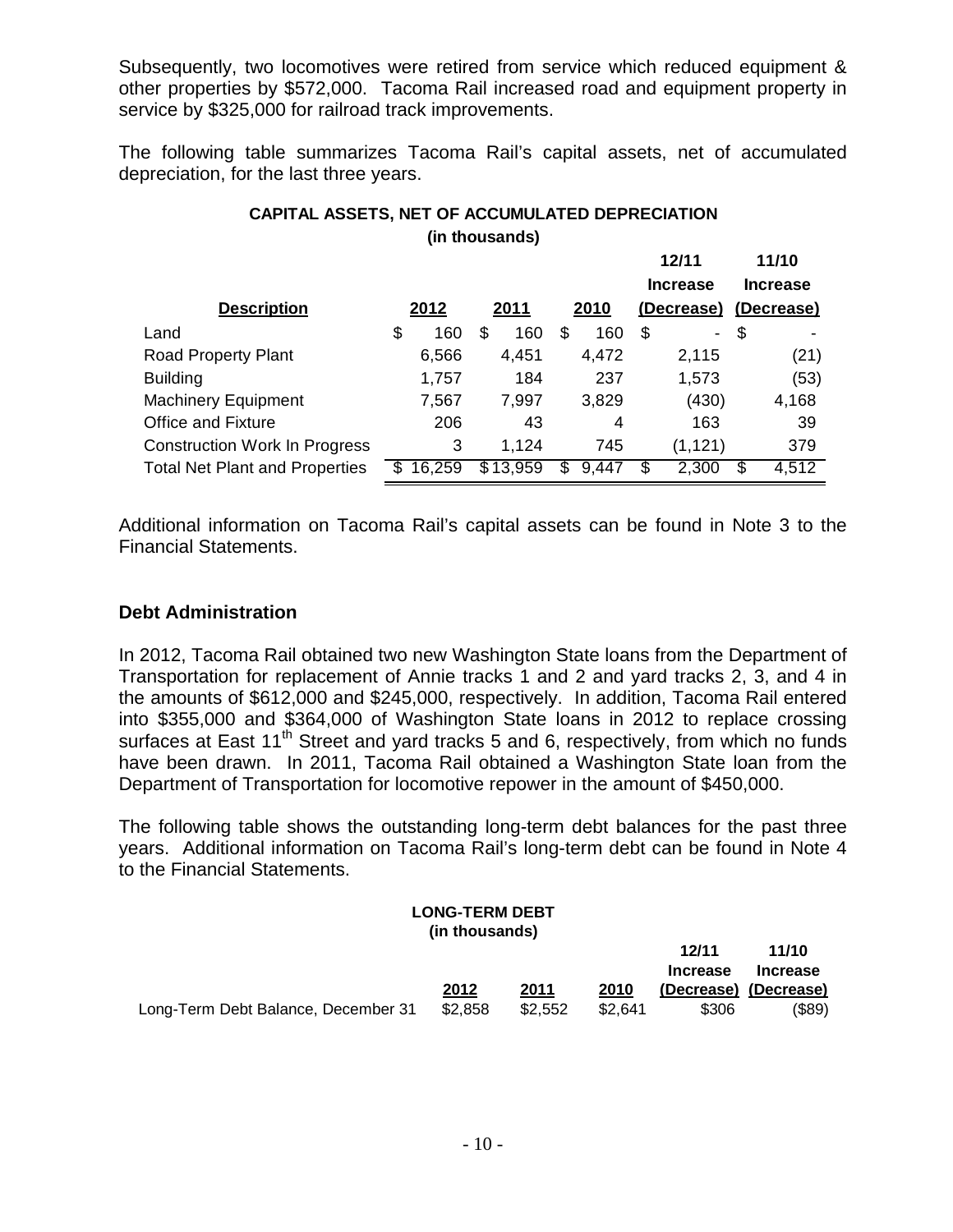#### **Debt Service Coverage**

Tacoma Rail is required by its bond covenants to maintain a 1.25 times debt service coverage. In 2012, principal and interest were covered 18.14 times compared to 14.05 times in 2011 and 8.15 times in 2010.

#### **Summary**

The Financial Statements were prepared according to accounting principles generally accepted in the United States of America, and they fairly portray Tacoma Rail's financial position and operating results. The Notes to the Financial Statements are an integral part of the basic financial statements and provide additional financial information.

The 2012 Financial Statements have been audited by Moss Adams LLP. We have made available to them all pertinent information necessary to complete the audit.

Management considers and takes appropriate action on audit recommendations. Management has established and maintains a system of controls which includes organizational, administrative and accounting processes. These controls provide reasonable assurance that records and reports are complete and reliable, that assets are used appropriately and that business transactions are carried out as authorized.

William A. Gaines Director of Utilities/CEO

Andrew Cherullo

**Finance Director**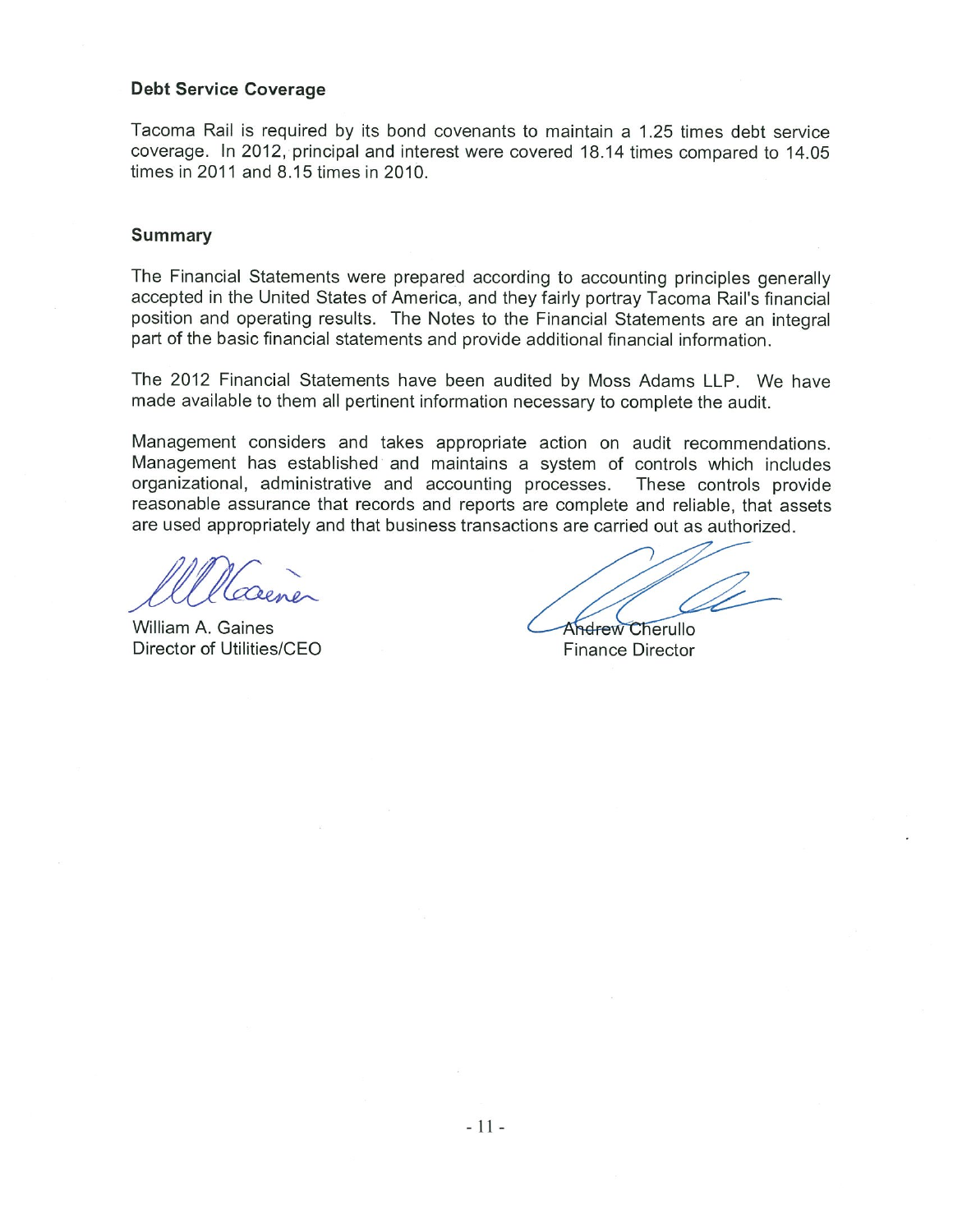*This page has been left blank intentionally.*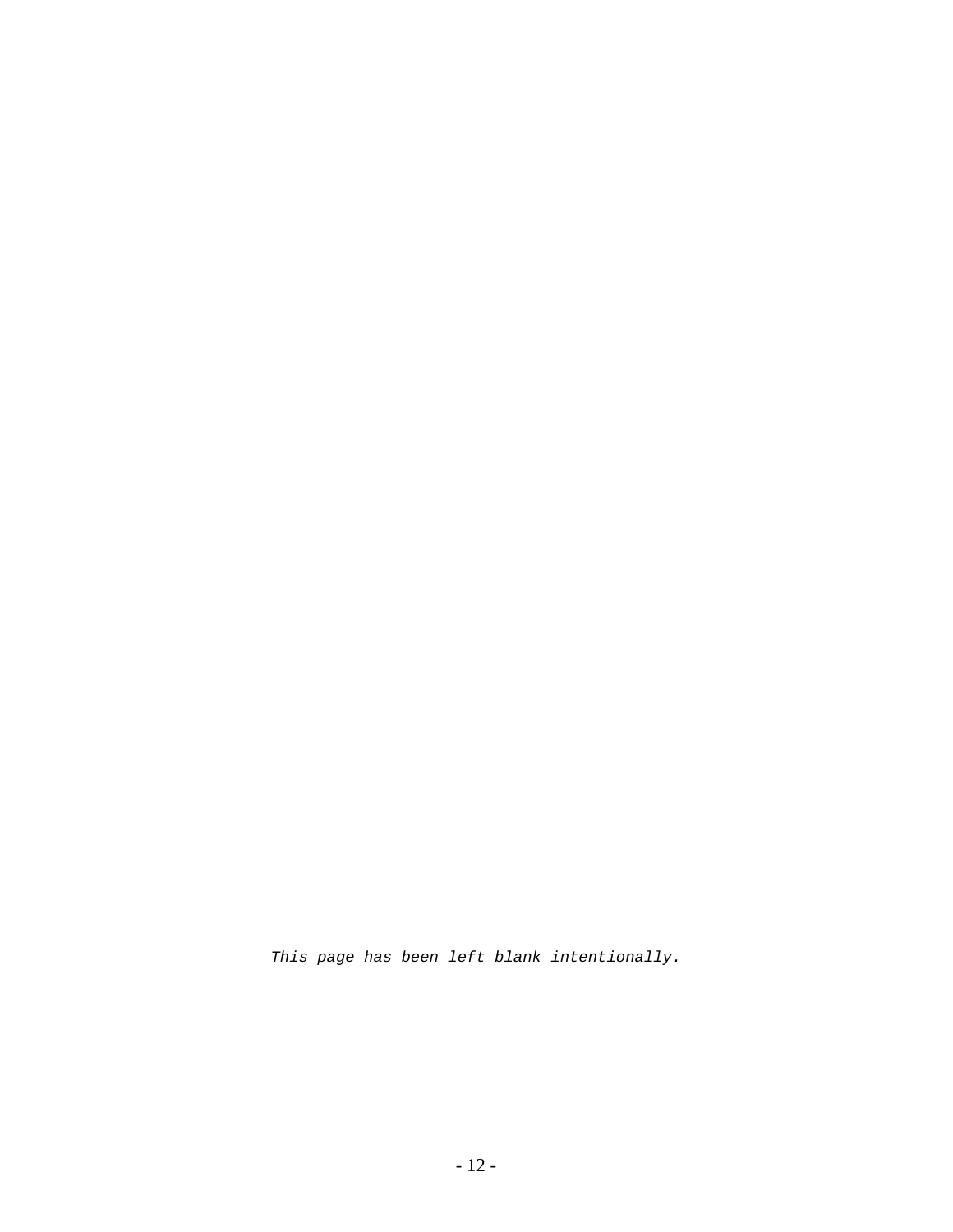*This page has been left blank intentionally.*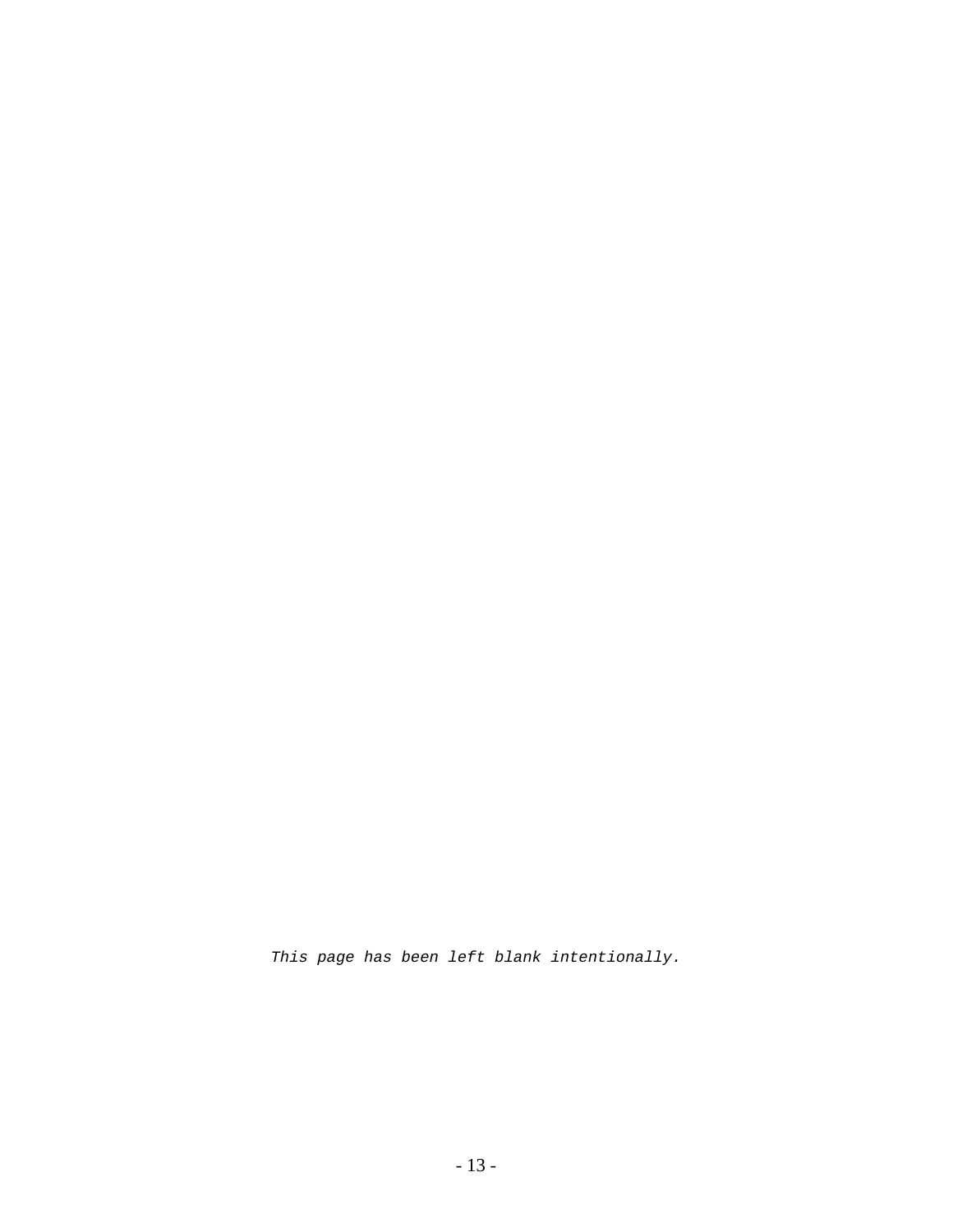#### CITY OF TACOMA, WASHINGTON DEPARTMENT OF PUBLIC UTILITIES TACOMA RAIL

#### STATEMENTS OF NET POSITION

|                                                                                                    | DECEMBER 31,                |                 |  |  |  |  |  |
|----------------------------------------------------------------------------------------------------|-----------------------------|-----------------|--|--|--|--|--|
| <b>ASSETS</b>                                                                                      | 2012                        | 2011            |  |  |  |  |  |
|                                                                                                    |                             |                 |  |  |  |  |  |
| CAPITAL ASSETS                                                                                     |                             |                 |  |  |  |  |  |
| Road and Equipment Property                                                                        | \$30,544,104                | \$27,110,343    |  |  |  |  |  |
| Less Accumulated Depreciation                                                                      | (14, 288, 537)              | (14, 275, 692)  |  |  |  |  |  |
|                                                                                                    | 16,255,567                  | 12,834,651      |  |  |  |  |  |
| Construction Work in Progress                                                                      |                             | 3,359 1,124,167 |  |  |  |  |  |
| Net Capital Assets                                                                                 | 16,258,926                  | 13,958,818      |  |  |  |  |  |
| SPECIAL FUNDS                                                                                      |                             |                 |  |  |  |  |  |
| Debt Service Funds                                                                                 | 397,381                     | 399,607         |  |  |  |  |  |
| Total Special Funds                                                                                | 397,381                     | 399,607         |  |  |  |  |  |
| <b>CURRENT ASSETS</b>                                                                              |                             |                 |  |  |  |  |  |
| Cash & Equity in Pooled Investments                                                                | 5,783,968                   | 4,514,347       |  |  |  |  |  |
| Customer Accounts Receivable                                                                       | 2,388,352                   | 1,787,075       |  |  |  |  |  |
| (Net of Allowance for Doubtful Accounts of                                                         |                             |                 |  |  |  |  |  |
| \$120,928 in 2012 and \$14,044 in 2011)                                                            |                             |                 |  |  |  |  |  |
| Grants Receivable                                                                                  |                             | 128,107         |  |  |  |  |  |
| Interfund Receivable                                                                               | 434,866                     | 31,516          |  |  |  |  |  |
|                                                                                                    | 2,173,793                   | 1,876,738       |  |  |  |  |  |
| Materials and Supplies Inventory                                                                   | 616,936                     | 530,011         |  |  |  |  |  |
| Total Current Assets                                                                               | 11,397,915                  | 8,867,794       |  |  |  |  |  |
| OTHER ASSETS                                                                                       |                             |                 |  |  |  |  |  |
| Bond Issuance Costs                                                                                | 4,070                       | 5,086           |  |  |  |  |  |
| TOTAL ASSETS $\ldots \ldots \ldots \ldots \ldots \ldots \ldots \ldots \ldots \ldots \ldots \ldots$ | $$28,058,292$ $$23,231,305$ |                 |  |  |  |  |  |

*The accompanying notes are an integral part of these financial statements.*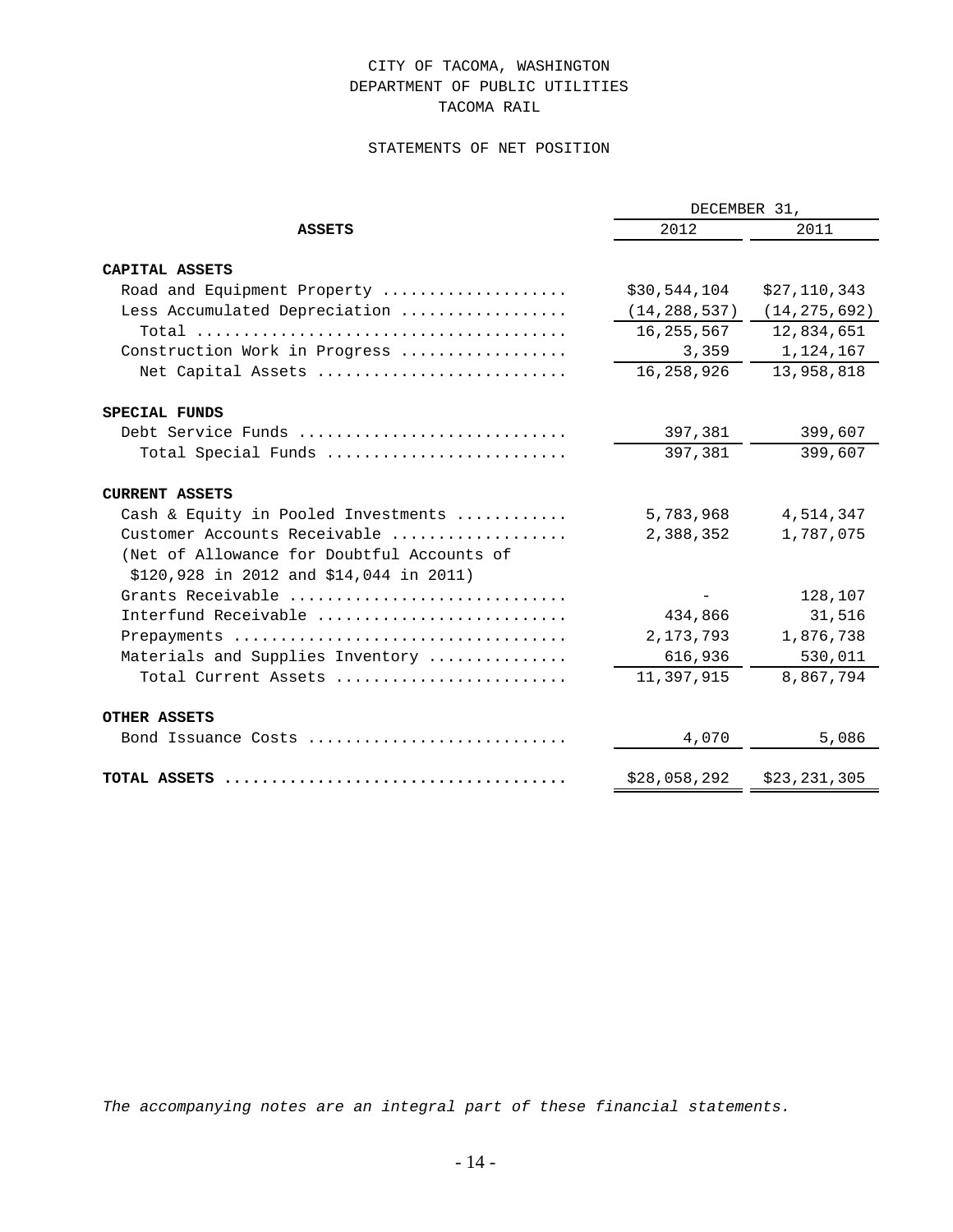|                                                     | DECEMBER 31, |                          |  |  |  |  |
|-----------------------------------------------------|--------------|--------------------------|--|--|--|--|
| NET POSITION AND LIABILITIES                        | 2012         | 2011                     |  |  |  |  |
|                                                     |              |                          |  |  |  |  |
| NET POSITION                                        |              |                          |  |  |  |  |
| Net Investment in Capital Assets<br>Restricted for: | \$13,404,517 | \$11,412,333             |  |  |  |  |
| Debt Service                                        | 397,381      | 399,607                  |  |  |  |  |
|                                                     | 6,552,142    | 6,339,945                |  |  |  |  |
| TOTAL NET POSITION                                  | 20, 354, 040 | 18, 151, 885             |  |  |  |  |
| LONG-TERM DEBT, NET OF CURRENT MATURITIES           |              |                          |  |  |  |  |
| 2006 Senior Lien Revenue Bond                       | 771,620      | 983,267                  |  |  |  |  |
| 2003 Junior Lien Revenue Bond                       |              | 331,000                  |  |  |  |  |
|                                                     | 1,395,131    | 687,301                  |  |  |  |  |
| Total Long-Term Debt                                | 2,166,751    | 2,001,568                |  |  |  |  |
| <b>CURRENT LIABILITIES</b>                          |              |                          |  |  |  |  |
| Accounts Payable                                    | 614,703      | 482,655                  |  |  |  |  |
| Customer Deposits                                   | 61,500       | 68,400                   |  |  |  |  |
| Wages Payable and Compensated Absences              | 399,475      | 324,405                  |  |  |  |  |
| Unemployment and Other Tax Payables                 | 413,174      | 189,902                  |  |  |  |  |
| Volume Incentive Payable                            | 1,208,333    | $\overline{\phantom{a}}$ |  |  |  |  |
| Current Portion of Long-Term Debt                   | 691,728      | 550,003                  |  |  |  |  |
| Interest Payable                                    | 14,233       | 19,142                   |  |  |  |  |
| Interfund Payable                                   | 516,921      | 128,025                  |  |  |  |  |
| Total Current Liabilities                           | 3,920,067    | 1,762,532                |  |  |  |  |
| LONG-TERM LIABILITIES                               |              |                          |  |  |  |  |
| On the Job Injury Reserve                           | 574,493      | 554,806                  |  |  |  |  |
| Long-Term Portion of Compensated Absences           | 747,880      | 638,804                  |  |  |  |  |
| Other Long-Term Liabilities                         | 295,061      | 121,710                  |  |  |  |  |
| Total Long-Term Liabilities                         | 1,617,434    | 1,315,320                |  |  |  |  |
| TOTAL LIABILITIES                                   | 7,704,252    | 5,079,420                |  |  |  |  |
|                                                     |              |                          |  |  |  |  |
| TOTAL NET POSITION AND LIABILITIES                  | \$28,058,292 | \$23,231,305             |  |  |  |  |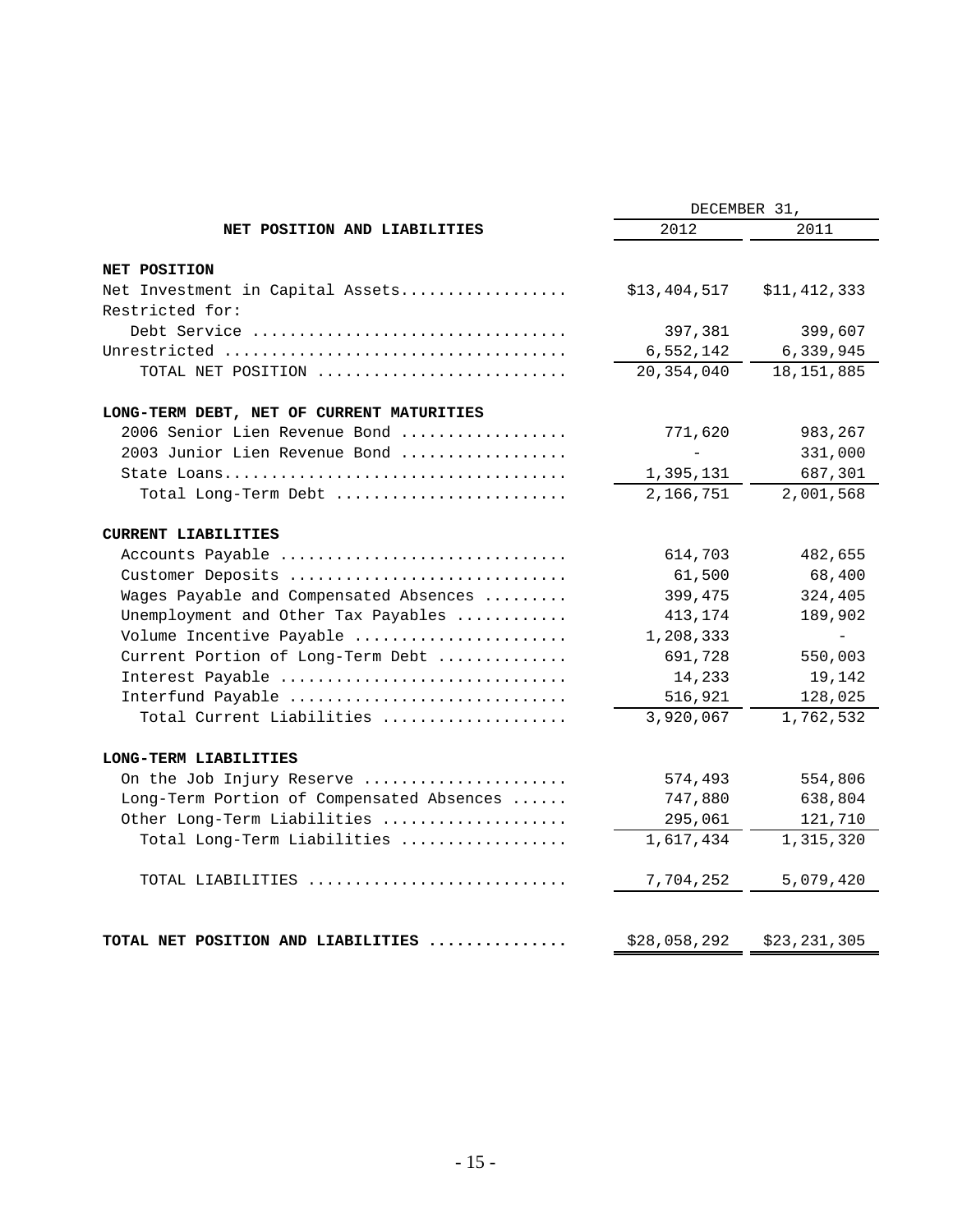*This page has been left blank intentionally.*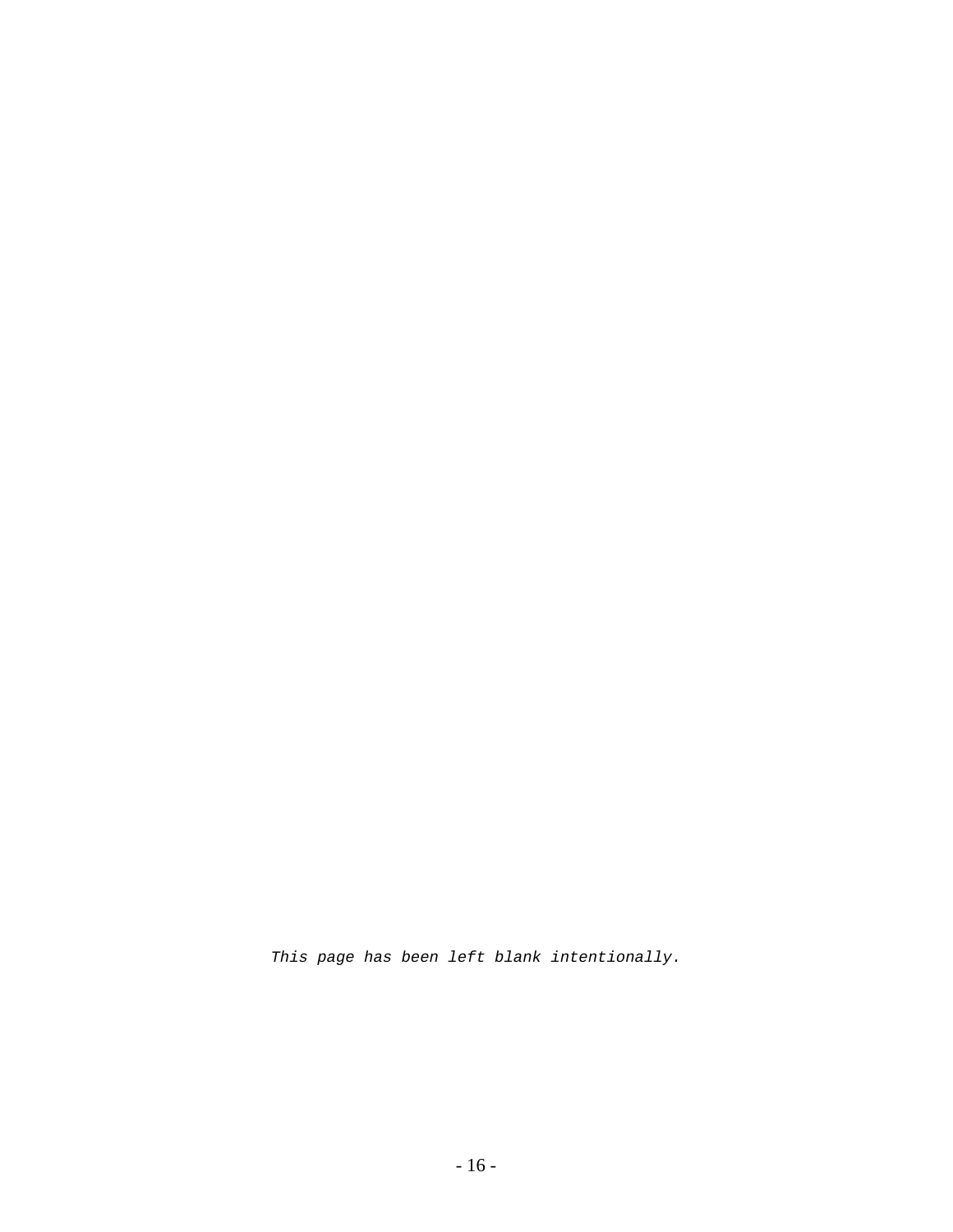#### CITY OF TACOMA, WASHINGTON DEPARTMENT OF PUBLIC UTILITIES TACOMA RAIL

#### STATEMENTS OF REVENUES, EXPENSES AND CHANGES IN NET POSITION

|                                                           | YEAR ENDED DECEMBER 31, |              |  |  |
|-----------------------------------------------------------|-------------------------|--------------|--|--|
|                                                           | 2012                    | 2011         |  |  |
| OPERATING REVENUES                                        |                         |              |  |  |
| Switching Revenues                                        | \$20,793,364            | \$17,250,227 |  |  |
| Demurrage and Other Operating Revenues                    | 2,250,434               | 2, 153, 392  |  |  |
| Total Operating Revenues                                  | 23,043,798              | 19,403,619   |  |  |
| OPERATING EXPENSES                                        |                         |              |  |  |
| Maintenance of Way and Structures                         | 2,391,048               | 1,852,987    |  |  |
| Mechanical                                                | 3,575,966               | 3,385,261    |  |  |
| Operations                                                | 8,420,381               | 7,368,978    |  |  |
| Administration                                            | 4,574,754               | 3,510,334    |  |  |
| Taxes - State                                             | 404,105                 | 339,525      |  |  |
| Depreciation                                              | 824,549                 | 641,315      |  |  |
| Total Operating Expenses                                  | 20,190,803              | 17,098,400   |  |  |
| Net Operating Income                                      | 2,852,995               | 2,305,219    |  |  |
| NON-OPERATING REVENUES (EXPENSES)                         |                         |              |  |  |
| Interest Income                                           | 81,907                  | 132,196      |  |  |
| Loss from Disposition of Property                         |                         | (254, 809)   |  |  |
| Miscellaneous                                             | 1,025,801               | 914,947      |  |  |
| Interest Expense                                          | (62,090)                | (80, 959)    |  |  |
| Total Non-Operating Revenues                              | 1,045,618               | 711,375      |  |  |
|                                                           | 174,560                 | 2,770,958    |  |  |
| Contributions - Others                                    | 80,897                  | 400,166      |  |  |
| Total Contributions                                       | 255,457                 | 3, 171, 124  |  |  |
| Transfers                                                 |                         |              |  |  |
| City of Tacoma Gross Earnings Tax                         | 1,931,338               | 1,632,180    |  |  |
| Transfers to Other Funds                                  | 20,577                  | 13,049       |  |  |
| $Total$ $Transfers$                                       | 1,951,915               | 1,645,229    |  |  |
| CHANGE IN NET POSITION                                    | 2,202,155               | 4,542,489    |  |  |
| TOTAL NET POSITION - BEGINNING OF YEAR                    | 18, 151, 885            | 13,609,396   |  |  |
| TOTAL NET POSITION - END OF YEAR $\,\ldots\ldots\ldots\,$ | \$20,354,040            | \$18,151,885 |  |  |

*The accompanying notes are an integral part of these financial statements.*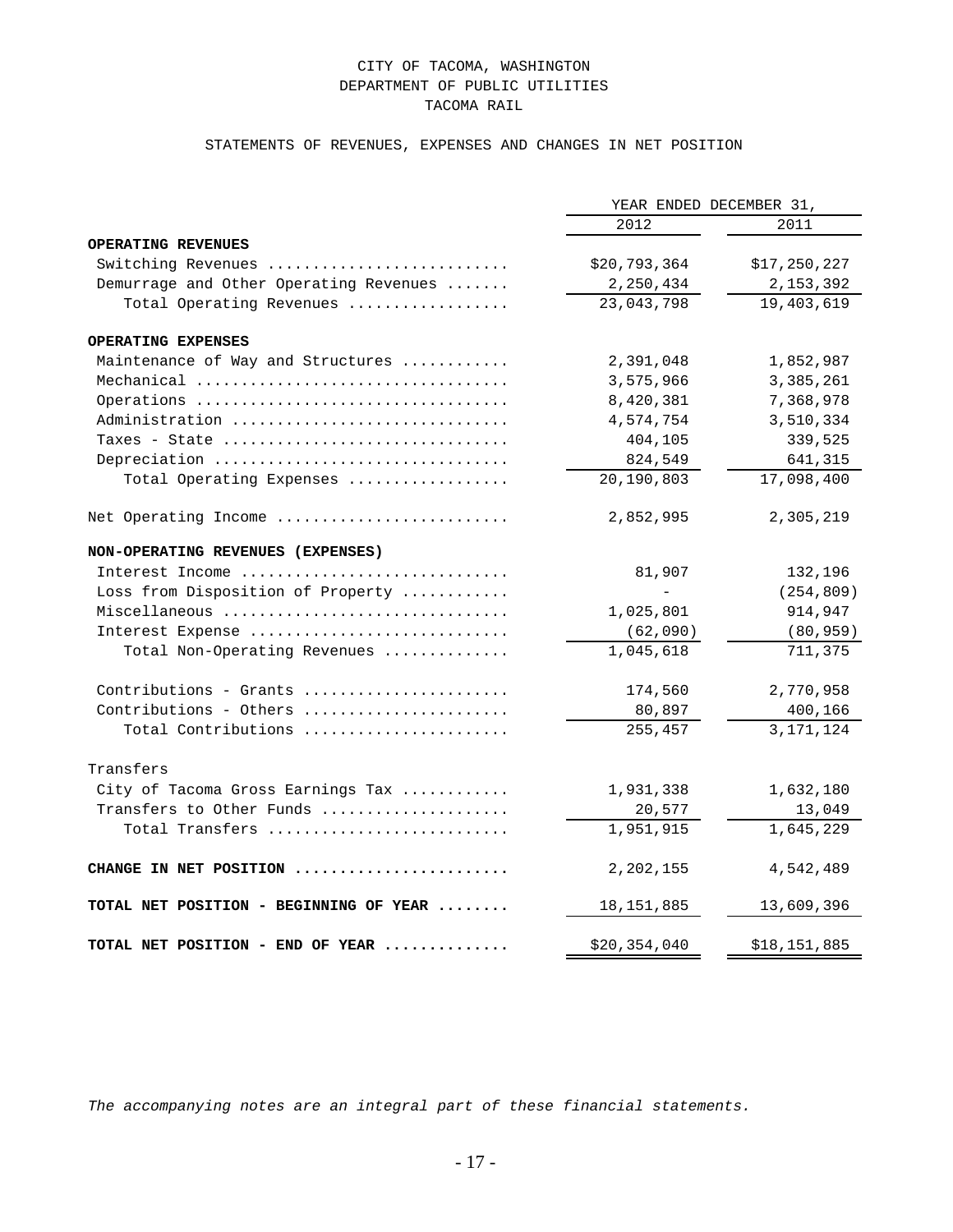#### CITY OF TACOMA, WASHINGTON DEPARTMENT OF PUBLIC UTILITIES TACOMA RAIL

#### STATEMENTS OF CASH FLOWS

|                                                    | YEAR ENDED DECEMBER 31,  |               |  |
|----------------------------------------------------|--------------------------|---------------|--|
|                                                    | 2012                     | 2011          |  |
| CASH FLOWS FROM OPERATING ACTIVITIES               |                          |               |  |
| Cash from Customers                                | \$22,032,271             | \$19,093,824  |  |
| Cash Paid to Suppliers                             | (8,998,808)              | (8, 527, 827) |  |
| Cash Paid to Employees                             | (8, 239, 844)            | (7, 435, 977) |  |
|                                                    | (398, 669)               | (300, 760)    |  |
| Net Cash Provided by Operating                     |                          |               |  |
|                                                    | 4,394,950                | 2,829,260     |  |
| CASH FLOWS FROM NON-CAPITAL FINANCING ACTIVITIES   |                          |               |  |
| Transfers to Other Funds                           | (1, 734, 079)            | (1,645,229)   |  |
| Proceeds from Non-Capital Contributions            | 101,823                  | 638,095       |  |
| Net Cash Used in Non-Capital                       |                          |               |  |
| Financing Activities                               | (1,632,256)              | (1,007,134)   |  |
| CASH FLOWS FROM CAPITAL AND RELATED                |                          |               |  |
| FINANCING ACTIVITIES                               |                          |               |  |
| Capital Expenditures, Net                          | (3, 124, 657)            | (5, 530, 512) |  |
| Principal Payments on Long-Term Debt               | (550, 002)               | (539, 545)    |  |
|                                                    | (66, 999)                | (85, 377)     |  |
| Proceeds from Capital Contributions                | 281,741                  | 2,519,767     |  |
| Proceeds from Long-Term Debt                       | 856,910                  | 450,000       |  |
| Proceeds from Sale of Plant                        | $\overline{\phantom{0}}$ | 122,350       |  |
| Proceeds from Other Non-Operating Revenues         | 1,025,801                | 914,947       |  |
| Net Cash Used in Capital and Related               |                          |               |  |
| Financing Activities                               | (1, 577, 206)            | (2, 148, 370) |  |
| CASH FLOWS FROM INVESTING ACTIVITIES               |                          |               |  |
| Interest on Investments                            | 81,907                   | 132,196       |  |
| Net Cash Provided by Investing                     |                          |               |  |
|                                                    | 81,907                   | 132,196       |  |
| Net Increase (Decrease) in Cash and                |                          |               |  |
| Equity in Pooled Investments                       | 1,267,395                | (194, 048)    |  |
| Cash & Equity in Pooled Investments at January 1   | 4,913,954                | 5,108,002     |  |
| Cash & Equity in Pooled Investments at December 31 | \$6,181,349              | \$4,913,954   |  |

 *The accompanying notes are an integral part of these financial statements.*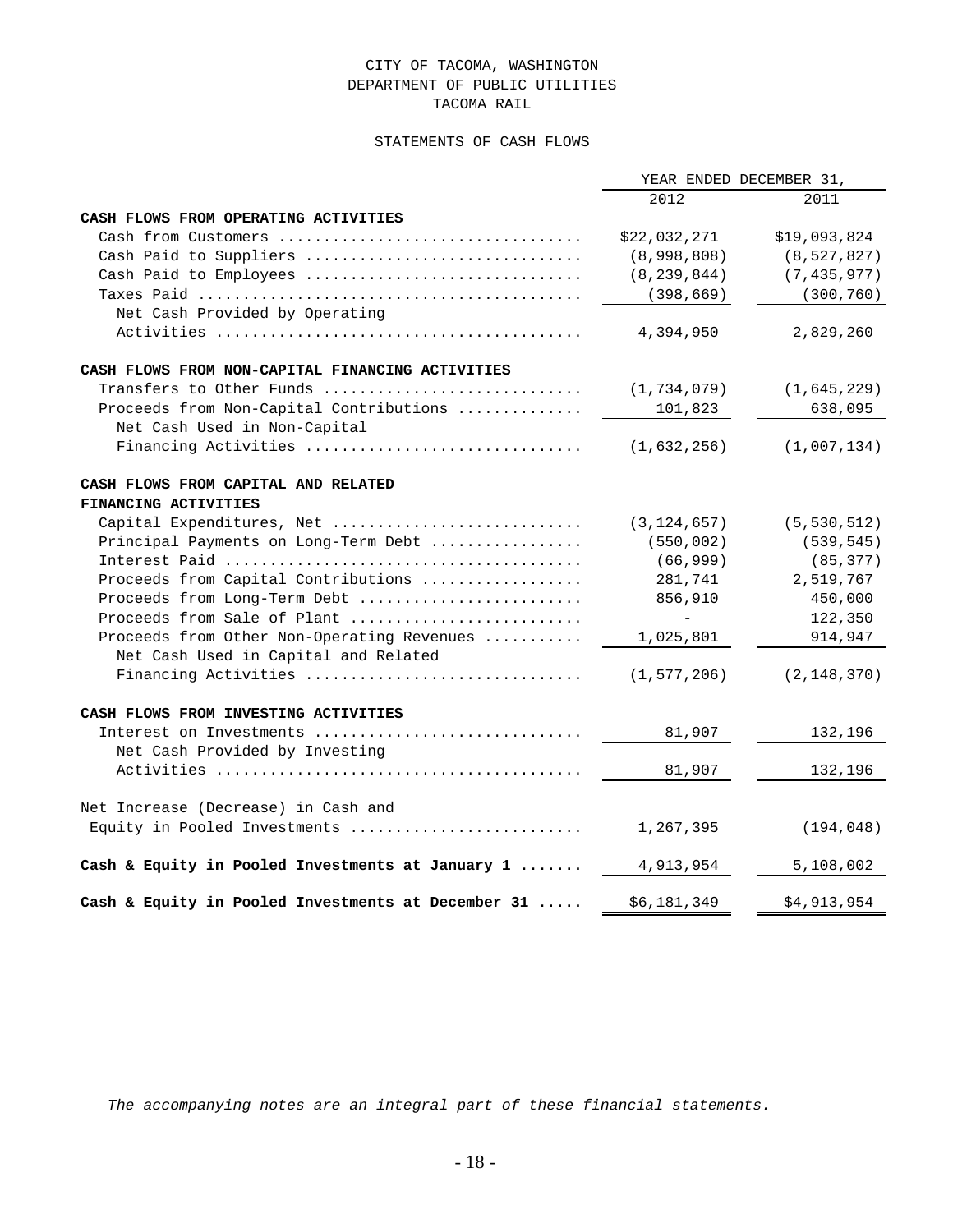|                                                                                            | YEAR ENDED DECEMBER 31, |             |
|--------------------------------------------------------------------------------------------|-------------------------|-------------|
|                                                                                            | 2012                    | 2011        |
| Reconciliation of Operating Income to                                                      |                         |             |
| Net Cash Provided by Operating Activities:                                                 |                         |             |
| Operating Income                                                                           | \$2,852,995             | \$2,305,219 |
| Adjustments to Reconcile Operating Income to<br>Net Cash Provided by Operating Activities: |                         |             |
|                                                                                            | 824,549                 | 641,315     |
| Accounts Receivable                                                                        | (601, 277)              | (336, 972)  |
| Interfund Receivable                                                                       | (403, 350)              | 33,777      |
| Materials and Supplies Inventory                                                           | (86, 925)               | 262,131     |
|                                                                                            | (296, 039)              | (318, 901)  |
|                                                                                            | 132,048                 | 123,633     |
|                                                                                            | (6,900)                 | (6, 600)    |
| Unemployment and Other Tax Payables                                                        | 5,436                   | 38,765      |
|                                                                                            | 62,950                  | 7,841       |
| Volume Incentive Payable                                                                   | 1,208,333               | $ \,$       |
|                                                                                            | 388,896                 | (16, 305)   |
| Accrued Compensated Absences                                                               | 121,196                 | 67,582      |
| Other Long-Term Liabilities & OJI Reserve                                                  | 193,038                 | 27,775      |
| Total Adjustments                                                                          | 1,541,955               | 524,041     |
| Net Cash Provided by Operating                                                             |                         |             |
|                                                                                            | \$4,394,950             | \$2,829,260 |
| Reconciliation of Cash and Equity in Pooled<br>Investments to Balance Sheet:               |                         |             |
| Cash and Equity in Pooled Investments                                                      |                         |             |
|                                                                                            | \$397,381               | \$399,607   |
| Cash and Equity in Pooled Investments                                                      |                         |             |
| in Operating Funds                                                                         | 5,783,968               | 4,514,347   |
| Cash and Equity in Pooled Investments                                                      | \$6,181,349             | \$4,913,954 |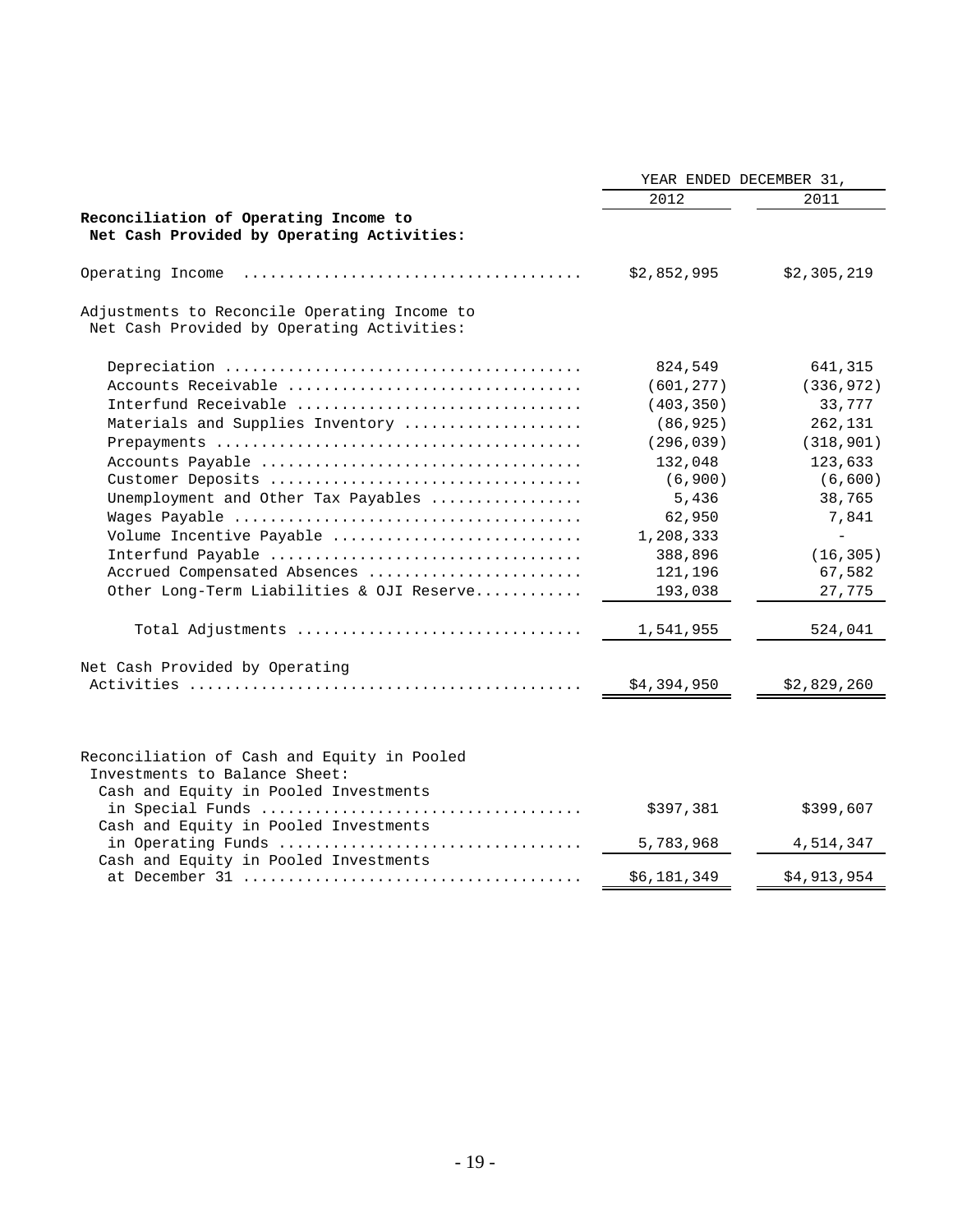#### **CITY OF TACOMA, WASHINGTON DEPARTMENT OF PUBLIC UTILITIES TACOMA RAIL**

#### **NOTES TO FINANCIAL STATEMENTS YEARS ENDED DECEMBER 31, 2012 AND 2011**

#### **NOTE 1 SUMMARY OF SIGNIFICANT ACCOUNTING POLICIES**

 **OPERATIONS OF TACOMA RAIL -** Tacoma Rail (the Division) is a division of the City of Tacoma, Department of Public Utilities, which also operates the Light and the Water Divisions and is included as an enterprise fund in the Comprehensive Annual Financial Report (CAFR) of the City. Tacoma Rail provides rail switching services to the Port of Tacoma and major Tacoma industries under its Tidelands Division. Tacoma Rail also provides rail service from its Capital Division. The Capital Division interchanges rail cars with BNSF in East Olympia. No traffic for the Capital Division enters Tacoma Rail's Tidelands infrastructure. In addition, Tacoma Rail manages the Mountain Division which is a reporting unit within Public Works and is included in the CAFR. Tacoma Rail is reimbursed for direct expenses. A new operating agreement between Tacoma Rail and the Mountain Division is in place through 2016.

#### **NOTE 2 SUMMARY OF SIGNIFICANT ACCOUNTING POLICIES**

 **BASIS OF ACCOUNTING AND PRESENTATION -** The financial statements of the Division are prepared under the accrual basis of accounting in accordance with accounting principles generally accepted in the United States of America (GAAP) issued by the Governmental Accounting Standards Board (GASB) applicable to governmental entities that use proprietary fund accounting. Revenues are recognized when earned, and costs and expenses are recognized when incurred.

In June 2011, the GASB issued Statement No. 63, Financial Reporting of Deferred Outflows of Resources, Deferred Inflows of Resources and Net Position effective for financial statements for periods beginning after December 15, 2011. The Division implemented this new pronouncement in the current year. The effect of the implementation of this statement to the Division is limited to renaming of "Net Assets" to "Net Position".

 **CASH, SPECIAL FUNDS AND EQUITY IN POOLED INVESTMENTS –** The Division's cash balances are a "deposit" with the City Treasurer's Tacoma Investment Pool (TIP) for the purpose of maximizing interest earnings through pooled investment activities. Cash and equity in pooled investments in the TIP are reported at fair value and changes in unrealized gains and losses are recorded in the Statements of Revenues, Expenses and Changes in Net Position. Interest earned on such pooled investments is allocated daily to the participating funds based on each fund's daily equity in the TIP.

 The TIP operates like a demand deposit account in that all City departments, including the Division, have fund balances which are their equity in the TIP. Accordingly, balances are considered to be cash equivalents.

 The City of Tacoma Investment Policy permits legal investments as authorized by state law including Certificates of Deposit with qualified public depositories (as defined in Chapter 39.58 RCW), obligations of the U.S. Treasury, Government Sponsored Agencies and Instrumentalities, bonds issued by Washington State and its Local Governments with an A or better rating, general obligation bonds issue by any State or Local Government with an A or better rating, Bankers' Acceptances, Commercial Paper, Repurchase and Reverse Repurchase agreements, and the Washington State Local Government Investment Pool (LGIP). Daily liquidity requirement to meet the City's daily obligations is maintained by investing a portion of the City's Investment Pool in the WA State LGIP and/or a Municipal Investor interest bearing demand deposit account maintained with U.S. Bank.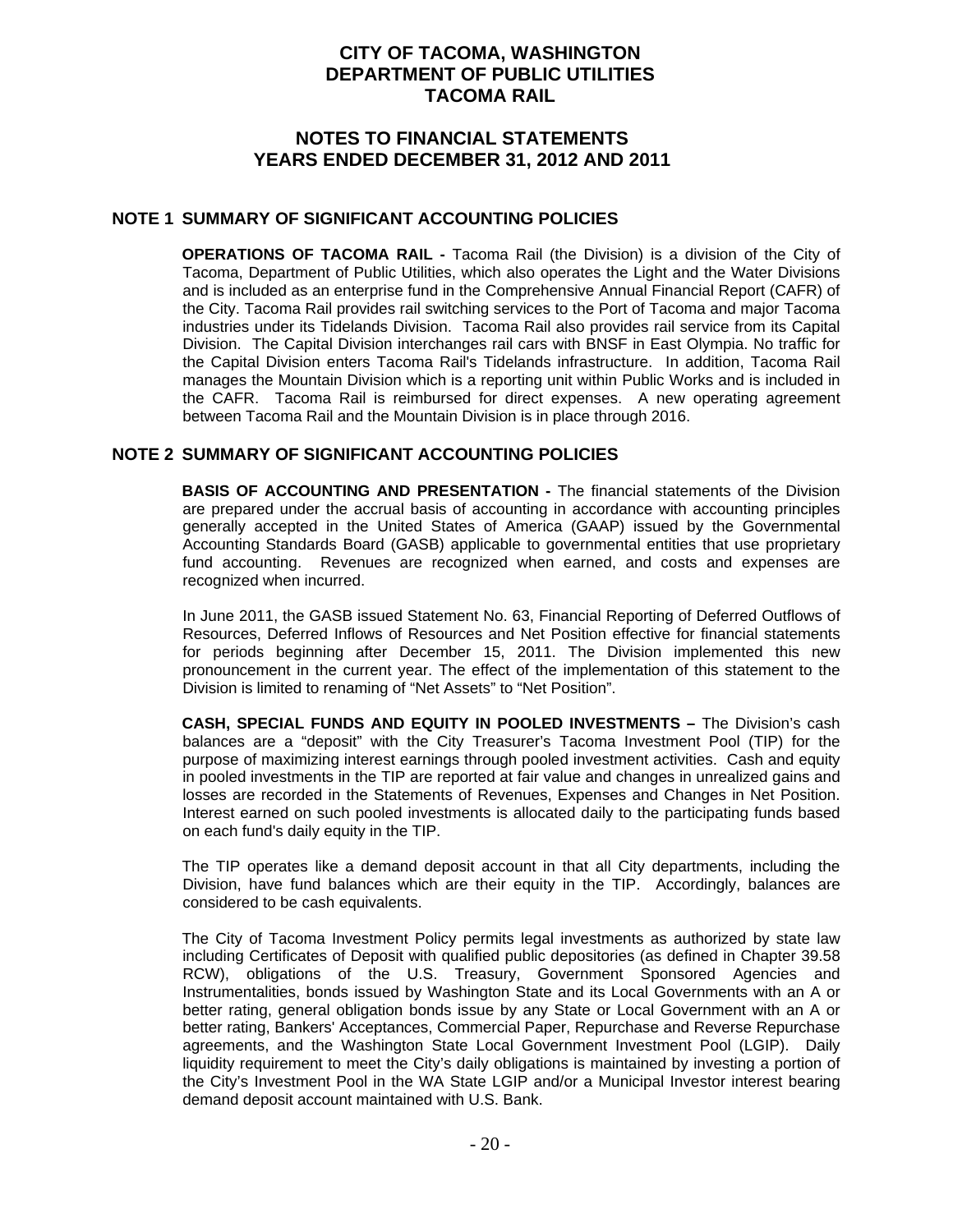The Division's equity in that portion of the City of Tacoma Investment Pool held in qualified public depositories at December 31, 2012 and 2011 is entirely covered by the Federal Deposit Insurance Corporation (FDIC) and the Washington State Public Deposit Protection Commission (WSPDPC).

 Interest rate risk is the risk that changes in market interest rates will adversely affect the fair value of an investment. Generally, longer term investments have greater exposure to changes in market interest rates. The City of Tacoma investment policy allows for authorized investments up to 60 months to maturity. One way the City manages its exposure to interest rate risk is by timing cash flows from maturities so that portions of the portfolio are maturing over time to provide cash flow and liquidity needed for operations.

Credit risk is generally the risk that an issuer of an investment will not fulfill its obligation to the holder of the investment. This is measured by the assignment of a rating by a nationally recognized statistical rating organization. Repurchase agreements and commercial paper are protected by the FDIC insurance up to \$250,000. All deposits not covered by the FDIC are covered by the WSPDPC of the State of Washington. The WSPDPC is a statutory authority established under RCW 39.58. It constitutes a fully insured or fully collateralized pool. The WA State LGIP is authorized by RCW 43.250. The LGIP operated like a 2A7 fund and is collateralized by short-term legal investments.

 **CUSTOMER ACCOUNTS RECEIVABLES -** Accounts receivable consist of amounts owed by private individuals and organizations for goods delivered or services rendered in the regular course of business operations. Receivables are shown net of allowances for doubtful accounts.

 **ALLOWANCE FOR DOUBTFUL ACCOUNTS -** A reserve has been established for uncollectible accounts receivable based on historical write-off trends and knowledge of specific circumstances that indicate collection of an account may be unlikely. Generally accounts receivable are considered past due after 30 days.

 **INTERFUND TRANSACTIONS -** Unsettled transactions between City funds at year-end are recorded as due to or due from other funds.

 **MATERIAL AND SUPPLIES INVENTORY -** Materials and supplies consist primarily of items for maintenance of Division assets and are valued at the lower of average cost or fair market value. Also included is fuel inventory valued at cost.

 **SPECIAL FUNDS -** In accordance with bond resolutions, agreements and laws, separate restricted funds have been established. These funds consist of cash and investments in pooled investments with restrictions externally imposed and legally enforceable, established by the City Council.

 **BOND ISSUANCE COSTS -** Bond issuance costs are amortized over the life of the bonds using the straight-line basis.

**CAPITAL ASSETS AND DEPRECIATION** – Capital assets are stated at original cost, which includes both direct costs of construction or acquisition and indirect costs. The cost of maintenance and repairs is charged to expense as incurred, while the cost of replacements and betterments is capitalized. Assets are capitalized when costs exceed \$5,000 and the useful life exceeds one year.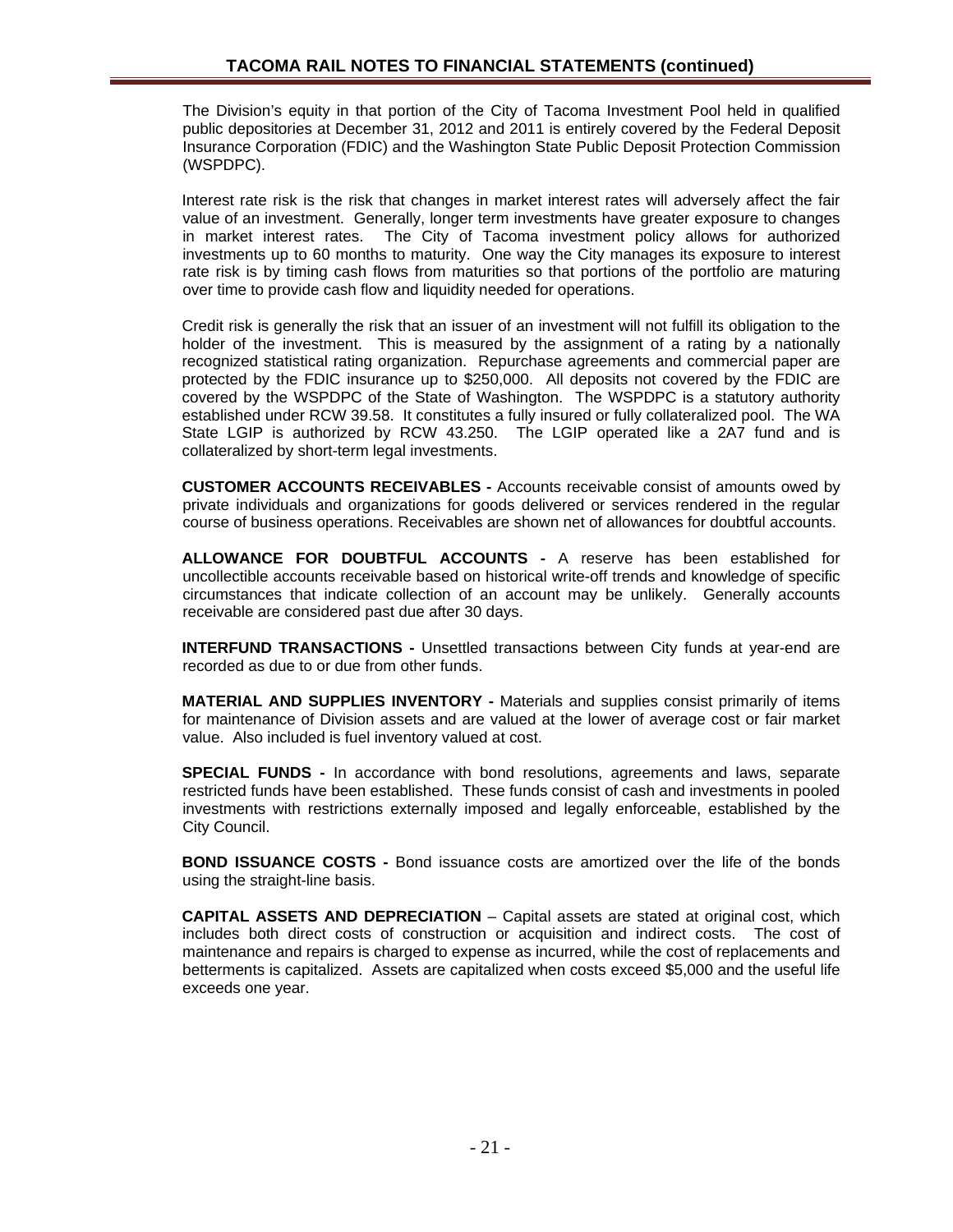Depreciation is recorded using the straight-line method at the beginning of the year and based on estimated economic lives of operating assets placed in service as follows:

| Roads RR & bridges         | $7 - 20$ years  |
|----------------------------|-----------------|
| <b>Building</b>            | $10 - 25$ years |
| <b>Machinery Equipment</b> | $10 - 25$ years |
| Office and Fixture         | $5 - 20$ years  |

 **CONSTRUCTION WORK IN PROGRESS –** Capitalizable costs incurred on projects which are not in service or ready for use are held in construction work in progress. When the asset is ready for service, related costs are transferred to capital assets. Upon determining that a project will be abandoned, the related costs are charged to expense.

 **CONTRIBUTIONS -** In accordance with GASB No. 33, "Accounting and Financial Reporting for Nonexchange Transactions", grants and contributions are recorded as contribution revenue.

 **COMPENSATED ABSENCES -** The City has two different policies for compensated absences. The City's original policy allows employees to accrue vacation based on the number of years worked with a maximum accrual equal to the amount earned in a two-year period. These employees also accrue one day of sick leave per month without any ceiling on the maximum accrued. The City implemented a new policy in 1998 allowing employees to earn PTO (personal time off) without distinction between vacation and sick leave. Employees who worked for the City prior to the change could choose to stay with the original policy or opt to convert to the new policy. The amount of PTO earned is based on years of service. The maximum accrual for PTO is 960 hours, and upon termination, employees are entitled to compensation for unused PTO at 100%. Vacation pay and PTO are recorded as a liability and expense in the year earned. Based on historical information, 10% of compensated absences are considered short term.

 Employees in the original policy accumulate sick leave at the rate of one day per month with no maximum accumulation specified. Employees receive 25% of the value at retirement or 10% upon termination for any other reason. In the event of death, beneficiaries receive 25% of the value. The accrued liability is computed at 10%, which is considered the amount vested. Sick leave pay is recorded as an expense in the year earned.

 **OPERATING REVENUES -** Service rates are authorized by the Tacoma City Council. Revenues are recognized as earned and include an estimate of revenue earned but not billed to customers as of year-end. Revenues are based on services rendered through the end of the year. Tacoma Rail adopted a revision to its rate structure effective January 1, 2012.

**NON-OPERATING REVENUES AND EXPENSES -** These are items that do not qualify as operating defined above.

 **TAXES –** The City charges the Division Gross Earnings Tax at the rate of 8.0%. In addition, the Division pays business and occupation tax to the State at the rate of 1.8% on service revenues. The Division is exempt from payment of federal income tax.

 **NET POSITION –** The statement of Net Position reports all financial and capital resources. The difference between assets and liabilities is net position. There are three components of net position: net investment in capital assets, restricted or unrestricted.

 Net investment in capital assets consists of capital assets less accumulated depreciation reduced by the outstanding balances of any bonds, loans or other borrowings that are attributable to the acquisition, construction, or improvements of those assets.

 Net position components are restricted when constraints placed on net position use are either (1) externally imposed by creditors (such as through debt covenants), grantors, contributors, or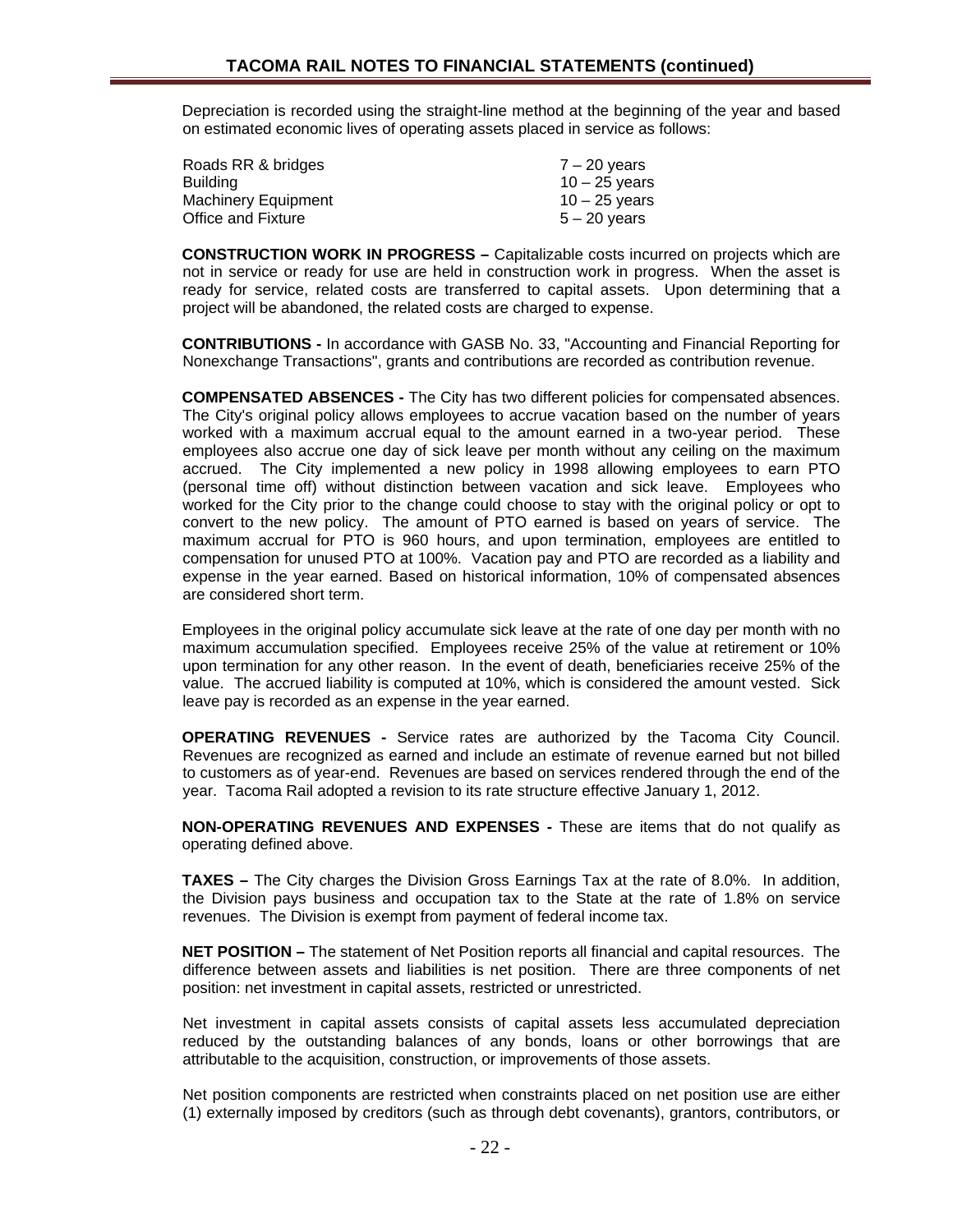laws or regulations of other governments or (2) imposed by law through constitutional provisions or enabling legislation.

 Unrestricted net position components are those that are not "net investment in capital assets" or "restricted".

 **SHARED SERVICES –** The Division receives certain services from other departments and agencies of the City including those normally considered to be general and administrative. The Division is charged for services received from other City departments and agencies and, additionally, must pay a gross earnings tax to the City.

 **USE OF ESTIMATES -** The preparation of the financial statements in conformity with accounting principles generally accepted in the United States of America requires management to make estimates and assumptions that affect amounts reported in the financial statements and accompanying notes. The Division used estimates in determining reported allowance for doubtful accounts, accrued compensated absences, depreciation, Other Post Employment Benefits (OPEB), self-insurance liabilities and other contingencies. Actual results may differ from these estimates.

 **ON THE JOB INJURY RESERVE -** Liabilities for claims are initially recorded when the expected loss is both probable and reasonably estimated. Subsequent adjustments to initial estimates are recorded as necessary based upon additional information developed in subsequent periods. Liabilities recorded for unasserted on the job injury claims are based on information currently available. Estimates of liabilities for on the job injury claims are undiscounted.

 **SIGNIFICANT RISKS AND UNCERTAINTIES -** The Division is subject to certain business risks that could have a material impact on future operations and financial performance. These risks include, but are not limited to, general economic conditions, fuel supply availability and rising fuel prices, weather and natural disaster-related disruptions, collective bargaining labor disputes, federal government regulations such as Federal Railroad Administration and Environmental Protection Agency or orders concerning the operation, maintenance and/or licensing of facilities, transportation of chemicals and other hazardous materials, acts of terrorism, war, or risk of war.

**NOTE 3 CAPITAL ASSETS -** A summary of the balances and changes in capital assets for 2012 and 2011 follows:

|                                      | <b>Balance</b><br>December 31, |            |             | Transfers &       | Balance<br>December 31, |
|--------------------------------------|--------------------------------|------------|-------------|-------------------|-------------------------|
|                                      | 2011                           | Additions  | Retirements | Adjustments       | 2012                    |
| Land                                 | 160,456                        | \$         | S           | S                 | \$<br>160,456           |
| Road Property Plant                  | 14,089,166                     | 2,405,083  | (597,739)   |                   | 15,896,510              |
| <b>Building</b>                      | 1,987,191                      | 1,667,185  |             |                   | 3,654,376               |
| Machinery Equipment                  | 9,977,017                      | 20,452     | (165,522)   | (20, 445)         | 9,811,502               |
| Office and Fixture                   | 896,513                        | 173,190    | (48, 443)   |                   | 1,021,260               |
| Capital Assets                       | 27,110,343                     | 4,265,910  | (811, 704)  | (20, 445)         | 30,544,104              |
| Less Accumulated Depreciation        | (14, 275, 692)                 | (824, 549) | 811,704     |                   | (14, 288, 537)          |
|                                      | 12,834,651                     | 3,441,361  |             | (20, 445)         | 16,255,567              |
| <b>Construction Work In Progress</b> | 1,124,167                      | 3,124,656  |             | (4, 245, 464)     | 3,359                   |
| Net Capital Assets                   | \$13,958,818                   | 6,566,017  | \$          | \$<br>(4,265,909) | \$<br>16,258,926        |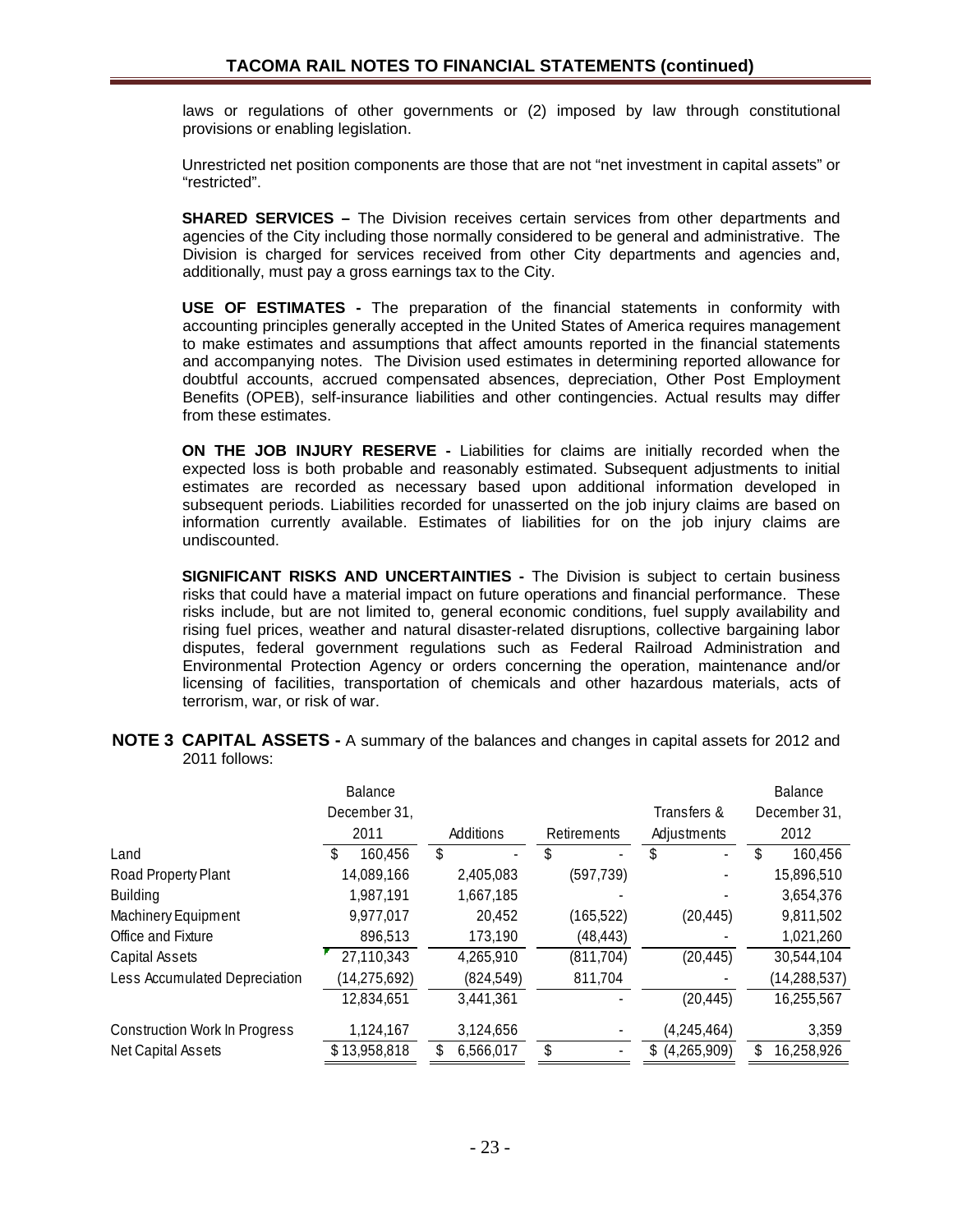#### **TACOMA RAIL NOTES TO FINANCIAL STATEMENTS (continued)**

|                                      |    | <b>Balance December</b> |   |            |   |             | Transfer &          |   | <b>Balance December</b> |
|--------------------------------------|----|-------------------------|---|------------|---|-------------|---------------------|---|-------------------------|
|                                      |    | 31, 2010                |   | Additions  |   | Retirements | Adjustments         |   | 31, 2011                |
| Land                                 | S  | 160,456                 | S | ٠          | S |             | \$                  | J | 160,456.00              |
| Road Property Plant                  |    | 13,763,950              |   | 325,216    |   |             |                     |   | 14,089,166              |
| <b>Building</b>                      |    | 1,987,191               |   |            |   |             |                     |   | 1,987,191               |
| Machinery Equipment                  |    | 5,766,349               |   | 4,795,581  |   | (571, 864)  | (13,049)            |   | 9,977,017               |
| Office and Furniture                 |    | 853,152                 |   | 43,361     |   |             |                     |   | 896513                  |
| <b>Capital Assets</b>                |    | 22,531,098              |   | 5,164,158  |   | (571, 864)  | (13,049)            |   | 27,110,343              |
| Less Accumulated Depreciation        |    | (13, 829, 082)          |   | (641, 315) |   | 194,705     |                     |   | (14, 275, 692)          |
|                                      |    | 8,702,016               |   | 4,522,843  |   | (377, 159)  | (13,049)            |   | 12,834,651              |
| <b>Construction Work in Progress</b> |    | 744,764                 |   | 5530511    |   |             | $-5151108$          |   | 1,124,167               |
| Net Capital Assets                   | \$ | 9,446,780               |   | 10,053,354 | S | (377, 159)  | \$<br>(5, 164, 157) |   | 13,958,818              |

**NOTE 4 LONG-TERM DEBT -** Long-term debt activities for 2012 and 2011 were as follows:

|                            | <b>Balance</b> |                  |                   | <b>Balance</b> |               |
|----------------------------|----------------|------------------|-------------------|----------------|---------------|
|                            | December 31,   |                  |                   | December 31,   | Due Within    |
|                            | 2011           | <b>Additions</b> | <b>Reductions</b> | 2012           | One Year      |
| <b>Senior Lien Bond:</b>   |                |                  |                   |                |               |
| 2006 Revenue Bond          | \$1,183,881    | \$               | 200,613<br>\$     | \$<br>983,268  | \$<br>211,648 |
| <b>Junior Lien Debts:</b>  |                |                  |                   |                |               |
| 2003 Revenue Bond          | 662,000        |                  | 331,000           | 331,000        | 331,000       |
| Locomotive Idling          |                |                  |                   |                |               |
| Improvements State Loan    | 22,868         |                  | 1,759             | 21,109         | 1,759         |
| Locomotive Servicing       |                |                  |                   |                |               |
| <b>Facility State Loan</b> | 232,822        |                  | 16,630            | 216,192        | 16,630        |
| Locomotive Repow er        |                |                  |                   |                |               |
| State Loan                 | 450,000        |                  |                   | 450,000        | 45,000        |
| Annie 1 & 2 Tracks         |                |                  |                   |                |               |
| State Loan                 |                | 612,000          |                   | 612,000        | 61,200        |
| Yard Tracks 2, 3, & 4      |                |                  |                   |                |               |
| State Loan                 |                | 244,910          |                   | 244,910        | 24,491        |
| Total Long-Term Debt       | \$2,551,571    | \$<br>856,910    | \$<br>550,002     | \$2,858,479    | \$<br>691,728 |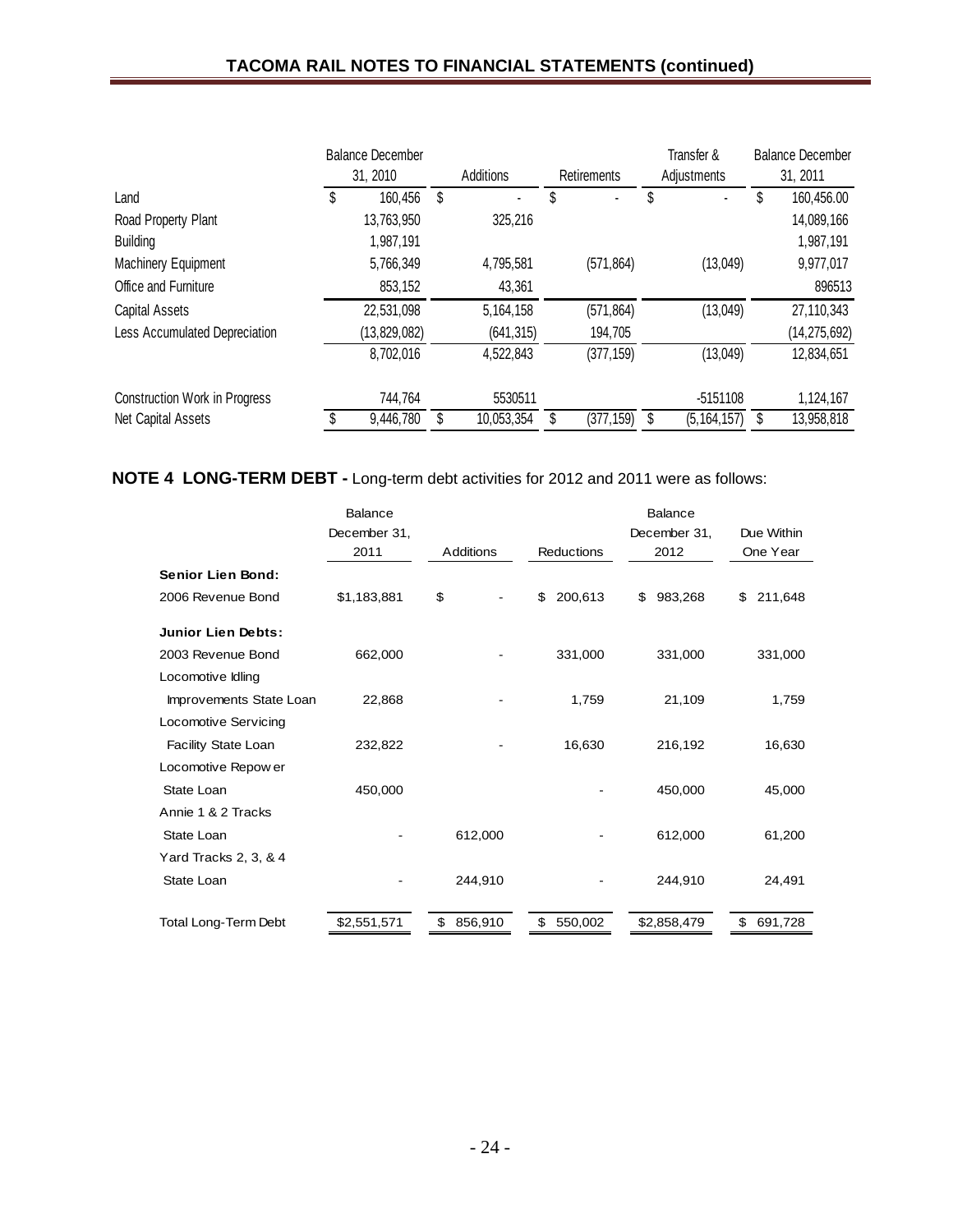#### **TACOMA RAIL NOTES TO FINANCIAL STATEMENTS (continued)**

|                             | <b>Balance</b>  |                  |                   | <b>Balance</b> |               |
|-----------------------------|-----------------|------------------|-------------------|----------------|---------------|
|                             | December 31,    |                  |                   | December 31,   | Due Within    |
|                             | 2010            | <b>Additions</b> | <b>Reductions</b> | 2011           | One Year      |
| <b>Senior Lien Bond:</b>    |                 |                  |                   |                |               |
| 2006 Revenue Bond           | 1,374,037<br>\$ | \$<br>۰          | \$<br>190,156     | \$1,183,881    | \$<br>200,614 |
| <b>Junior Lien Debts:</b>   |                 |                  |                   |                |               |
| 2003 Revenue Bond           | 993,000         |                  | 331,000           | 662,000        | 331,000       |
| Locomotive Idling           |                 |                  |                   |                |               |
| Improvements State Loan     | 24,627          |                  | 1,759             | 22,868         | 1,759         |
| <b>Locomotive Servicing</b> |                 |                  |                   |                |               |
| <b>Facility State Loan</b>  | 249,452         |                  | 16,630            | 232,822        | 16,630        |
| Locomotive Repower          |                 |                  |                   |                |               |
| State Loan                  |                 | 450,000          |                   | 450,000        |               |
| <b>Total Long-Term Debt</b> | \$2,641,116     | \$<br>450,000    | \$<br>539,545     | \$2,551,571    | \$<br>550,003 |

#### **SENIOR LIEN BOND:**

City Council Substitute Ordinance No. 27545, passed in November 2006, authorized the issuance of a Senior Lien Revenue Bond 2006 in the amount of \$2,000,000 to provide financing for capital projects included in the approved 2007-2008 Biennium budget for the Rail System. This Bond bears interest at the rate of 5.39% per annum (computed on the basis of a 360-day year of twelve 30-day months), with a maturity date of January 1, 2017. Equal installment payments of \$65,104 representing principal of and interest on this Bond are payable quarterly on the first day of each January, April, July and October, commencing April 1, 2007, to and including the Maturity Date of the Bond.

Scheduled principal maturities on bonds and interest payments are as follows:

|      | Principal | Interest  |
|------|-----------|-----------|
| 2013 | \$211,648 | \$48,768  |
| 2014 | 223,288   | 37,127    |
| 2015 | 235,569   | 24,847    |
| 2016 | 248,525   | 11,891    |
| 2017 | 64,238    | 866       |
|      | \$983,268 | \$123,499 |

#### **JUNIOR LIEN DEBTS:**

In June 2003, City Council Resolution No. 27099 authorized the issuance of a Junior Lien Revenue Bond 2003 (Tacoma Rail Taxable Line of Credit) in the amount of \$3,310,000, with a maturity date of January 1, 2013. Interest is recorded at the portfolio earnings rate adjusted quarterly by the City Treasurer. The interest rate at December 31, 2012 was 1.188% and was paid quarterly on a 366-day basis. Principal payments, in the amount of \$331,000, are due on January 1 of each year beginning in 2004 with ending maturity on January 1, 2013. This debt was subsequently paid off in January 2013.

 During 2009, Tacoma Rail obtained two 15-year interest free Washington State loans from the Department of Transportation for locomotive idling improvements and locomotive servicing facility upgrades in the amounts of \$26,000 and \$249,000, respectively. The Idling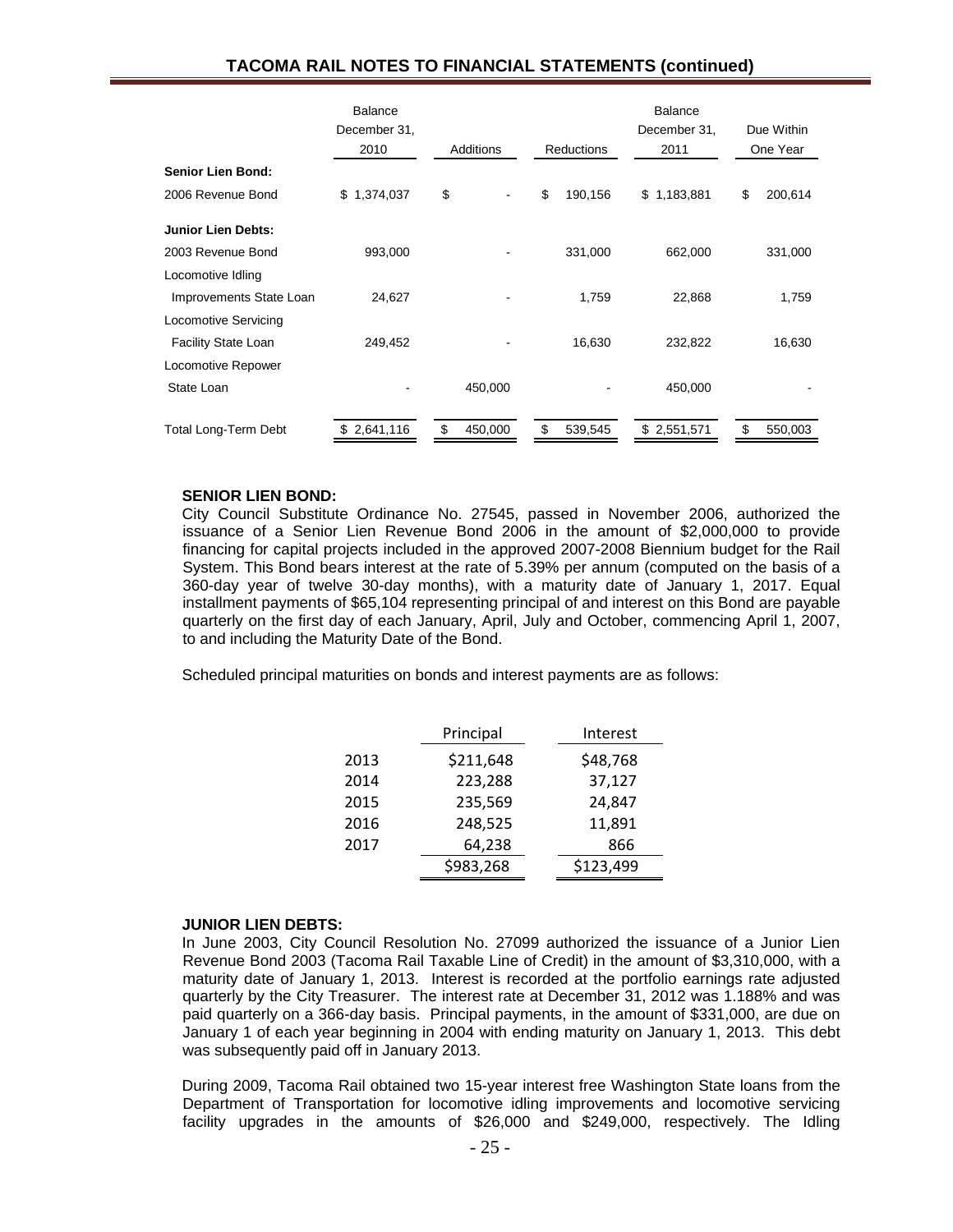Improvement loan will mature on July 1, 2024, with an annual principal payment of \$1,759, commencing July 1, 2010. The Facility Upgrade loan has a \$16,630 annual principal repayment schedule beginning in 2011 and matures on July 1, 2025.

 During 2011, Tacoma Rail obtained 10-year interest free Washington State loan from the Department of Transportation for locomotive repower in the amount of \$450,000. The Locomotive Repower will mature on May 1, 2022, with an annual principal payment of \$45,000, commencing May 1, 2013.

 During 2012, Tacoma Rail obtained two 10-year interest free Washington State loans from the Department of Transportation for replacement of Annie tracks 1 and 2 and yard tracks 2, 3, and 4 in the amounts of \$612,000 and \$244,910, respectively. The Annie 1 & 2 Tracks loan will mature on June 1, 2022, with annual principal payment of \$61,200, commencing June 1, 2013. The Yard Tracks 2, 3, & 4 loan has a \$24,491 annual principal repayment schedule beginning in 2013 and matures on July 1, 2022.

Scheduled principal maturities on junior lien debts and interest payments are as follows:

|           | Principal   |    | Interest |
|-----------|-------------|----|----------|
| 2013      | \$480,080   | \$ |          |
| 2014      | 149,080     |    |          |
| 2015      | 149,080     |    |          |
| 2016      | 149,080     |    |          |
| 2017      | 149,080     |    |          |
| 2018-2022 | 745,402     |    |          |
| 2023-2025 | 53,409      |    |          |
|           | \$1,875,211 |    |          |

 Tacoma Rail's revenue bonds are secured by the net revenue of Tacoma Rail and all cash and investments held in the bond fund. The bonds as well as junior liens are subject to certain financial and non-financial covenants.

- **NOTE 5 SIGNIFICANT CUSTOMER -** Tacoma Rail's predominate sources of revenue are Union Pacific (UP) and Burlington Northern Santa Fe (BNSF). Revenue from UP and BNSF represented 28% and 64% of total revenues, respectively, in 2012. Revenue in 2011 was 25% and 65%, respectively. Accounts receivable from UP and BNSF in 2012 represented 26% and 60% of total customer accounts receivable, respectively. Accounts receivable in 2011 were 22% and 63%, respectively.
- **NOTE 6 FLEET SERVICES FUND -** The Department of Public Utilities has established a Fleet Services Fund to perform scheduled maintenance, repair and replacement of the Department vehicles and related equipment.

Tacoma Rail pays the Fleet Services Fund for the use of the vehicles and equipment to cover fleet operating expenses. Payments made by Tacoma Rail in 2012 and 2011 were \$423,800 and \$430,548, respectively.

**NOTE 7 SELF-INSURANCE FUND -** The Department of Public Utilities maintains a self-insurance program and insurance policies. The Department has established a self-insurance fund to insure Tacoma Rail and other divisions within the Department for certain losses arising from personal and property damage claims by third parties. The major risks to Tacoma Rail are flooding, wind damage, chemical spills and earthquakes. Mitigating controls and emergency and business resumption plans are in place. To the extent damage or claims exceed insured values, rates may be impacted.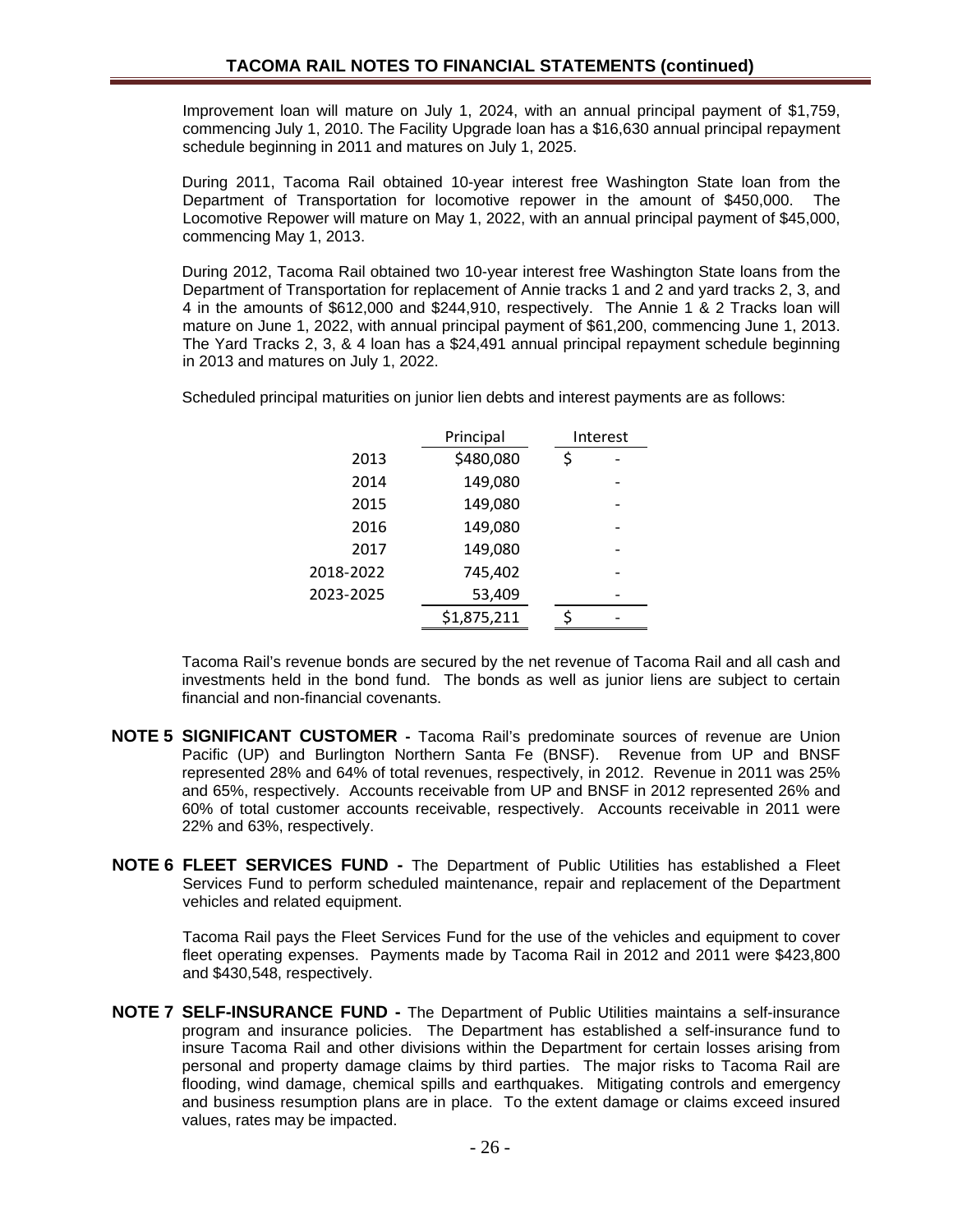Tacoma Rail is required to make payments to the Self-Insurance Fund to cover claims incurred by Tacoma Rail and administrative expenses of the Fund. Tacoma Rail's premium payments totaled \$204,000 in both 2012 and 2011. Assets in the Self-Insurance Fund total \$5.4 million which exceeds accrued and incurred but not reported liabilities. Equity in the Self-Insurance Fund is transferred to the appropriate operating divisions in accordance with GASB 10. Management believes Tacoma Rail's investment in the Self-Insurance Fund is more than adequate to settle all its known or estimated claims.

 The City purchased a \$15 million Fiduciary Policy with a \$25,000 deductible that provides for wrongful acts arising out of the administration of the City's employee benefit programs and a \$1 million Crime Liability policy for employee dishonesty and for fraudulent or dishonest acts by employees for loss of money, securities and property. The insurance policies presently in effect include coverage on the Department's buildings and fleet vehicles as well as general liability and public official's liability. The current insurance policies have deductibles or selfinsured retentions of \$250,000 for buildings and vehicles and \$1 million for general comprehensive liability. The public official's policy has a \$200,000 deductible. The general government comprehensive liability policies provide \$15 million of coverage. The City has a policy to cover extraordinary worker's compensation claims with a statutory limit (\$1 million self insured retention).

**NOTE 8 PENSION PLAN -** Employees of Tacoma Rail are members of the United States Railroad Retirement System, in lieu of participating in Social Security and Tacoma Employees' Retirement System. The Railroad Retirement System is a payroll-based system. In 2012 and 2011, Tacoma Rail contributed \$1,505,987 and \$1,367,112, respectively, per structures set forth by the United States Railroad Retirement Board shown as follows:

| <b>EARNINGS BASE</b>     |                 |           |  |  |
|--------------------------|-----------------|-----------|--|--|
|                          | 2012            | 2011      |  |  |
| Employer Tier I          | \$110,100       | \$106,800 |  |  |
| Employer Tier II         | 81,900          | 79,200    |  |  |
| <b>Employer Medicare</b> | No Limit        | No Limit  |  |  |
|                          | <b>TAX RATE</b> |           |  |  |
|                          | 2012            | 2011      |  |  |
| Employer Tier I          | 6.20%           | 6.20%     |  |  |
| Employer Tier II         | 12.10%          | 12.10%    |  |  |
| <b>Employer Medicare</b> | 1.45%           | 1.45%     |  |  |

 Information was unavailable to determine if an actuarial liability exists for the City, but the entire Federal system has an unfunded actuarial liability of \$50.6 billion as of December 31, 2010. There is currently no schedule to amortize the unfunded liability and the system is currently functioning on a pay-as-you-go basis. Rates are determined based on actuarial valuations, which occur every three years. The City's obligation is to pay, in full, the payroll withholdings to the system.

#### **NOTE 9 OTHER POST EMPLOYMENT BENEFITS (OPEB)**

**PLAN DESCRIPTION** - The City charges some early retirees not yet eligible for Medicare a health premium based on the claims experience of active employees and retirees rather than based on the claims experience of retirees only. This difference is a benefit to the retirees, since health claims costs generally increase with age. Generally accepted accounting principles require that the portion of age-adjusted expected retiree health claims costs that exceed the premium charged to retirees be recognized as a liability for accounting purposes. The actuarial methods and assumptions used include techniques that are designed to reduce short-term volatility in actuarial accrued liabilities and are subject to continual revision as results are compared to past expectation and new estimates are made about the future.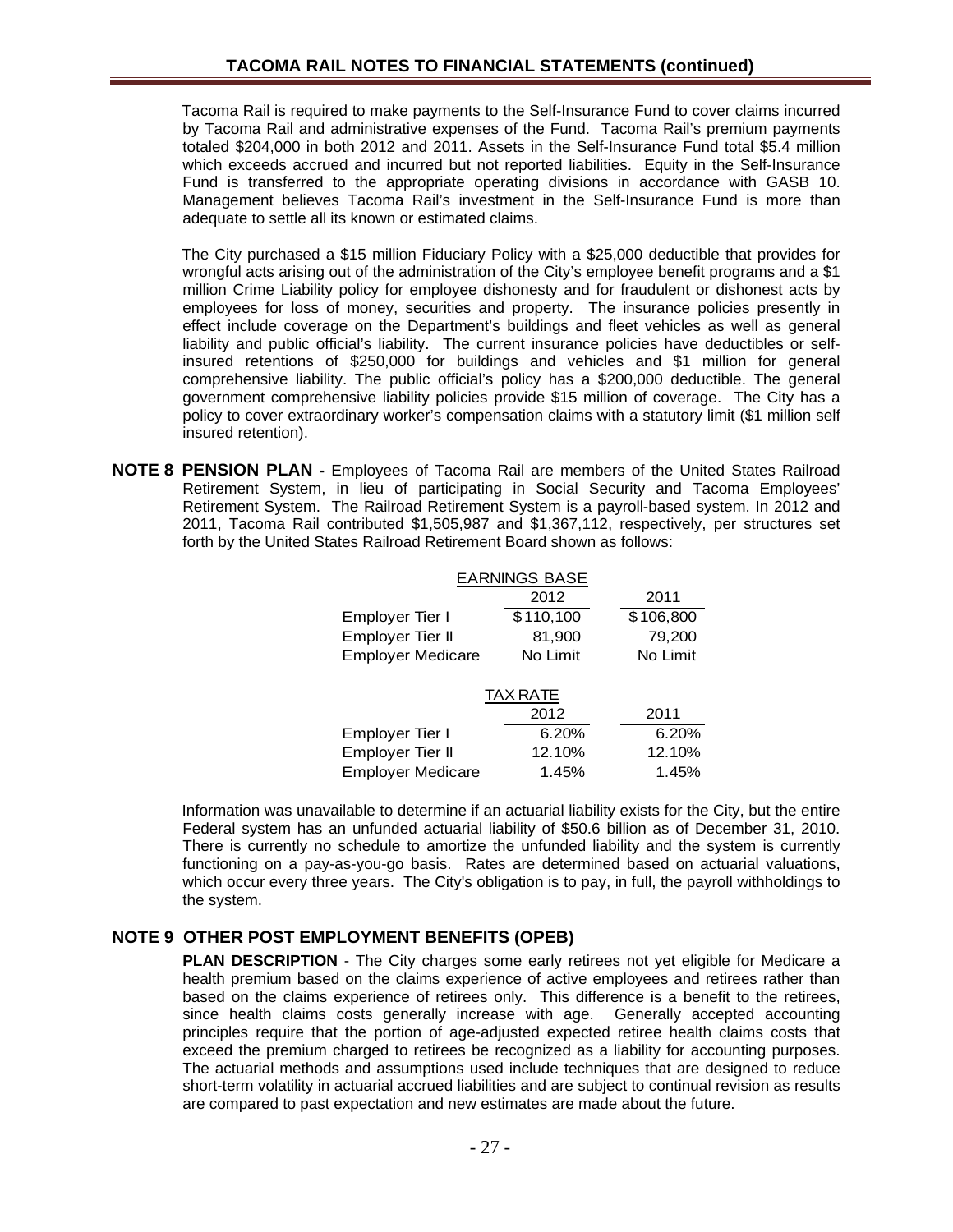**FUNDING POLICY** - The City uses pay as you go funding; contributions to a separate trust are not required.

**ANNUAL OPEB COST AND NET OPEB OBLIGATION** - The Present Value of Benefits (PVB) is the present value of projected benefits discounted at the valuation interest rate (4.00%).

 The Actuarial Accrued Liability (AAL) is the portion of the present value of benefits attributed to past service only. The portion attributed to future employee service is excluded. For inactive employees, the AAL is equal to the present value of benefits. For active employees, the actuarial present value of the projected benefits of each individual is allocated as a level percentage of expected salary for each year of employment between entry age (defined as age at hire) and assumed exit (until maximum retirement age). The portion attributed to service between entry age and the valuation date is the actuarial accrued liability.

 The Normal Cost is that portion of the City provided benefit attributable to employee service in the current year.

 The Annual Required Contribution (ARC) is the amount the City would be required to report as an expense for the year. The ARC is equal to the Normal Cost plus an amount to amortize the Unfunded Actuarial Accrued Liability (UAAL) on a closed basis of 30 years, beginning January 1, 2007. The remaining amortization period for 2012 is 25 years.

 The ARC represents an accounting expense, but the City is not required to contribute the ARC to a separate trust. If the City does not set aside funds equal to the ARC (less current year benefit payments) each year, then the ARC (less benefit payments) will accumulate as a noncurrent liability (Net OPEB Obligation) on the balance sheet.

 The following table is a summary of valuation results with a comparison to the results from our last valuation.

|                                             | January 1, 2009     | January 1, 2011   |
|---------------------------------------------|---------------------|-------------------|
| Total membership:                           |                     |                   |
| Active employees                            | 3,633               | 3,675             |
| Terminated vested employees                 | 355                 | 363               |
| Retired employees & Dependents              | 815                 | 790               |
| Total                                       | 4,803               | 4,828             |
|                                             |                     |                   |
| <b>Annual Benefit Payments</b>              | \$<br>8,319,788     | \$<br>9,569,648   |
| Discount rate                               | 4.00%               | 4.00%             |
| Present Value of Benefits (PVB)             | \$<br>266, 167, 781 | \$<br>319,550,419 |
| Actuarial Accrued Liability (AAL)           | \$<br>205, 168, 072 | \$<br>248,571,791 |
| Assets                                      | \$                  |                   |
| Unfunded Actuarial Accrued Liability (UAAL) | \$<br>205, 168, 072 | \$<br>248,571,791 |
|                                             |                     |                   |
| <b>Normal Cost</b>                          | \$<br>5,615,626     | \$<br>5,559,350   |
| Annual Required Contribution (ARC)          | \$<br>16,761,978    | \$<br>19,734,041  |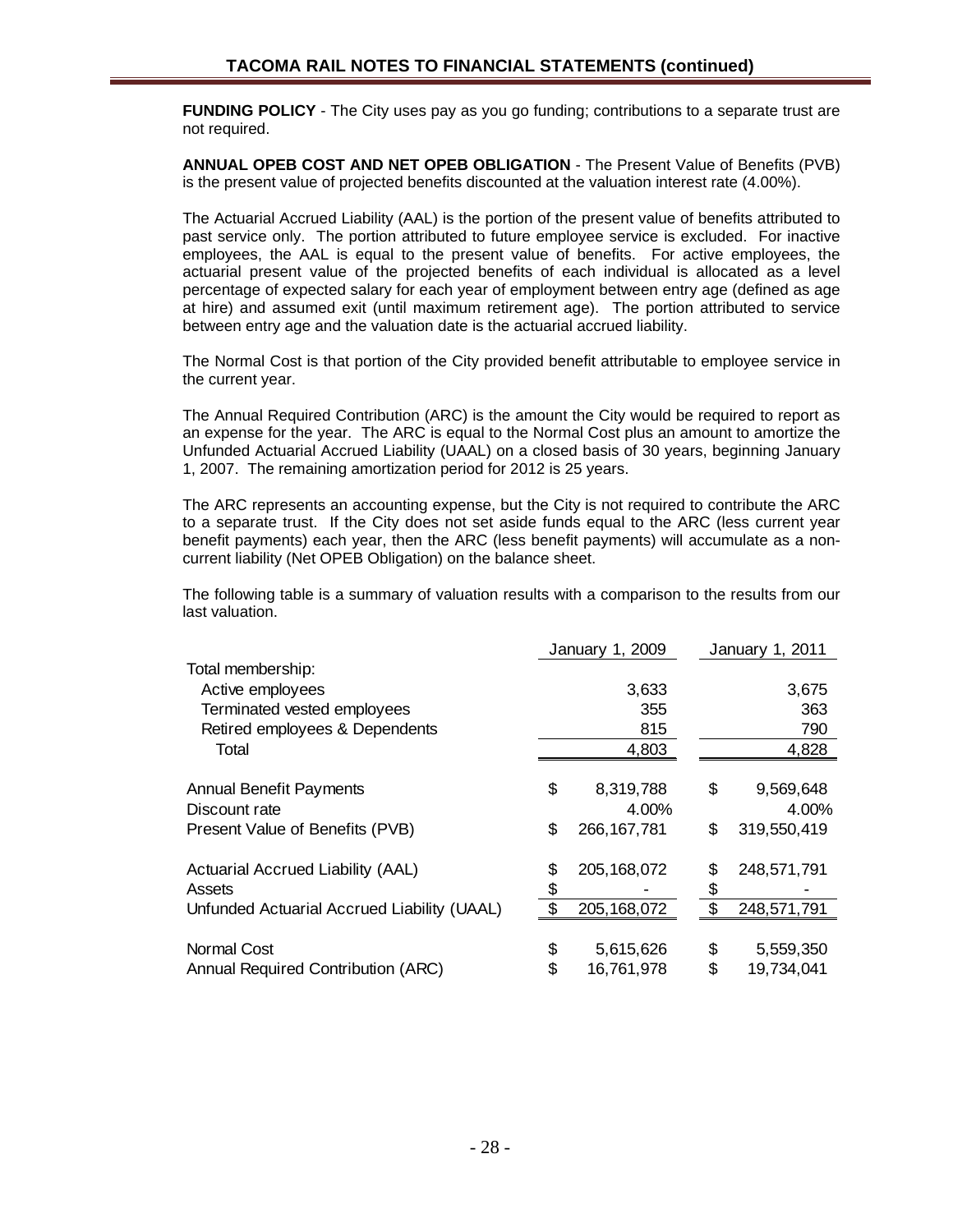#### **TACOMA RAIL NOTES TO FINANCIAL STATEMENTS (continued)**

The following table shows the total value of the benefits provided, the member paid premiums and the City paid benefits as of December 31, 2012.

|                                         | Total Value of  | Member Paid   | City Paid       |
|-----------------------------------------|-----------------|---------------|-----------------|
| Value of Subsidy at 4.00% Interest Rate | <b>Benefits</b> | Premiums      | <b>Benefits</b> |
| Present Value of Benefits (PVB)         | \$445.647.729   | \$126.097.310 | \$319,550,419   |
| Actuarial Accrued Liability (AAL)       | \$305,186,964   | \$56,615,173  | \$248,571,791   |
| Normal Cost                             | \$10,741,744    | 5.182.394     | 5.559.350       |
| <b>Annual Benefit Payments</b>          | \$12,218,978    | 2,649,330     | 9,569,648       |

The following table shows the calculation of the Annual Required Contribution and Net OPEB Obligation for the City and for the Division as of December 31, 2012. This is recorded within Other Deferred Credits.

|                                                | City |             | <b>Division</b> |  |
|------------------------------------------------|------|-------------|-----------------|--|
| Determination of Annual Required Contribution: |      |             |                 |  |
| Normal Cost at Year-end                        | \$   | 5,559,351   | \$<br>124,757   |  |
| Amortization of UAAL                           |      | 14,174,690  | 70,664          |  |
| Annual Required Contribution (ARC)             | \$   | 19,734,041  | \$<br>195,421   |  |
|                                                |      |             |                 |  |
| Determination of Net OPEB Obligation:          |      |             |                 |  |
| Annual Required Contribution (ARC)             | \$   | 19,734,041  | \$<br>195,421   |  |
| Interest on prior year Net OPEB Obligation     |      | 1,455,746   | 3,604           |  |
| Adjustments to ARC                             |      | (1,720,609) | (3,501)         |  |
| Annual OPEB Cost                               |      | 19,469,178  | 195,524         |  |
| Actual benefits paid                           |      | 9,393,431   | 102,935         |  |
| Increase in Net OPEB Obligation                |      | 10,075,747  | 92,589          |  |
| Net OEPB Obligation - beginning of year        |      | 36,393,621  | 90,096          |  |
| Net OPEB Obligation - end of year              |      | 46,469,368  | \$<br>182,685   |  |

#### **FUNDED STATUS AND FUNDING PROGRESS -**

The following table shows the annual OPEB cost and net OPEB obligation for three years. This table is based upon a 4.00% interest rate.

|            | Annual OPEB Cost |                 | <b>Benefits Paid</b> |                 | Net OPEB Obligation |                 |  |
|------------|------------------|-----------------|----------------------|-----------------|---------------------|-----------------|--|
|            |                  |                 |                      |                 |                     |                 |  |
| Year Ended | City             | <b>Division</b> | City                 | <b>Division</b> | City                | <b>Division</b> |  |
| 12/31/2010 | \$16,700,184     | \$129,196       | \$9,206,060          | 61,658<br>SS.   | \$26,366,848        | 3.226           |  |
| 12/31/2011 | \$19,596,420     | \$195,430       | \$9,569,648          | \$108,560       | \$36,393,620        | 90,096          |  |
| 12/31/2012 | \$19,469,178     | 195,524<br>SS.  | \$9,393,431          | \$102,935       | \$46,469,368        | 182,685<br>\$.  |  |

As of January 1, 2011, the most recent actuarial valuation date, the Plan was zero percent funded. Based upon a 4% interest rate, the actuarial accrued liability for benefits was \$248.6 million, and the actuarial value of assets was zero, resulting in an Unfunded Actuarial Accrued Liability of \$248.6 million.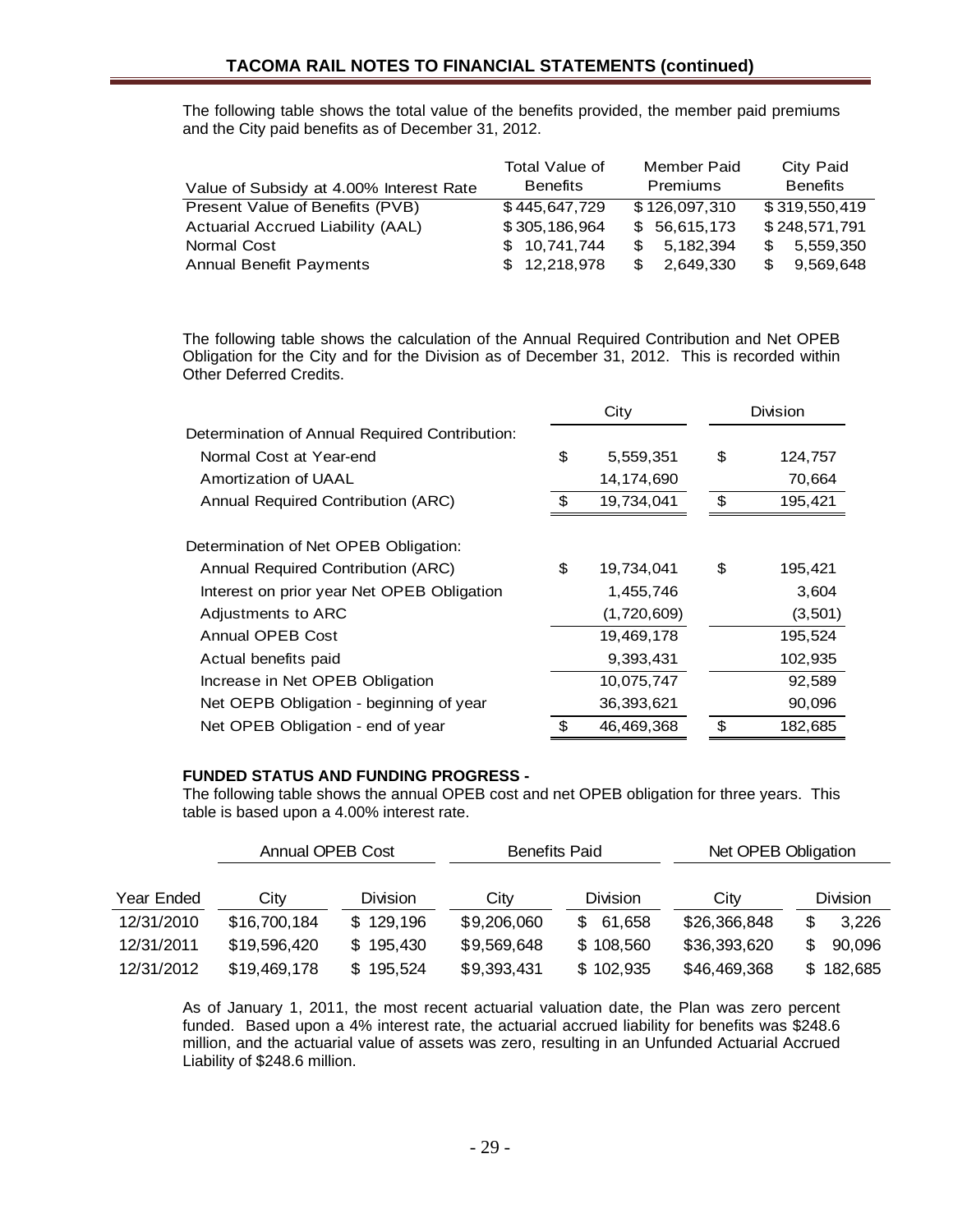**ACTUARIAL METHODS AND ASSUMPTIONS -** The actuarial cost method used for determining the benefit obligations is the Entry Age Normal Cost Method. Under the principles of this method, the actuarial present value of the projected benefits of each individual included in the valuation is allocated as a level percentage of expected salary for each year of employment between entry age (defined as age at hire) and assumed exit (until maximum retirement age).

The portion of the actuarial present value allocated to a valuation year is called the normal cost. The portion of this actuarial present value not provided for at a valuation date by the sum of (a) the actuarial value of the assets, and (b) the actuarial present value of future normal costs is called the Unfunded Actuarial Accrued Liability (UAAL). In determining the Annual Required Contribution, the UAAL is amortized as a level percentage of expected payrolls for non-LEOFF 1 groups. For LEOFF 1, the UAAL is amortized as a level dollar amount. The amortization period was 30 years in 2007 and the remaining is now 25 years.

Actuarial Methods and Significant Actuarial Assumptions:

| <b>Valuation Date</b>              | January 1, 2011                                                                                                                                                                                                                         |
|------------------------------------|-----------------------------------------------------------------------------------------------------------------------------------------------------------------------------------------------------------------------------------------|
| Census Date                        | January 1, 2011                                                                                                                                                                                                                         |
| Actuarial Cost Method:             | Entry Age                                                                                                                                                                                                                               |
| <b>Amortization Method:</b>        | Combination of level percentage and level<br>dollar amount, see note above.                                                                                                                                                             |
| Remaining Amortization Period:     | 25 years, closed                                                                                                                                                                                                                        |
| Demographic Assumptions:           | Demographic assumptions<br>regarding<br>retirement, disability, and turnover are based<br>upon pension valuations for the various<br>pension plans.                                                                                     |
| Actuarial Assumptions:             |                                                                                                                                                                                                                                         |
| Discount Rate                      | 4.00% for pay-as-you-go funding                                                                                                                                                                                                         |
| <b>Medical Cost Trend</b>          | 8.1%<br>2011 — 2011 — 2011 — 2012 — 2022 — 2022 — 2022 — 2022 — 2022 — 2022 — 2022 — 2022 — 2022 — 2022 — 2022 — 2022 — 2022 — 2022 — 2022 — 2022 — 2022 — 2022 — 2022 — 2022 — 2022 — 2022 — 2022 — 2022 — 2022 — 2022 — 2022 — 2022 — |
|                                    | 2012<br>7.3%                                                                                                                                                                                                                            |
|                                    | 2013<br>6.6%                                                                                                                                                                                                                            |
|                                    | 2014-2019 6.5%                                                                                                                                                                                                                          |
|                                    | 2020-2027 6.4%                                                                                                                                                                                                                          |
|                                    | Grading down to an ultimate of 5.2% in 2082<br>and beyond.                                                                                                                                                                              |
| <b>Projected Payroll Increases</b> | 4.25% per year                                                                                                                                                                                                                          |

Eligibility:

Disability - Five years of service are required for non-service connected disability.

Retirement - TERS members are eligible for retiree medical benefits after becoming eligible for service retirement pension benefits (either reduced or full pension benefits):

- Age 55 with 10 years of service
- 20 years of service

#### **NOTE 10 COMMITMENTS AND CONTINGENCIES**

 **LINK PETROLEUM PROJECT CUSTOMER DEPOSIT AND REFUND AGREEMENT -** A contractual agreement was entered in 2009 between Tacoma Rail and Link Petroleum, Inc. Link Petroleum agreed to advance Tacoma Rail \$75,000 for track improvements on Tacoma Rail's property to efficiently and safely handle shipments leading to this customer's service facility. In return, Tacoma Rail agreed to refund the advance to the customer at a rate of \$150 per carload for each of the first 500 carloads handled at the facility, or through December 31, 2015, whichever event first occurs. As of December 31, 2012, the remaining deposit is \$61,500.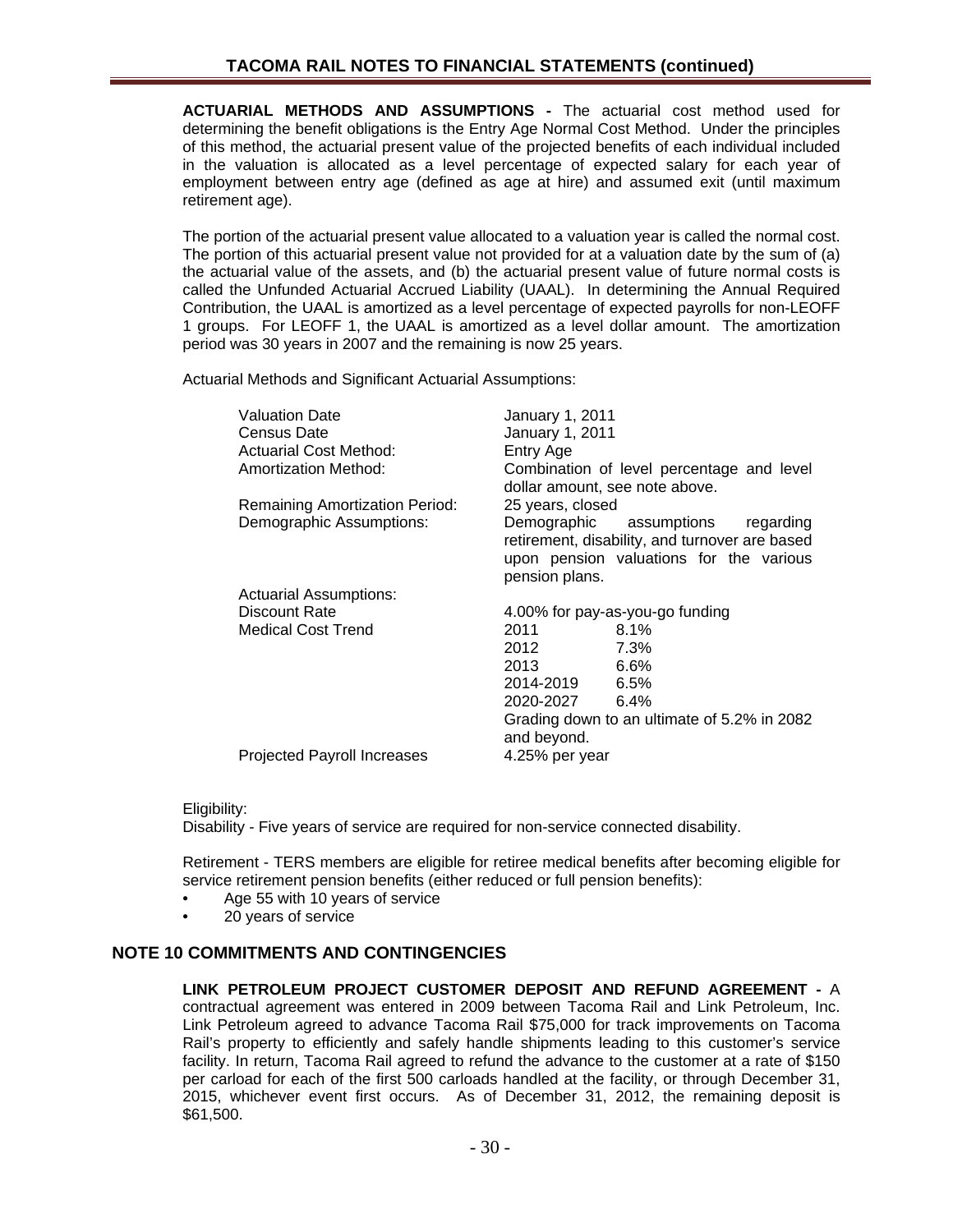**Volume Incentive Payable –** An operating agreement between Tacoma Rail and the Port of Tacoma is being established which includes volume incentive allowances. The Port of Tacoma will distribute the allowance back to the customers based on traffic volumes. An accrual of \$1.2 million has been made during 2012 for the months of July through December.

It has been determined that none of the cases mentioned below are probable or estimable.

 **OSHA/Joseph Lochridge v. Tacoma –** Mr. Lochridge, a Tacoma Rail employee, filed a whistleblower complaint with the Department of Labor on October 29, 2012, claiming he was discharged for raising safety concerns about a locomotive "shoving" procedure.

 **OSHA/Robert Bailey v. Tacoma –** Mr. Bailey, a Tacoma Rail employee, filed a whistleblower complaint with the Department of Labor on June 10, 2011, alleging retaliation by Tacoma Rail in response to his reporting safety and security concerns.

 **OSHA/Adron Curtis v. Tacoma –** Mr. Curtis filed a whistleblower complaint with the Department of Labor on September 7, 2012, alleging that the termination of his employment was due to his notifying Tacoma Rail of his injury.

**GENERAL LEGAL MATTERS -** Tacoma Rail is involved in various litigations in the normal course of business. In the opinion of management, the ultimate outcome of these claims will not have a material effect on Tacoma Rail's financial position beyond amounts already accrued as of December 31, 2012.

**TACOMA RAIL OPERATION OF CITY OF TACOMA, DEPARTMENT OF PUBLIC WORKS ("PUBLIC WORKS"), MOUNTAIN DIVISION -** Public Works owns approximately 113 miles of track, called Mountain Division, that connects to Tacoma Rail track in Tacoma, Washington. Tacoma Rail is under contract with Public Works to perform as its operator through 2016. The agreement states that Public Works would fund Tacoma Rail for any operations on the Mountain Division. It has incurred over a \$1 million deficit which has been funded in 2012.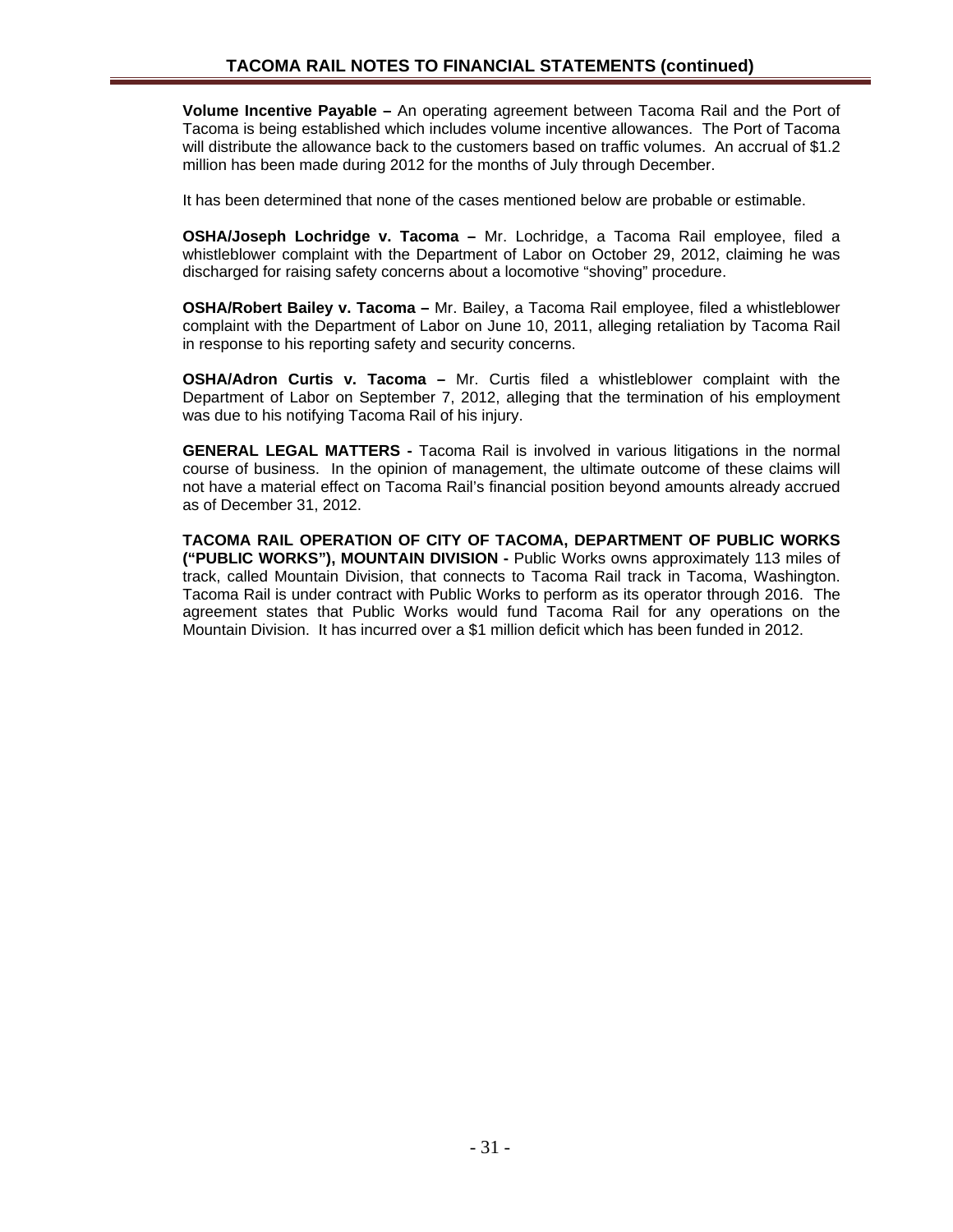*This page has been left blank intentionally.*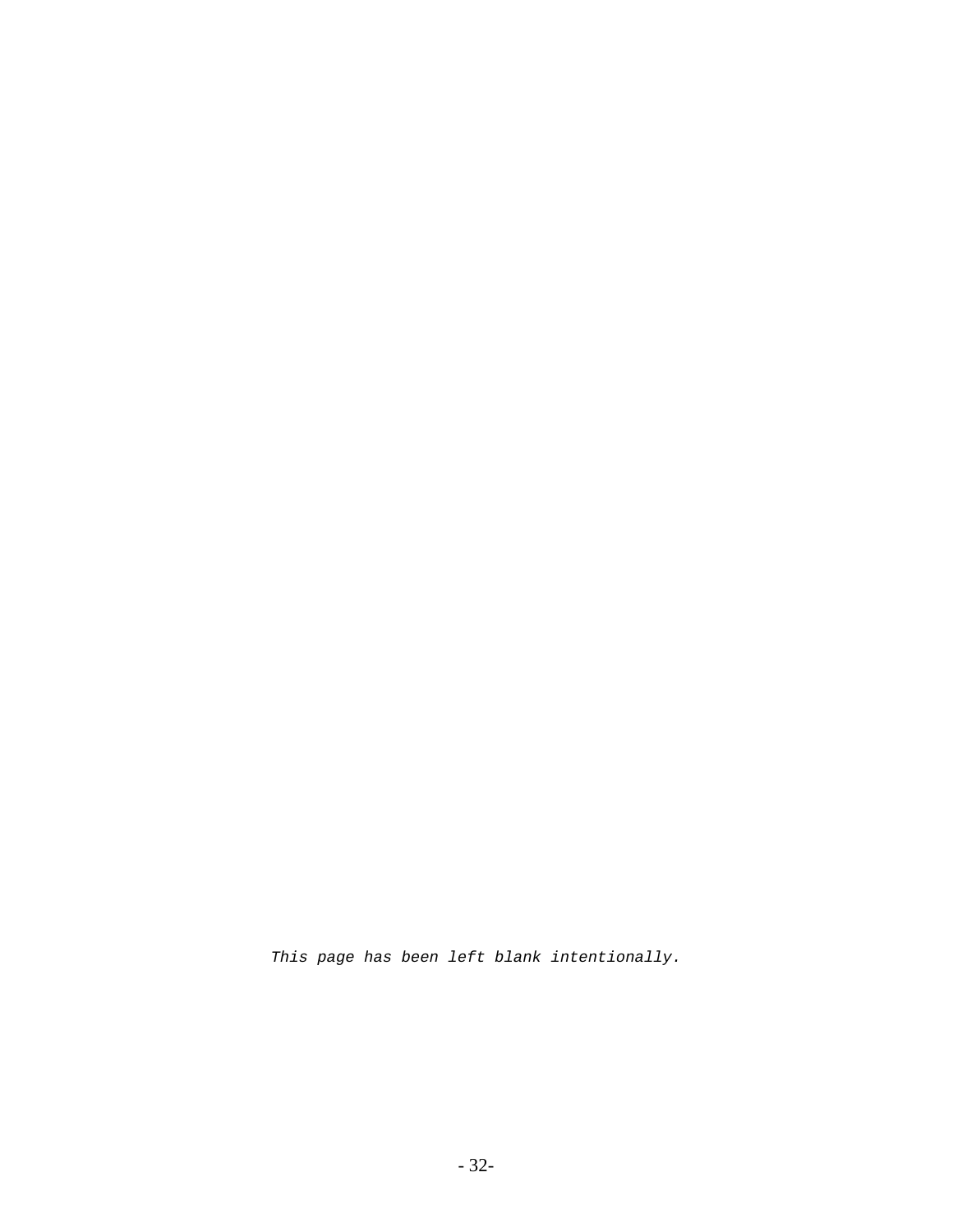## **STATISTICAL DATA (Unaudited)**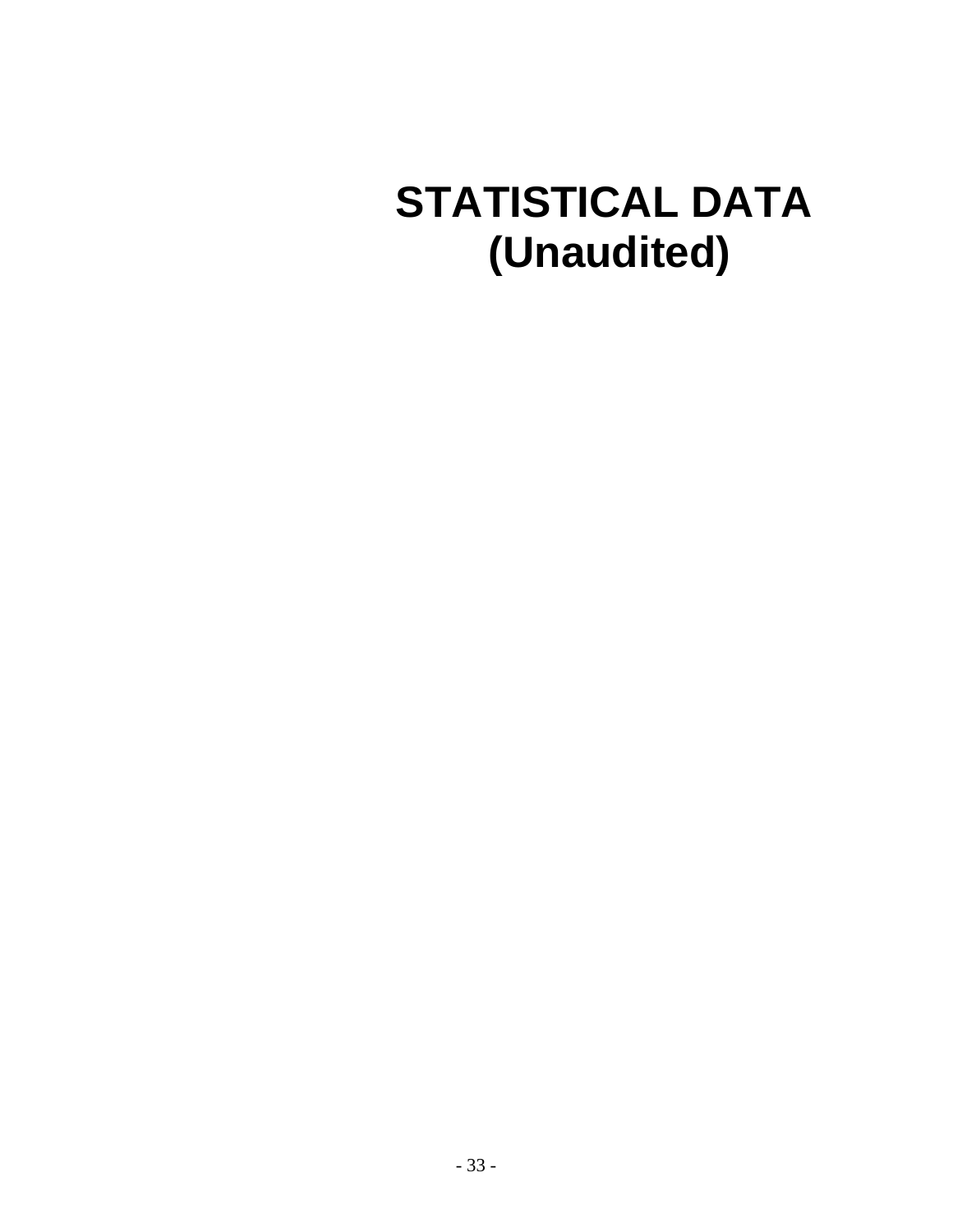#### CITY OF TACOMA, WASHINGTON DEPARTMENT OF PUBLIC UTILITIES

#### TACOMA RAIL

#### TEN-YEAR FINANCIAL REVIEW

| STATEMENTS OF NET POSITION                 | 2012         | 2011         | 2010         | 2009         |
|--------------------------------------------|--------------|--------------|--------------|--------------|
| ASSETS                                     |              |              |              |              |
| Railway Plant - Net                        | \$16,258,926 | \$13,958,818 | \$9,446,780  | \$9,813,322  |
| Other Property and Special Funds.          | 397,381      | 399,607      | 400,792      | 406,268      |
| Current and Accrued Assets                 | 11,397,915   | 8,867,794    | 8,686,413    | 8, 474, 144  |
| Other Assets                               | 4,070        | 5,086        | 6,103        | 7,121        |
| TOTAL ASSETS                               | 28,058,292   | 23, 231, 305 | 18,540,088   | 18,700,855   |
| LIABILITIES                                |              |              |              |              |
| Long-Term Debt                             | 2,166,751    | 2,001,568    | 2,101,571    | 2,641,116    |
| Current and Accrued Liabilities            | 3,920,067    | 1,762,532    | 1,602,400    | 1,569,847    |
| Long-Term Liabilities                      | 1,617,434    | 1,315,320    | 1,226,721    | 1,634,512    |
| Total Liabilities                          | 7,704,252    | 5,079,420    | 4,930,692    | 5,845,475    |
| NET POSITION                               | 20,354,040   | 18, 151, 885 | 13,609,396   | 12,855,380   |
| TOTAL LIABILITIES AND NET POSITION.        | \$28,058,292 | \$23,231,305 | \$18,540,088 | \$18,700,855 |
| STATEMENTS OF INCOME<br>OPERATING REVENUES |              |              |              |              |
| Switching Revenues                         | \$20,793,364 | \$17,250,227 | \$14,580,858 | \$13,365,092 |
| Other Operating Revenues                   | 2,250,434    | 2, 153, 392  | 898,739      | 1,212,804    |
| Total Operating Revenues                   | 23,043,798   | 19,403,619   | 15,479,597   | 14,577,896   |
| OPERATING EXPENSES                         |              |              |              |              |
| Operation and Maintenance                  | 18,962,149   | 16, 117, 560 | 13,942,626   | 14, 235, 461 |
| Taxes                                      | 404,105      | 339,525      | 261,854      | 214,935      |
| Depreciation                               | 824,549      | 641,315      | 706,323      | 577,643      |
| Total Operating Expenses                   | 20,190,803   | 17,098,400   | 14,910,803   | 15,028,039   |
| NET OPERATING INCOME (LOSS)                | 2,852,995    | 2,305,219    | 568,794      | (450, 143)   |
| NON-OPERATING REVENUES (EXPENSE)           |              |              |              |              |
| Net Other Income                           | 1,281,258    | 3,831,262    | 1,524,627    | 1,678,847    |
| Interest Earned on Investments             | 81,907       | 132,196      | 74,327       | 139,662      |
| Interest on Unfunded Debt                  | (62,090)     | (80, 959)    | (102, 293)   | (133, 177)   |
| Total Non-Operating Revenues               | 1,301,075    | 3,882,499    | 1,496,661    | 1,685,332    |
| TRANSFERS OUT                              |              |              |              |              |
| City Gross Earnings Tax                    | 1,931,338    | 1,632,180    | 1,311,439    | 1,244,359    |
| Transfers to Other Funds                   | 20,577       | 13,049       |              |              |
| NET INCOME $(LOSS)$                        | \$2,202,155  | \$4,542,489  | \$754,016    | (59, 170)    |

Certain reclassifications made in the current year have not been restated for the prior years.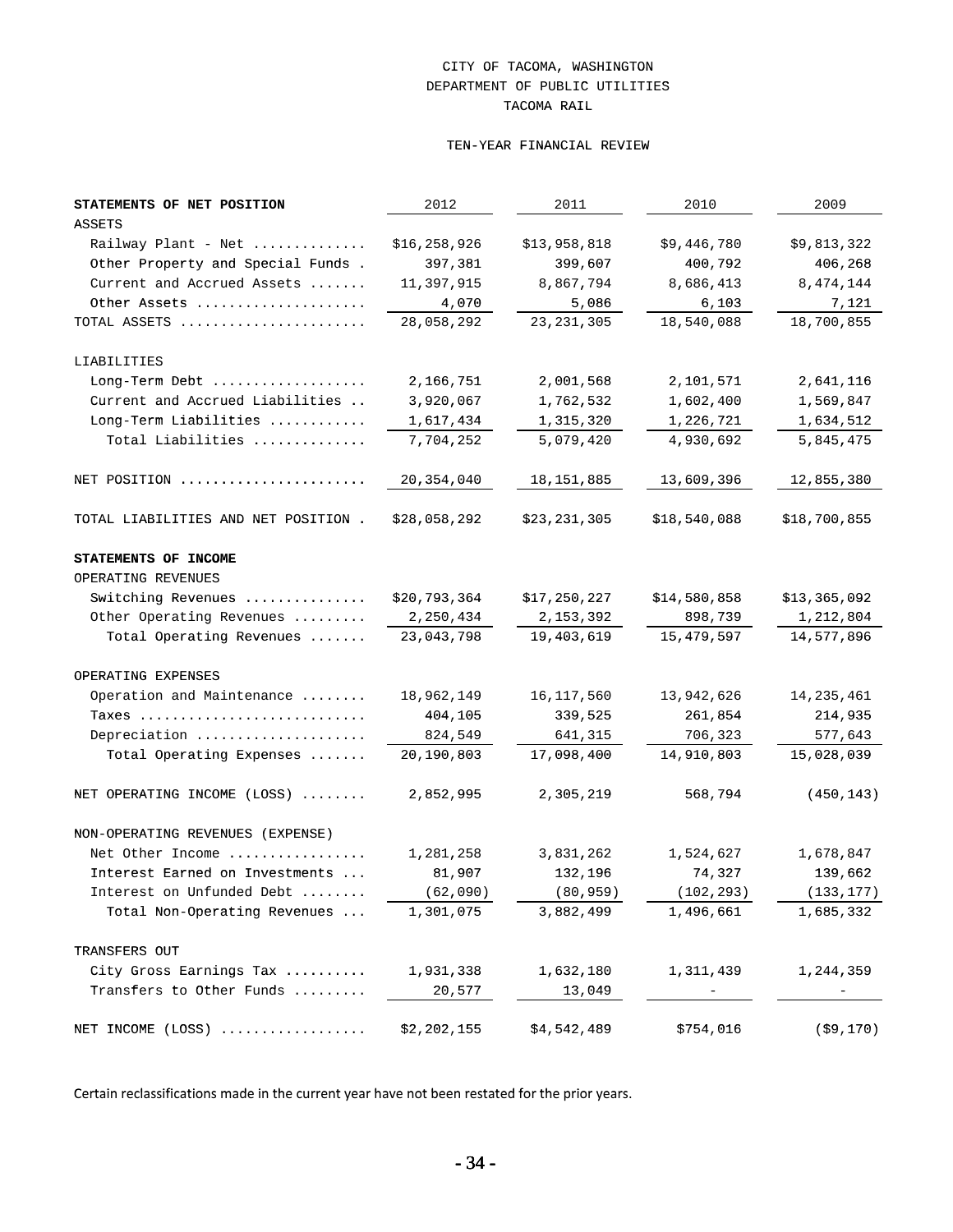| 2008         | 2007         | 2006          | 2005         | 2004         | 2003         |
|--------------|--------------|---------------|--------------|--------------|--------------|
|              |              |               |              |              |              |
| \$9,422,038  | \$7,931,353  | \$7,554,726   | \$7,456,261  | \$7,070,923  | \$6,770,655  |
| 414,059      | 2,199,564    | 2,340,445     | 885,204      | 901,040      | 1,475,013    |
| 8,912,688    | 7,691,279    | 5,939,738     | 6,156,457    | 5,707,936    | 5,411,598    |
| 8,138        | 9,155        | 10,151        |              |              |              |
| 18,756,923   | 17,831,351   | 15,845,060    | 14,497,922   | 13,679,899   | 13,657,266   |
|              |              |               |              |              |              |
|              |              |               |              |              |              |
| 2,878,279    | 3,711,125    | 3,833,389     | 2,317,000    | 2,648,000    | 2,979,000    |
| 1,768,188    | 1,403,086    | 2,300,300     | 1,775,528    | 1,467,177    | 1,317,247    |
| 1,245,906    | 643,203      | 528,548       | 437,044      | 335,395      | 249,892      |
| 5,892,373    | 5,757,414    | 6,662,237     | 4,529,572    | 4,450,572    | 4,546,139    |
| 12,864,550   | 12,073,937   | 9,182,823     | 9,968,350    | 9,229,327    | 9,111,127    |
|              |              |               |              |              |              |
| \$18,756,923 | \$17,831,351 | \$15,845,060  | \$14,497,922 | \$13,679,899 | \$13,657,266 |
|              |              |               |              |              |              |
|              |              |               |              |              |              |
|              |              |               |              |              |              |
| \$14,690,148 | \$15,632,973 | \$12,664,741  | \$14,672,745 | \$12,230,886 | \$10,330,204 |
| 3,718,926    | 2,980,855    | 2,347,726     | 629,227      | 531,130      | 766,209      |
| 18,409,074   | 18,613,828   | 15,012,467    | 15, 301, 972 | 12,762,016   | 11,096,413   |
|              |              |               |              |              |              |
|              |              |               |              |              |              |
| 16,126,814   | 14,940,364   | 14,457,946    | 12,762,618   | 11,178,245   | 8,585,966    |
| 270,106      | 265,425      | 218,687       | 243,571      | 191,422      | 162,946      |
| 611,148      | 739,485      | 751,910       | 706,272      | 656,054      | 642,849      |
| 17,008,068   | 15,945,274   | 15, 428, 543  | 13,712,461   | 12,025,721   | 9,391,761    |
|              |              |               |              |              |              |
| 1,401,006    | 2,668,554    | (416, 076)    | 1,589,511    | 736,295      | 1,704,652    |
|              |              |               |              |              |              |
| 860,497      | 1,298,744    | 889,414       | 442,549      | 486,248      | 478,099      |
| 264,272      | 251,757      | 128,085       | 150,468      | 96,959       | 133,310      |
| (174, 994)   | (205, 174)   | (87,003)      | (78, 381)    | (81, 222)    | (69, 970)    |
| 949,775      | 1,345,327    | 930,496       | 514,636      | 501,985      | 541,439      |
|              |              |               |              |              |              |
|              |              |               |              |              |              |
| 1,525,080    | 1,568,134    | 1,279,984     | 1,276,709    | 1,067,586    | 921,444      |
| 35,088       |              | 98,501        | 88,415       | 52,494       | 50,572       |
|              |              |               |              |              |              |
| \$790,613    | \$2,445,747  | ( \$864, 065) | \$739,023    | \$118,200    | \$1,274,075  |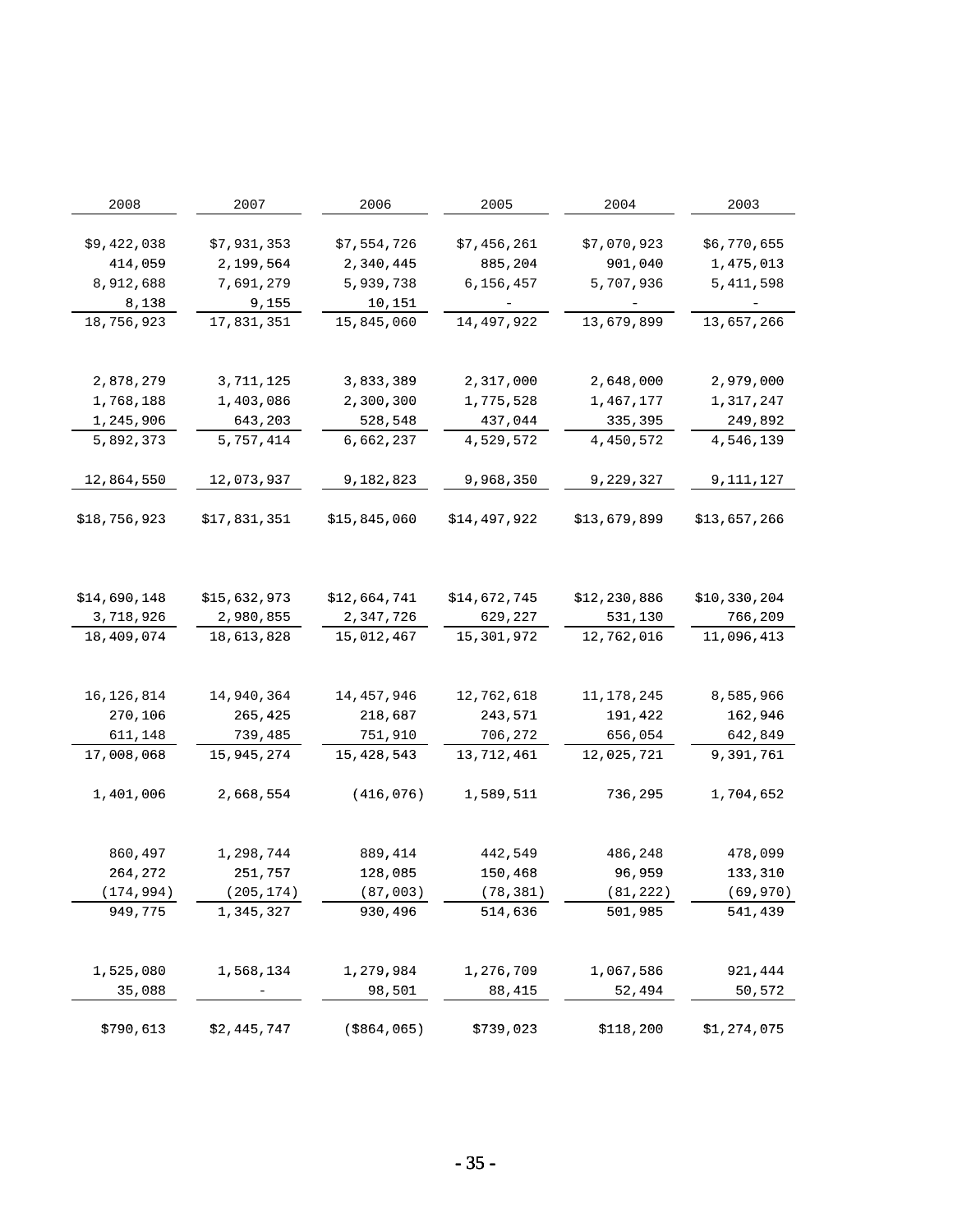#### CITY OF TACOMA, WASHINGTON DEPARTMENT OF PUBLIC UTILITIES TACOMA RAIL

#### TEN-YEAR SWITCHING STATISTICS

|                                   | 2012         | 2011         | 2010         | 2009         |
|-----------------------------------|--------------|--------------|--------------|--------------|
| SWITCHING REVENUES                |              |              |              |              |
| Line Hauls                        | \$19,913,410 | \$16,395,640 | \$13,744,377 | \$12,735,114 |
| Local and Miscellaneous           | 879,954      | 854,587      | 836,481      | 629,978      |
| TOTAL SWITCHING REVENUES          | \$20,793,364 | \$17,250,227 | \$14,580,858 | \$13,365,092 |
| NUMBER OF CARS SWITCHED           |              |              |              |              |
| Line Hauls                        | 89,554       | 66,440       | 70,574       | 58,892       |
| Local and Miscellaneous           | 2,563        | 2,513        | 2,601        | 2,032        |
| TOTAL NUMBER OF CARS SWITCHED.    | 92,117       | 68,953       | 73,175       | 60,924       |
| SWITCHING STATISTICS (AVERAGE)    |              |              |              |              |
| Revenue/Line Haul Car             | \$222.36     | \$246.77     | \$194.75     | \$216.25     |
| Revenue/Local & Miscellaneous Car | \$343.33     | \$340.07     | \$321.60     | \$310.03     |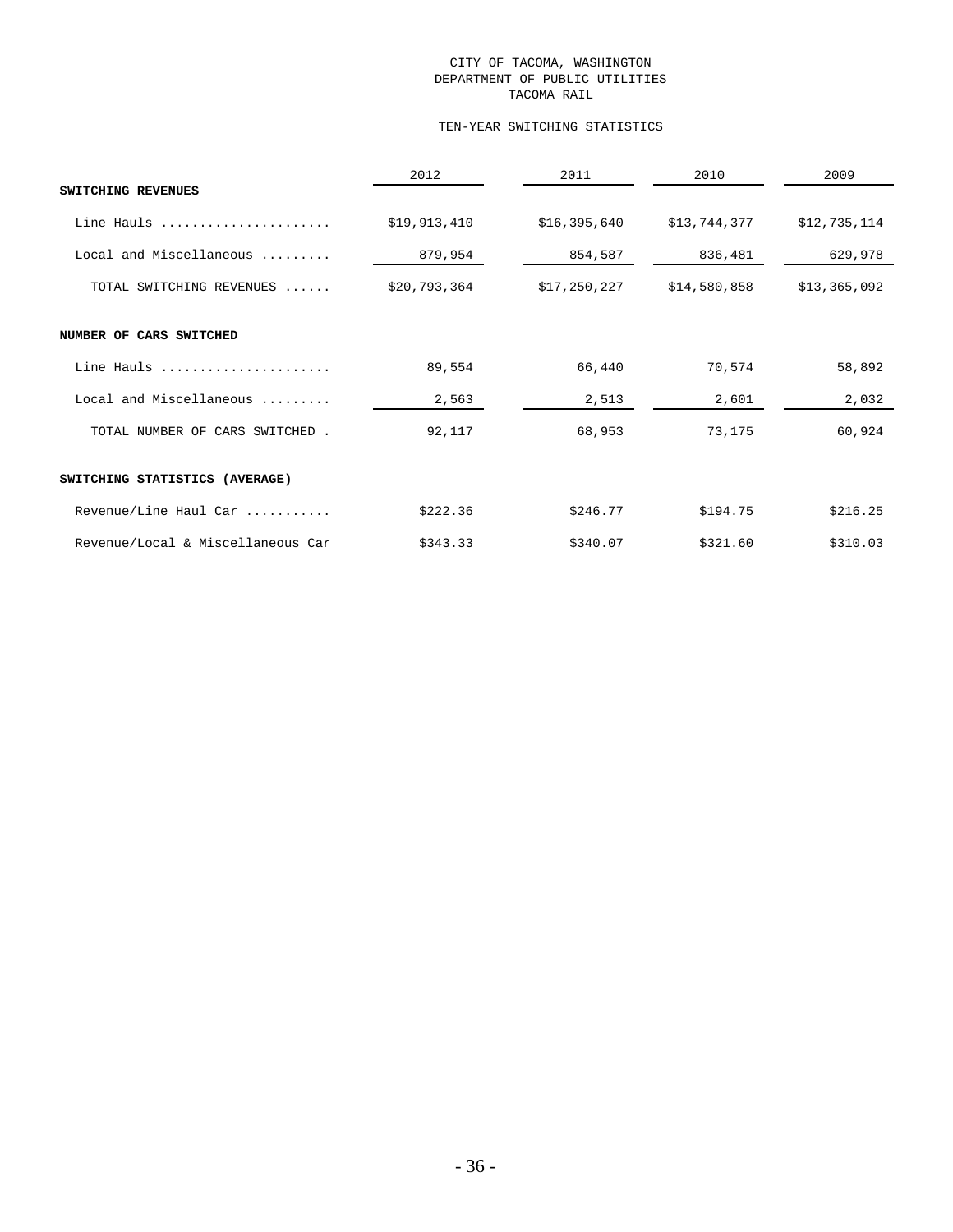| 2008         | 2007         | 2006         | 2005         | 2004         | 2003           |
|--------------|--------------|--------------|--------------|--------------|----------------|
|              |              |              |              |              |                |
| \$14,277,743 | \$15,303,787 | \$12,110,422 | \$14,087,830 | \$11,418,915 | \$10, 104, 255 |
| 412,405      | 329,186      | 554,319      | 584,915      | 811,971      | 225,949        |
| \$14,690,148 | \$15,632,973 | \$12,664,741 | \$14,672,745 | \$12,230,886 | \$10,330,204   |
|              |              |              |              |              |                |
|              |              |              |              |              |                |
| 74,940       | 81,366       | 97,923       | 116,353      | 95,454       | 83,657         |
| 2,254        | 2,050        | 2,151        | 2,121        | 1,963        | 1,360          |
| 77,194       | 83,416       | 100,074      | 118,474      | 97,417       | 85,017         |
|              |              |              |              |              |                |
|              |              |              |              |              |                |
| \$190.52     | \$188.09     | \$123.67     | \$121.08     | \$119.63     | \$120.78       |
| \$182.97     | \$160.58     | \$257.70     | \$275.77     | \$413.64     | \$166.14       |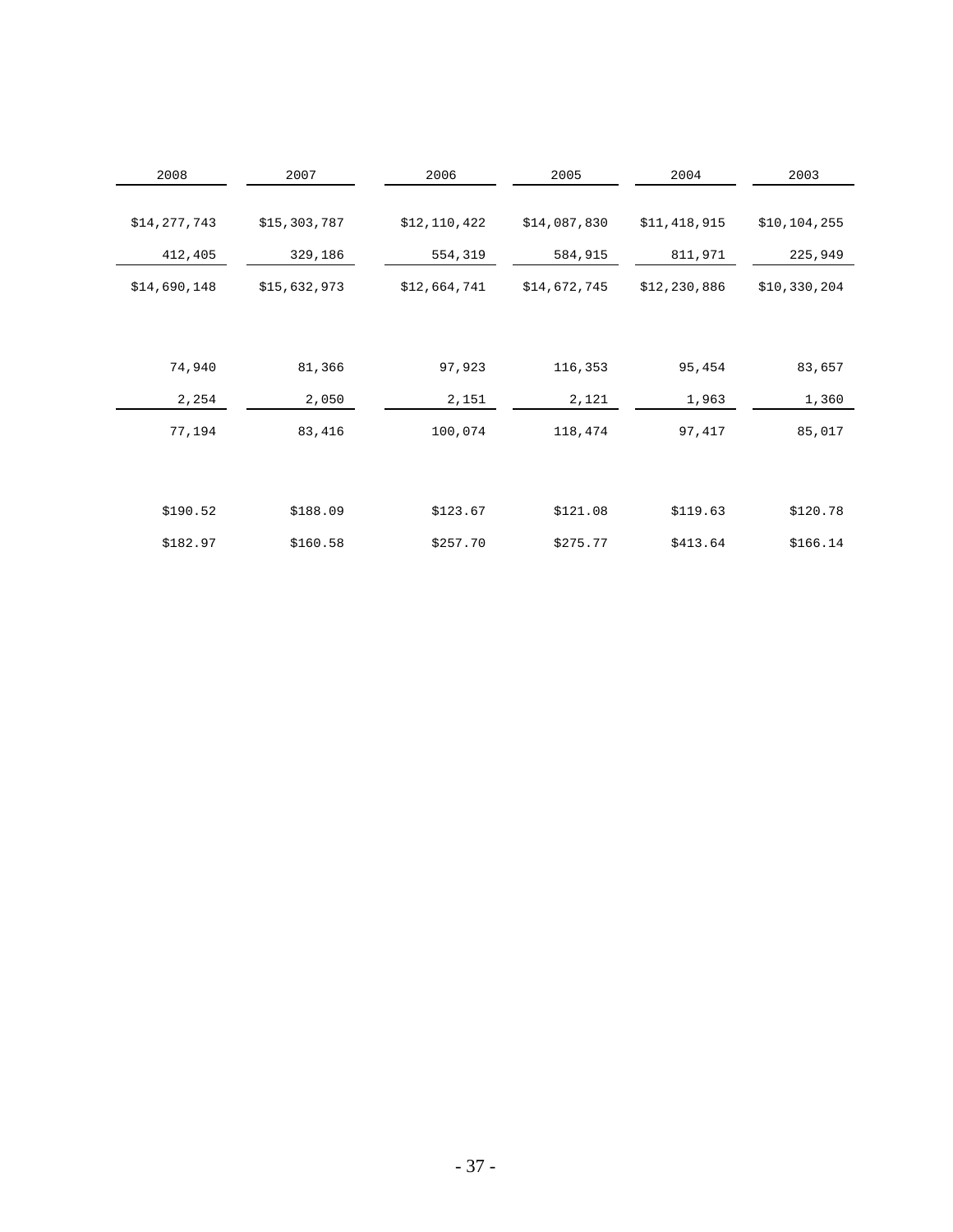#### CITY OF TACOMA, WASHINGTON DEPARTMENT OF PUBLIC UTILITIES TACOMA RAIL

#### CAPITAL ASSETS - YEAR 2012

#### **PLANT ACCOUNTS**

|                                 | Book Cost<br>1/1/12 | Additions<br>2012 |
|---------------------------------|---------------------|-------------------|
| T.AND                           | 160,456             | \$                |
| ROADS RR & BRIDGES              | 14,089,166          | 2,405,083         |
|                                 | 1,987,191           | 1,667,185         |
| MACHINERY/EOUIPMENT             | 9,977,017           | 20,452            |
| OFFICE/FIXTURE EOUIPMENT        | 896,513             | 173,190           |
| TOTAL BELTLINE PLANT IN SERVICE | 27, 110, 343        | 4,265,910         |
| CONSTRUCTION WORK IN PROGRESS   | 1,124,167           | 3,124,656         |
| TOTAL.                          |                     | \$7,390,566       |

#### **DEPRECIATION ACCOUNTS**

|                                    | Depreciation<br>Rate | Accumulated<br>Depreciation |   | Annual<br>Accrual |
|------------------------------------|----------------------|-----------------------------|---|-------------------|
|                                    | °                    | 1/1/12                      |   | Cr.               |
| ROADS RR & BRIDGES                 | Various              | 9,638,322                   | Ŝ | 290,054           |
| BUILDING                           | Various              | 1,802,966                   |   | 94,257            |
| MACHINERY/EQUIPMENT                | Various              | 1,980,890                   |   | 429,977           |
| OFFICE/FIXTURE EQUIPMENT           | Various              | 853,514                     |   | 10,261            |
| TOTAL PLANT DEPRECIATION<br>$\sim$ |                      | \$14,275,692                |   | 824,549           |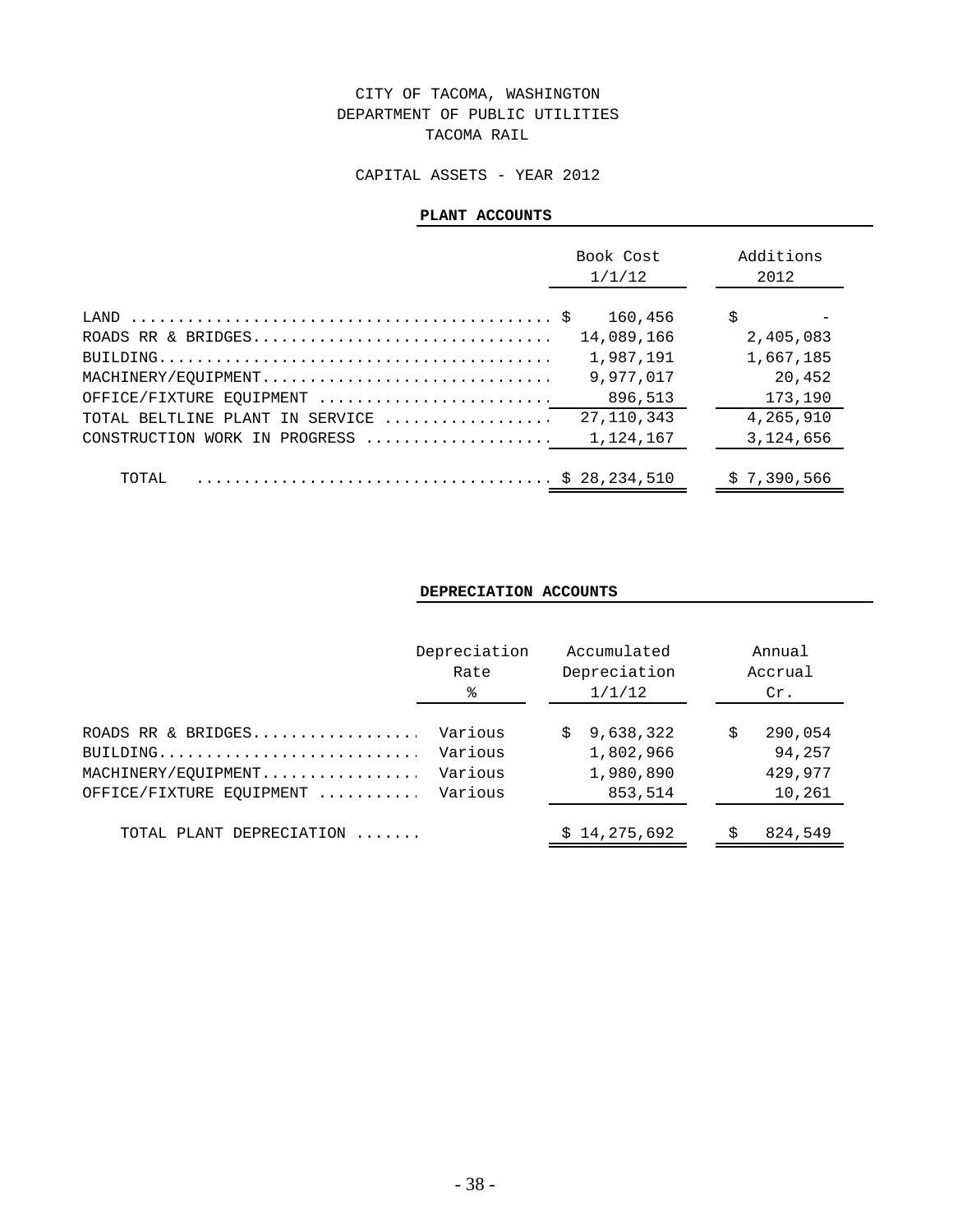| Retirements<br>2012 | Transfers &<br>Adjustments |    | Book Cost<br>12/31/12 |
|---------------------|----------------------------|----|-----------------------|
| \$                  | \$                         | \$ | 160,456               |
| (597, 739)          |                            |    | 15,896,510            |
|                     |                            |    | 3,654,376             |
| (165, 522)          | (20.445)                   |    | 9,811,502             |
| (48, 443)           |                            |    | 1,021,260             |
| (811, 704)          | (20, 445)                  |    | 30,544,104            |
|                     | (4, 245, 464)              |    | 3,359                 |
|                     |                            |    |                       |
| \$<br>(811, 704)    | \$(4, 265, 909)            |    | \$30,547,463          |

| Book Cost<br>of Plant<br>Retired            |    | Cost of<br>Removal |    | Salvage,<br>Transfers<br>and<br>Adjustments | Accumulated<br>Depreciation<br>12/31/12                |
|---------------------------------------------|----|--------------------|----|---------------------------------------------|--------------------------------------------------------|
| \$<br>(597, 739)<br>(165, 522)<br>(48, 443) | \$ |                    | \$ |                                             | \$<br>9,330,637<br>1,897,223<br>2, 245, 345<br>815,332 |
| Ś<br>(811, 704)                             | Ś  |                    | Ś  |                                             | 14,288,537                                             |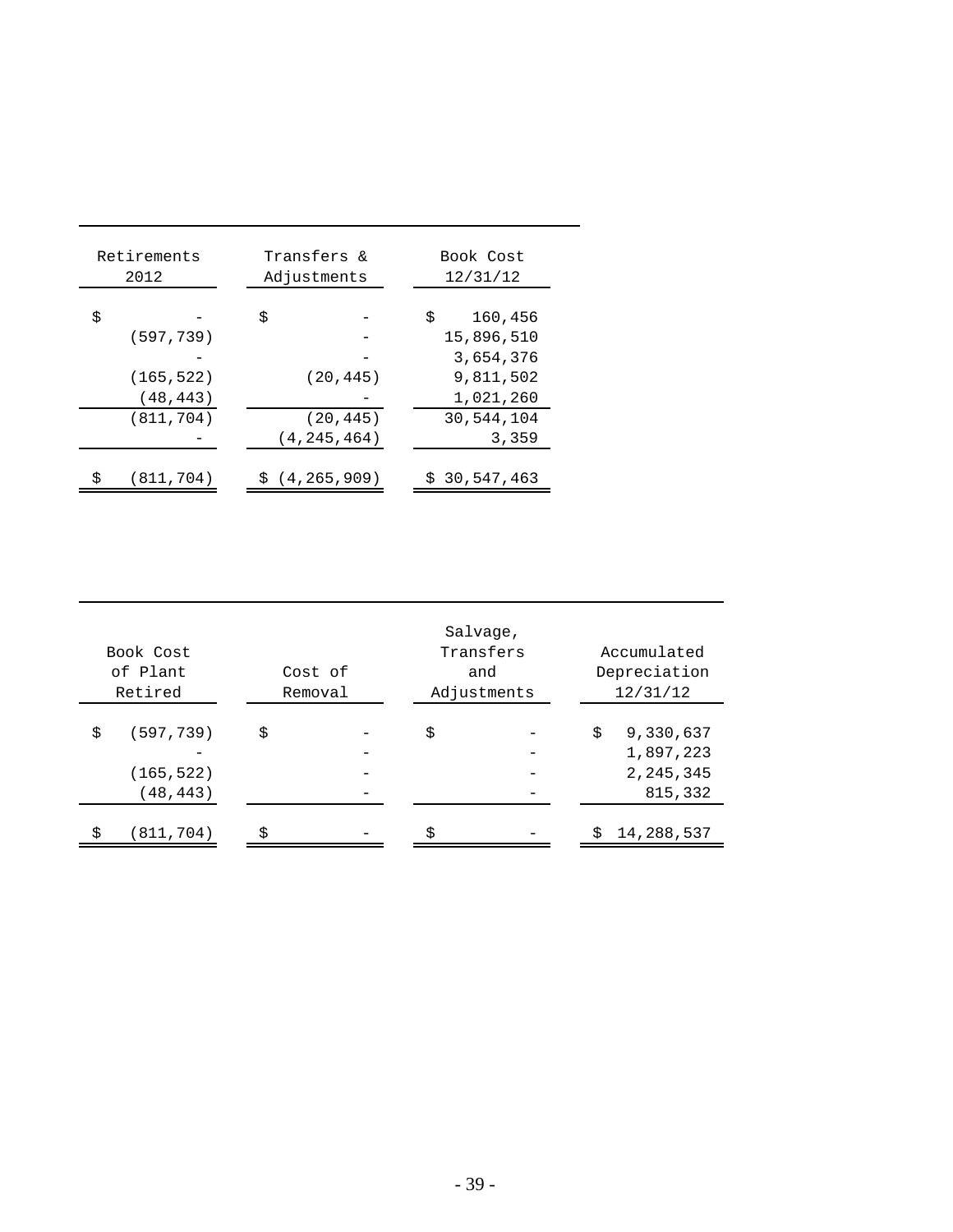#### CITY OF TACOMA, WASHINGTON TACOMA RAIL DEPARTMENT OF PUBLIC UTILITIES

#### COMPARISON OF CARS SWITCHED AND SWITCHING REVENUES

|                                                                        | DECEMBER    | DECEMBER    |              | YEAR ENDED DECEMBER 31, |
|------------------------------------------------------------------------|-------------|-------------|--------------|-------------------------|
|                                                                        | 2012        | 2011        | 2012         | 2011                    |
| SWITCHING REVENUES                                                     |             |             |              |                         |
| LINE HAULS--INTERMODAL                                                 | \$908,854   | \$592,059   | \$10,162,743 | \$7,157,094             |
| LINE HAULS--COMMERCIAL<br>.                                            | 832,815     | 736,005     | 8,940,345    | 8,583,167               |
| LINE HAULS--CAPITAL DIVISION<br>$\mathbf{1}$ $\mathbf{1}$ $\mathbf{1}$ | 64,671      | 34,459      | 810,322      | 655,379                 |
| MISCELLANEOUS<br>SWITCHES<br>.                                         | 74,281      | 81,353      | 879,954      | 854,587                 |
| TOTAL SWITCHING REVENUES                                               | \$1,880,621 | \$1,443,876 | \$20,793,364 | \$17,250,227            |

#### **SWITCHING ACTIVITIES (CARS)**

| LINE HAULS--INTERMODAL       | 5,479 | 2,901 | 59,407 | 36,539 |
|------------------------------|-------|-------|--------|--------|
| LINE HAULS--COMMERCIAL       | 2,612 | 2,389 | 28,292 | 28,343 |
| LINE HAULS--CAPITAL DIVISION | 149   | 83    | 1,855  | 1,558  |
| MISCELLANEOUS SWITCHES       | 194   | 351   | 2,563  | 2,513  |
| TOTAL CARS SWITCHED          | 8,434 | 5,724 | 92,117 | 68,953 |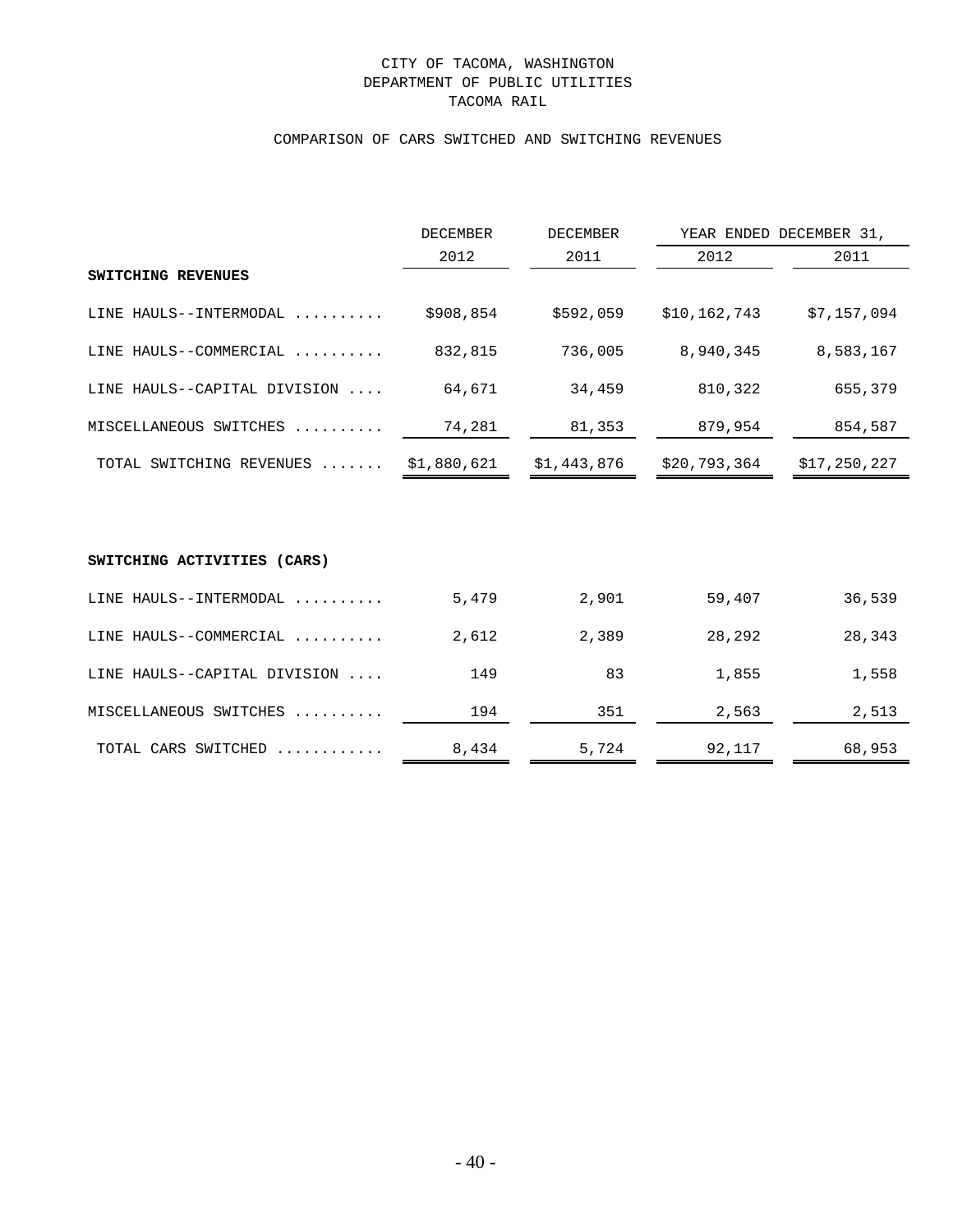#### CITY OF TACOMA, WASHINGTON DEPARTMENT OF PUBLIC UTILITIES TACOMA RAIL

#### FUNDS AVAILABLE FOR DEBT SERVICE

|                                                                                                              | 2012 |         | 2011 |              | 2010 |              | 2009 |              | 2008 |              |
|--------------------------------------------------------------------------------------------------------------|------|---------|------|--------------|------|--------------|------|--------------|------|--------------|
| Total Income $$24,089,416$                                                                                   |      |         |      | \$20,114,994 |      | \$16,327,899 |      | \$15,426,031 |      | \$19,052,185 |
| Less: Operating Exp $19,366,254$                                                                             |      |         |      | 16,457,085   |      | 14,204,480   |      | 14,450,396   |      | 16,396,920   |
| Income Available for<br>Debt Service $\frac{1}{5}$ 4,723,162 $\frac{1}{5}$ 3,657,909 $\frac{1}{5}$ 2,123,419 |      |         |      |              |      |              | - \$ | 975,635      |      | \$2,655,265  |
| Bond Redemption  \$                                                                                          |      | 200,614 | \$   | 190,156      | \$   | 180,242      | \$   | 170,846      | S.   | 161,940      |
| Bond Interest                                                                                                |      | 59,802  |      | 70,260       |      | 80,174       |      | 89,570       |      | 98,476       |
| Debt Service Payable  \$                                                                                     |      | 260,416 | Ŝ.   | 260,416      |      | 260,416      |      | 260,416      |      | 260,416      |
| Time Debt Service<br>Covered                                                                                 |      | 18.14   |      | 14.05        |      | 8.15         |      | 3.75         |      | 10.20        |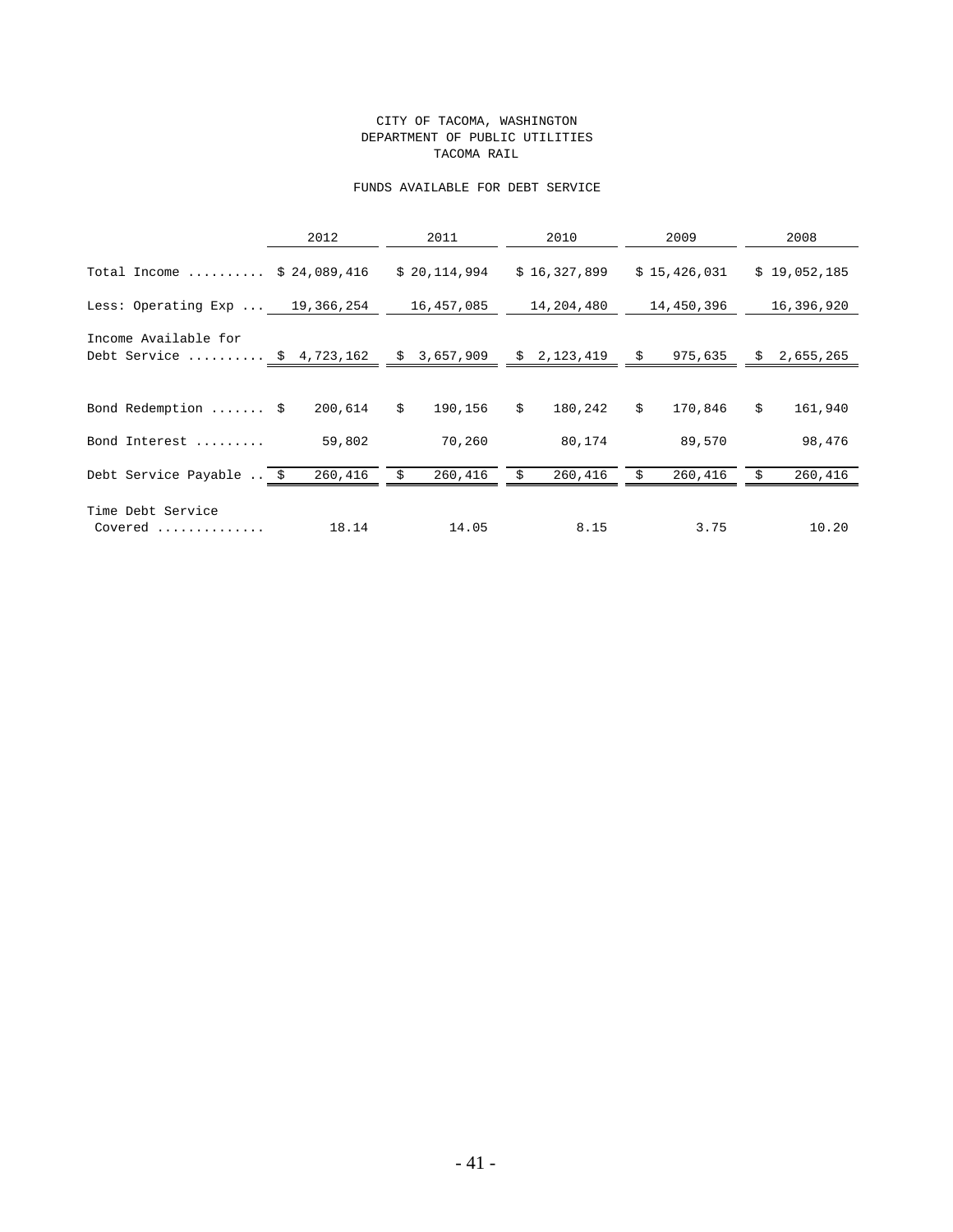#### CITY OF TACOMA, WASHINGTON DEPARTMENT OF PUBLIC UTILITIES TACOMA RAIL

#### TAXES AND EMPLOYEE WELFARE CONTRIBUTIONS FOR THE YEAR 2012

| <b>FEDERAL</b>                                                         |             |
|------------------------------------------------------------------------|-------------|
| Railroad Retirement<br>\$1,505,987                                     |             |
| Railroad Unemployment Insurance<br>33,433                              |             |
|                                                                        | \$1,539,420 |
|                                                                        |             |
| STATE OF WASHINGTON                                                    |             |
| Retail Sales & Use Tax<br>496,731                                      |             |
| Utility and Business Occupation Tax<br>404,105                         |             |
|                                                                        | 900,836     |
| CITY OF TACOMA                                                         |             |
|                                                                        | 1,931,338   |
| Gross Earnings Tax                                                     |             |
|                                                                        |             |
| TOTAL TAXES                                                            | \$4,371,594 |
|                                                                        |             |
|                                                                        |             |
|                                                                        |             |
| Taxes as a $\frac{1}{6}$ of Total Revenues of $\frac{1}{6}$ 24,406,963 | 17.91%      |
|                                                                        |             |
|                                                                        |             |
|                                                                        |             |
| EMPLOYEE WELFARE CONTRIBUTIONS                                         |             |
| Pierce County Medical Bureau<br>\$1,506,609                            |             |
| Washington Dental Service<br>151,068                                   |             |
| Other Contributions<br>197,283                                         |             |
| TOTAL EMPLOYEE WELFARE CONTRIBUTIONS                                   | \$1,854,960 |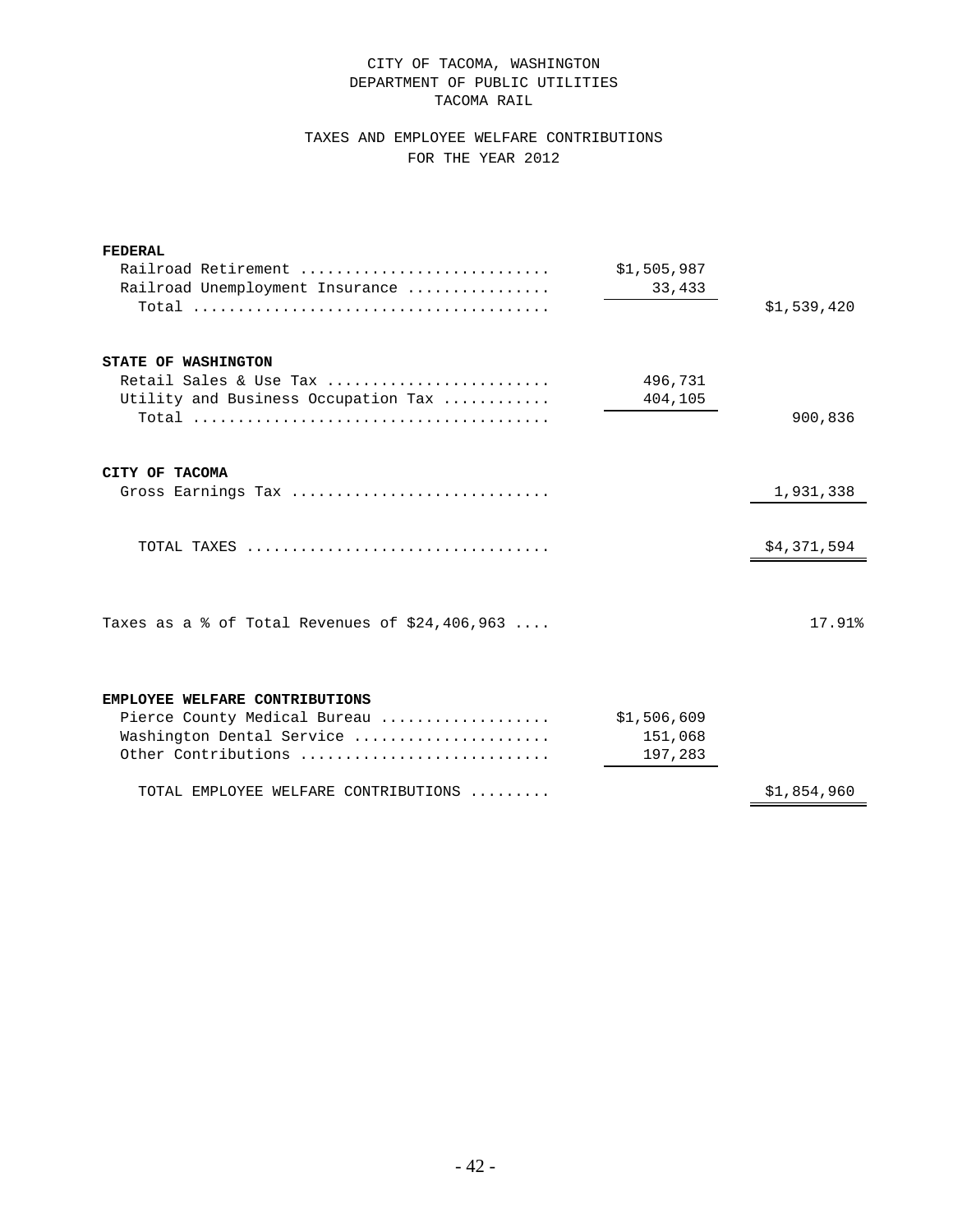#### **SWITCHING REVENUES Year to Date - December 2012 & 2011**



**SWITCHING ACTIVITIES Year to Date - December 2012 & 2011**

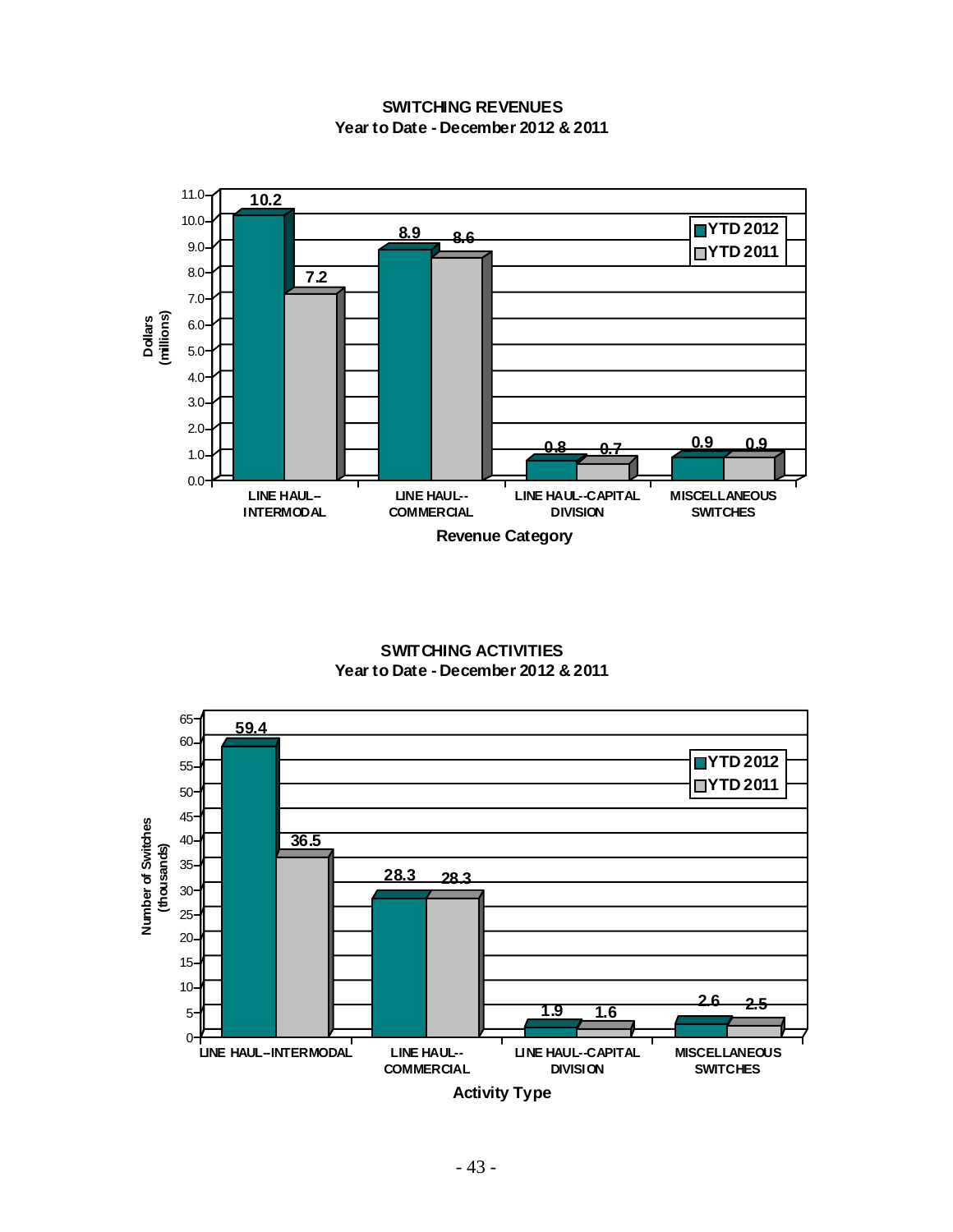



**SWITCHING REVENUES Year to Date - December 2011 (\$17,250,227)**

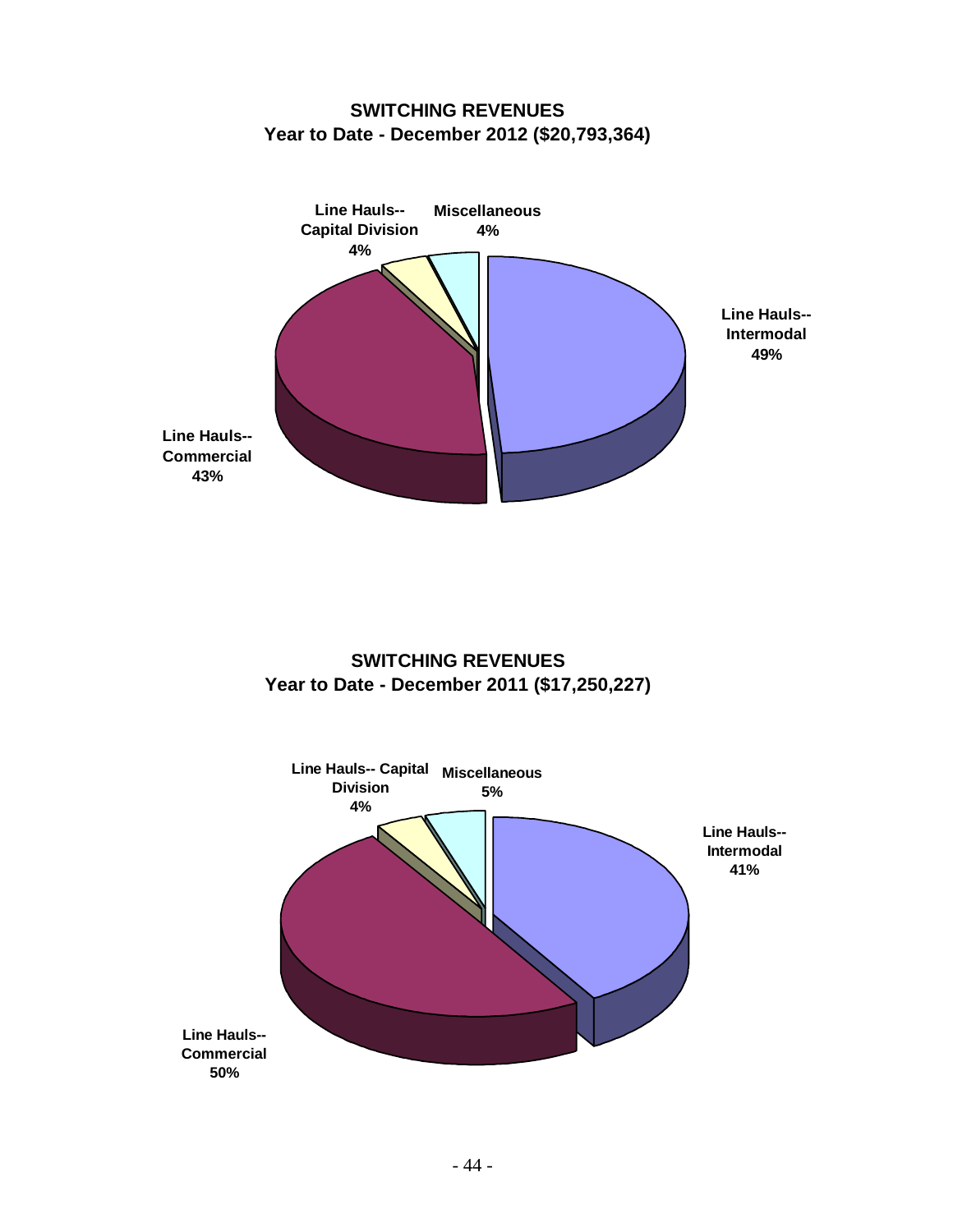

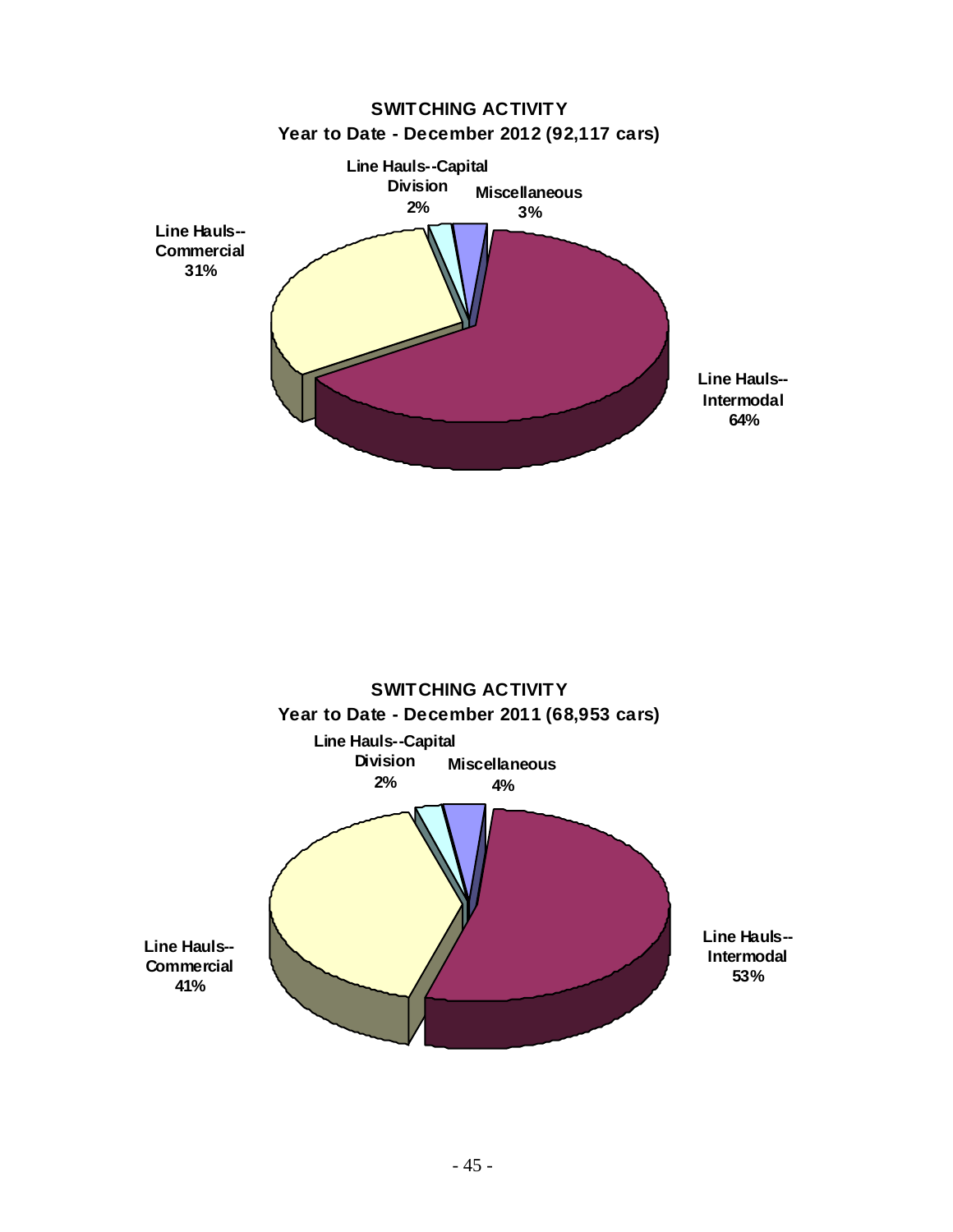#### **TOTAL OPERATING EXPENSES Year to Date - December 2012 (\$20,190,803)**

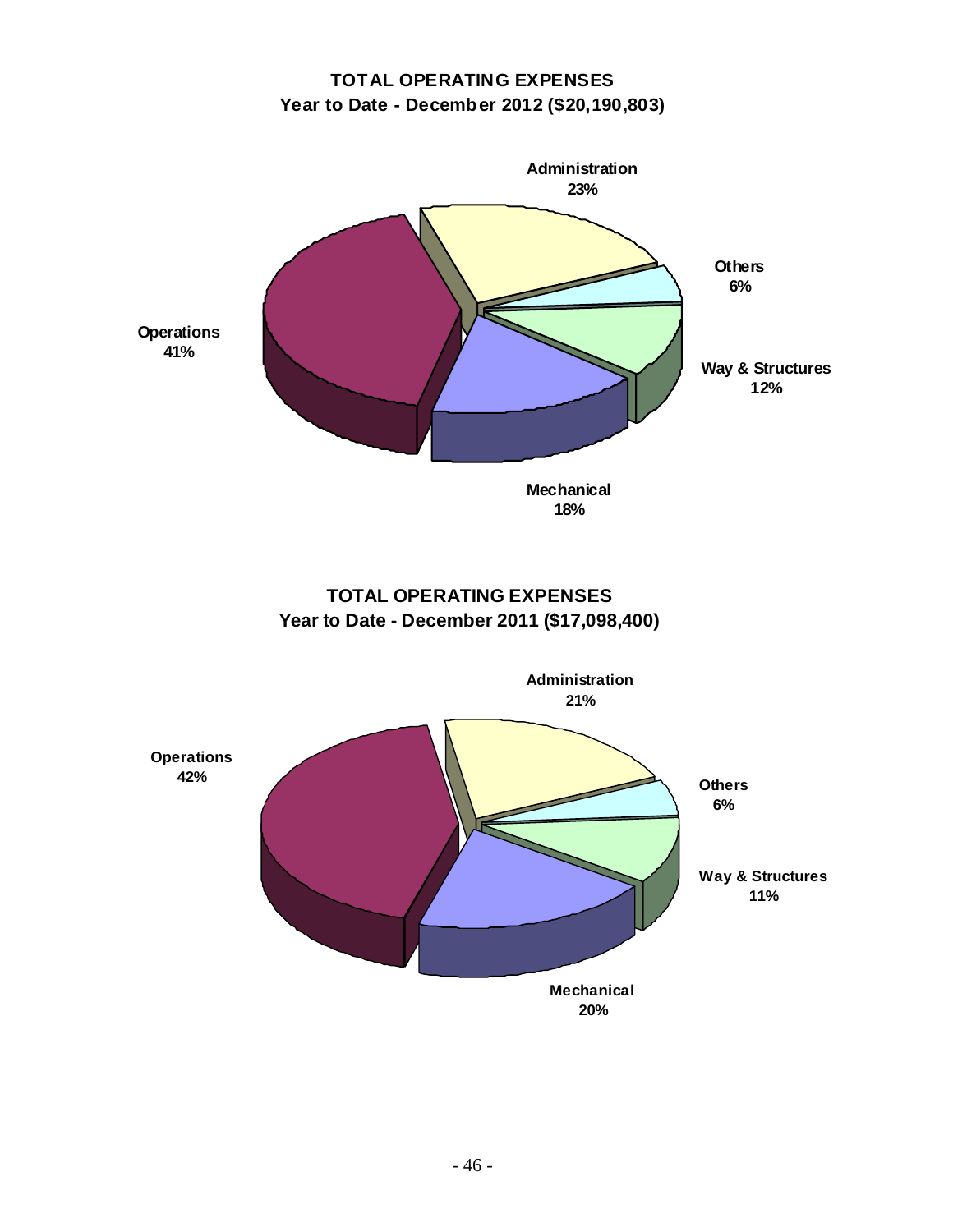#### **2012 SUPERINTENDENT'S REPORT TACOMA RAIL**

Tacoma Rail continued to meet its primary goal of providing efficient, cost-effective rail service to the Port of Tacoma and Tacoma's industrial areas (Tidelands Division), Lakeview, and Olympia (Capital Division) and to Frederickson (Mountain Division) in 2012. Faced with the prospect of overnight traffic growth of up to thirty percent with the arrival of the Grand Alliance of shipping lines in July, Tacoma Rail increased its operating labor force by ten percent, completed construction on a new locomotive servicing facility and began the rehabilitation of over 10,000 feet of track serving its marine terminals. All of this led to a smooth transition in rail service while others in the Port Terminal complex struggled to handle the increased international container volumes.

Tacoma Rail's intermodal line haul volumes increased by 38 percent while all other Tidelands Division railcar volumes increased by 2 percent over 2011 numbers. The Grand Alliance Shipping Lines (Hapag-Lloyd, OOCL and NYK Lines) began a three ship per week rotation into Tacoma on July 1, 2012. K-Line increased the size of its vessels calling on Tacoma in September. Coupled with an increased volume of empty container cars to support this business, the number of trains moving into and out of Tacoma nearly doubled to 36 per week by the end of the year. Total switching revenues increased by 21 percent over the previous year due to higher volumes and rate structure changes. Demurrage revenues decreased by 15 percent from the previous year due to decreased commercial railcar dwell time.

Changes in Federal regulations required Tacoma Rail to institute a number of programs to remain in compliance with various laws governing rail operations. Among these were the load rating of bridges over which we operate, the narrow-banding of train radios and the completion of a conductor certification program plan. All of these mandated changes were funded from Tacoma Rail's operating revenue.

Tacoma Rail participated in the planning and approval process for the movement of crude oil unit trains from North Dakota via the BNSF to U.S. Oil's refinery in the Tideflats. The trains are 104 cars in length and began operating on a once per week cycle in October. When U.S. Oil completes its unloading facility expansion in April 2013 this volume will increase to two trains per week. The Port of Tacoma announced plans to partner with Targa Sound Terminals to construct a bulk liquid distribution facility that will come on line at the end of 2014. Tacoma Rail is fully involved in the planning to handle up to three unit trains of bulk liquids each week into this location.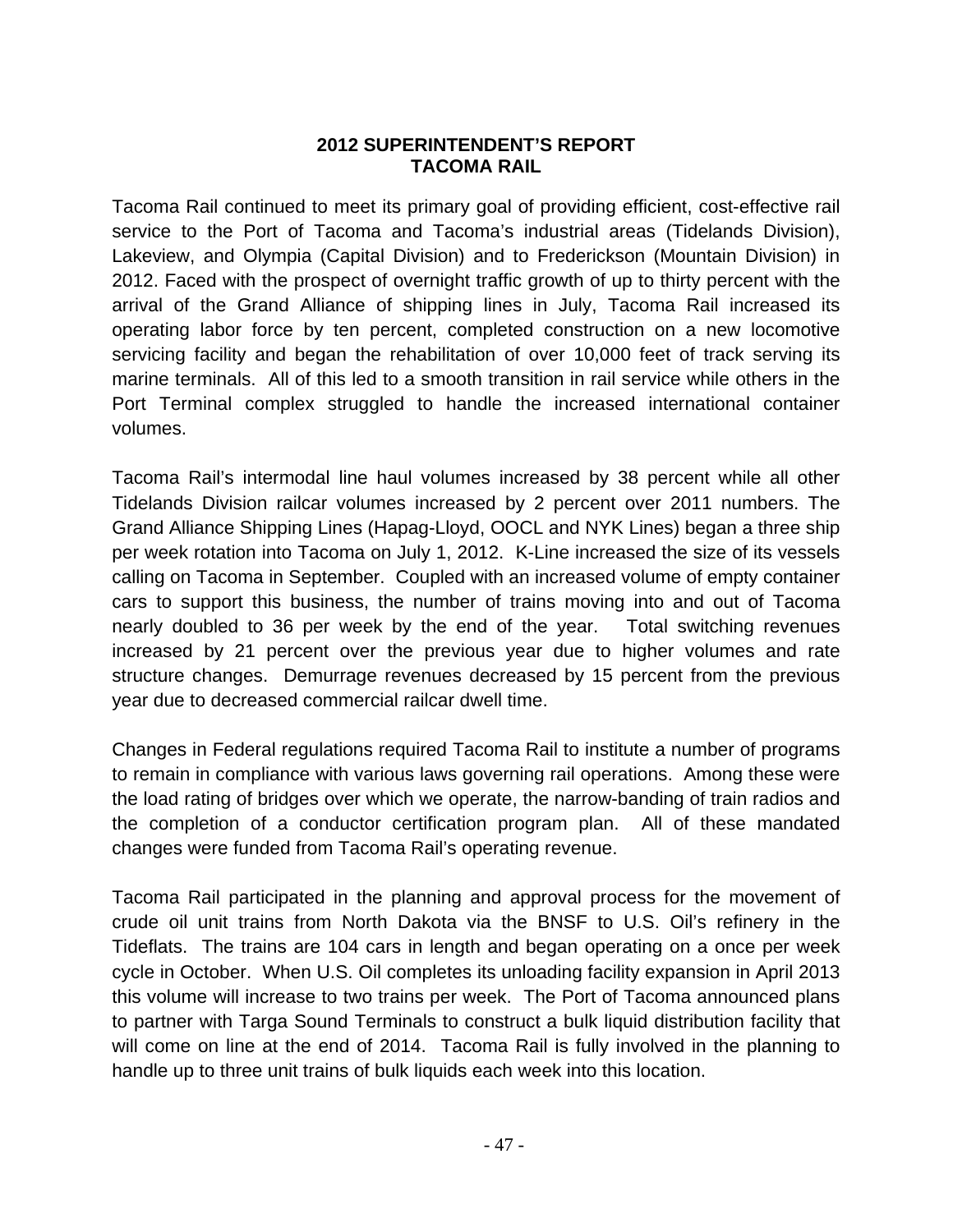#### **TIDELANDS DIVISION**

Tacoma Rail is working closely with the Port of Tacoma on optimizing operational efficiencies and resources to adjust to the shifting intermodal business models.

|                            | 2012    | 2011    | 2010    | 2009    | 2008    | 2007    |
|----------------------------|---------|---------|---------|---------|---------|---------|
| Intermodal Platforms       | 162.297 | 117,656 | 125,119 | 119,200 | 181,000 | 202,962 |
| All others                 | 31.454  | 30,887  | 25,155  | 25.440  | 27,382  | 29,832  |
| <b>Total line hauls</b>    | 193.751 | 148.543 | 150.274 | 144.640 | 208.382 | 232.794 |
| <b>Intermodal Railcars</b> | 44,898  | 32,223  | 36,560  | 33,763  | 48,715  | 54,575  |

#### **CAPITAL DIVISION**

The Port of Olympia began moving its first revenue loads in five years when it secured a ceramic sand contract to transload this product from ships to railcars bound for the shale oil producing region in North Dakota. The volumes increased 19 percent in 2012 over the previous year. Sound Transit completed construction of its commuter line from D to M Street in August and Tacoma Rail was instrumental in completing track and signal testing prior to the start of passenger train service to Lakewood in October.

#### **MOUNTAIN DIVISION**

Tacoma Rail operates the Mountain Division for the City of Tacoma. Under the new operating agreement with Public Works, Tacoma Rail began divesting parts of the Mountain Division no longer needed for freight service. A seven-mile section of track from Chehalis to Centralia was leased to Western Washington Railroad in November. WWR took over railcar storage operations on the line in December. A lease with Mount Rainier Scenic Railroad was concluded in December for thirty plus miles of track between Eatonville and Morton to allow them to continue their tourist steam train operations. Finally, negotiations with Sound Transit for the purchase of the 1.3 mile commuter line from TR Junction to D Street are in their final stages. All of these actions allowed the Mountain Division to operate at breakeven in 2012.

Dale W. King **Superintendent**